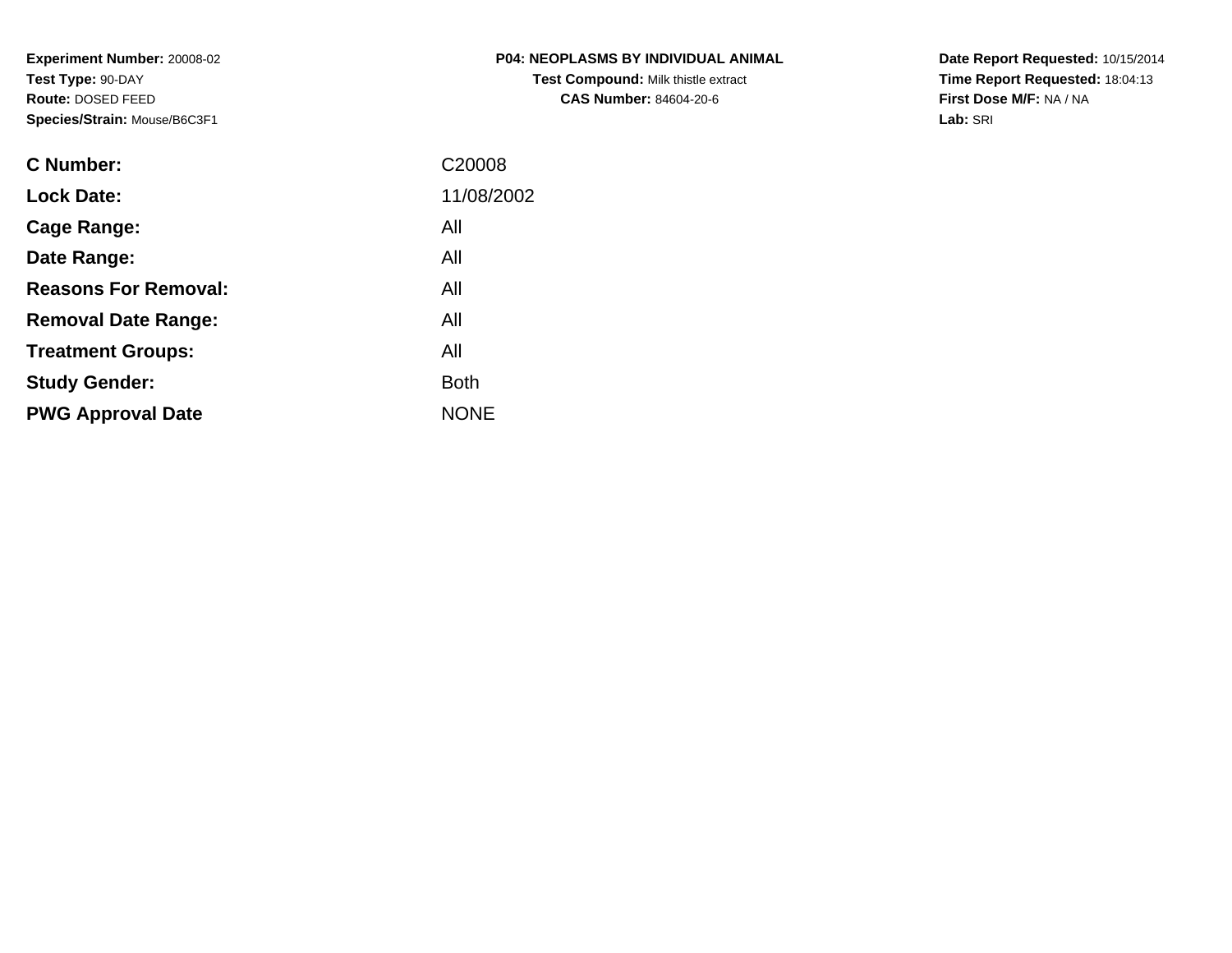**Test Type:** 90-DAY

**Route:** DOSED FEED

**Species/Strain:** Mouse/B6C3F1

**Test Compound:** Milk thistle extract

**CAS Number:** 84604-20-6

**Date Report Requested:** 10/15/2014**Time Report Requested:** 18:04:13**First Dose M/F:** NA / NA**Lab:** SRI

| <b>B6C3F1 Mouse Male</b><br><b>PPM</b><br>0 | DAY ON TEST<br><b>ANIMAL ID</b> | $\boldsymbol{\theta}$<br>0<br>9<br>$\overline{\mathbf{3}}$<br>$\mathbf 0$<br>$\mathbf 0$<br>0<br>$\boldsymbol{0}$<br>1 | 0<br>$\boldsymbol{\theta}$<br>9<br>$\overline{\mathbf{3}}$<br>$\mathbf 0$<br>$\mathbf 0$<br>$\mathbf 0$<br>0<br>$\overline{2}$ | 0<br>$\boldsymbol{\theta}$<br>9<br>$\mathfrak{z}$<br>$\mathbf 0$<br>$\Omega$<br>$\mathbf 0$<br>0<br>3 | $\boldsymbol{\theta}$<br>$\boldsymbol{\theta}$<br>9<br>$\mathfrak{z}$<br>$\overline{0}$<br>$\Omega$<br>$\mathbf 0$<br>$\mathbf 0$<br>4 | 0<br>$\boldsymbol{\theta}$<br>9<br>$\mathfrak{z}$<br>$\overline{0}$<br>0<br>0<br>$\mathbf 0$<br>5 | 0<br>$\boldsymbol{\theta}$<br>9<br>$\mathfrak{z}$<br>$\overline{0}$<br>$\Omega$<br>$\mathbf 0$<br>$\mathbf 0$<br>6 | 0<br>$\boldsymbol{\theta}$<br>9<br>$\overline{\mathbf{3}}$<br>$\overline{0}$<br>$\mathbf 0$<br>$\mathbf 0$<br>0<br>7 | 0<br>$\boldsymbol{\theta}$<br>9<br>$\mathfrak{z}$<br>$\overline{0}$<br>0<br>$\mathbf 0$<br>$\mathbf 0$<br>8 | $\boldsymbol{\theta}$<br>$\boldsymbol{\theta}$<br>9<br>$\overline{\mathbf{3}}$<br>$\overline{0}$<br>0<br>$\mathbf 0$<br>$\mathbf 0$<br>9 | 0<br>0<br>9<br>$\mathfrak{z}$<br>$\overline{0}$<br>$\Omega$<br>$\mathbf 0$<br>1<br>$\Omega$ | <i><b>*TOTALS</b></i> |
|---------------------------------------------|---------------------------------|------------------------------------------------------------------------------------------------------------------------|--------------------------------------------------------------------------------------------------------------------------------|-------------------------------------------------------------------------------------------------------|----------------------------------------------------------------------------------------------------------------------------------------|---------------------------------------------------------------------------------------------------|--------------------------------------------------------------------------------------------------------------------|----------------------------------------------------------------------------------------------------------------------|-------------------------------------------------------------------------------------------------------------|------------------------------------------------------------------------------------------------------------------------------------------|---------------------------------------------------------------------------------------------|-----------------------|
| <b>Alimentary System</b>                    |                                 |                                                                                                                        |                                                                                                                                |                                                                                                       |                                                                                                                                        |                                                                                                   |                                                                                                                    |                                                                                                                      |                                                                                                             |                                                                                                                                          |                                                                                             |                       |
| Esophagus                                   |                                 | +                                                                                                                      | +                                                                                                                              | +                                                                                                     | +                                                                                                                                      | +                                                                                                 | +                                                                                                                  | +                                                                                                                    |                                                                                                             | ٠                                                                                                                                        | +                                                                                           | 10                    |
| Gallbladder                                 |                                 | $\ddot{}$                                                                                                              | $\ddot{}$                                                                                                                      | $\ddot{}$                                                                                             | $\ddot{}$                                                                                                                              | $\ddot{}$                                                                                         | $\ddot{}$                                                                                                          | $\ddot{}$                                                                                                            | $\ddot{}$                                                                                                   | $\ddot{}$                                                                                                                                | $\ddot{}$                                                                                   | 10                    |
| Intestine Large, Cecum                      |                                 | $\ddot{}$                                                                                                              | +                                                                                                                              | $\ddot{}$                                                                                             | $\ddot{}$                                                                                                                              | $\ddot{}$                                                                                         | +                                                                                                                  | +                                                                                                                    | $\ddot{}$                                                                                                   | $+$                                                                                                                                      | $\ddot{}$                                                                                   | 10                    |
| Intestine Large, Colon                      |                                 | $\ddot{}$                                                                                                              | $\ddot{}$                                                                                                                      | $\ddot{}$                                                                                             | $\ddot{}$                                                                                                                              | $\ddot{}$                                                                                         | $\ddot{}$                                                                                                          | $\ddot{}$                                                                                                            | $\ddot{}$                                                                                                   | $+$                                                                                                                                      | $\ddot{}$                                                                                   | 10                    |
| Intestine Large, Rectum                     |                                 | +                                                                                                                      | +                                                                                                                              | +                                                                                                     | +                                                                                                                                      | +                                                                                                 | +                                                                                                                  | +                                                                                                                    | +                                                                                                           | +                                                                                                                                        | $\ddot{}$                                                                                   | 10                    |
| Intestine Small, Duodenum                   |                                 | $\ddot{}$                                                                                                              | $\ddot{}$                                                                                                                      | $\ddot{}$                                                                                             | $\ddot{}$                                                                                                                              | $\ddot{}$                                                                                         | $\ddot{}$                                                                                                          | $\ddot{}$                                                                                                            | $\ddot{}$                                                                                                   | $\ddot{}$                                                                                                                                | $\ddot{}$                                                                                   | 10                    |
| Intestine Small, Ileum                      |                                 | $\ddot{}$                                                                                                              | $\ddot{}$                                                                                                                      | $\ddot{}$                                                                                             | $\ddot{}$                                                                                                                              | $\ddot{}$                                                                                         | $\ddot{}$                                                                                                          | $\ddot{}$                                                                                                            | $\ddot{}$                                                                                                   | $\ddot{}$                                                                                                                                | $\ddot{}$                                                                                   | 10                    |
| Intestine Small, Jejunum                    |                                 | $\ddot{}$                                                                                                              | $\ddot{}$                                                                                                                      | $\ddot{}$                                                                                             | $\ddot{}$                                                                                                                              | $+$                                                                                               | $\ddot{}$                                                                                                          | $\ddot{}$                                                                                                            | $+$                                                                                                         | $+$                                                                                                                                      | $\ddot{}$                                                                                   | 10                    |
| Liver                                       |                                 | $\ddot{}$                                                                                                              | $\ddot{}$                                                                                                                      | $\ddot{}$                                                                                             | $\ddot{}$                                                                                                                              | $\ddot{}$                                                                                         | $\ddot{}$                                                                                                          | $\ddot{}$                                                                                                            | $\ddot{}$                                                                                                   | $+$                                                                                                                                      | $\ddot{}$                                                                                   | 10                    |
| Pancreas                                    |                                 | $\ddot{}$                                                                                                              | +                                                                                                                              | +                                                                                                     | $\ddot{}$                                                                                                                              | $\ddot{}$                                                                                         | $\ddot{}$                                                                                                          | $\ddot{}$                                                                                                            | $\ddot{}$                                                                                                   | $\ddot{}$                                                                                                                                | $\ddot{}$                                                                                   | 10                    |
| Salivary Glands                             |                                 | $\ddot{}$                                                                                                              | $\ddot{}$                                                                                                                      | $\ddot{}$                                                                                             | $\ddot{}$                                                                                                                              | $\ddot{}$                                                                                         | $+$                                                                                                                | $\ddot{}$                                                                                                            | $+$                                                                                                         | $+$                                                                                                                                      | $\ddot{}$                                                                                   | 10                    |
| Stomach, Forestomach                        |                                 | +                                                                                                                      | +                                                                                                                              | +                                                                                                     | $\ddot{}$                                                                                                                              | $\ddot{}$                                                                                         | $\ddot{}$                                                                                                          | $\ddot{}$                                                                                                            | $\ddot{}$                                                                                                   | $\ddot{}$                                                                                                                                | $\ddot{}$                                                                                   | 10                    |
| Stomach, Glandular                          |                                 | $\ddot{}$                                                                                                              | $\ddot{}$                                                                                                                      | $\ddot{}$                                                                                             | $\ddot{}$                                                                                                                              | $\ddot{}$                                                                                         | $\ddot{}$                                                                                                          | $\ddot{}$                                                                                                            | ÷                                                                                                           | $\ddot{}$                                                                                                                                | ÷                                                                                           | 10                    |
| <b>Cardiovascular System</b>                |                                 |                                                                                                                        |                                                                                                                                |                                                                                                       |                                                                                                                                        |                                                                                                   |                                                                                                                    |                                                                                                                      |                                                                                                             |                                                                                                                                          |                                                                                             |                       |
| Heart                                       |                                 | +                                                                                                                      |                                                                                                                                | +                                                                                                     |                                                                                                                                        |                                                                                                   |                                                                                                                    |                                                                                                                      |                                                                                                             |                                                                                                                                          | ٠                                                                                           | 10                    |
| <b>Endocrine System</b>                     |                                 |                                                                                                                        |                                                                                                                                |                                                                                                       |                                                                                                                                        |                                                                                                   |                                                                                                                    |                                                                                                                      |                                                                                                             |                                                                                                                                          |                                                                                             |                       |
| <b>Adrenal Cortex</b>                       |                                 | +                                                                                                                      | +                                                                                                                              | +                                                                                                     | +                                                                                                                                      | +                                                                                                 | +                                                                                                                  | +                                                                                                                    | ٠                                                                                                           | +                                                                                                                                        | ٠                                                                                           | 10                    |
| Adrenal Medulla                             |                                 | +                                                                                                                      | $\ddot{}$                                                                                                                      | $\ddot{}$                                                                                             | $\ddot{}$                                                                                                                              | $\ddot{}$                                                                                         | $\ddot{}$                                                                                                          | $\ddot{}$                                                                                                            | $\ddot{}$                                                                                                   | $+$                                                                                                                                      | $\ddot{}$                                                                                   | 10                    |
| Parathyroid Gland                           |                                 | +                                                                                                                      | +                                                                                                                              | +                                                                                                     | +                                                                                                                                      | +                                                                                                 | +                                                                                                                  | +                                                                                                                    | $\ddot{}$                                                                                                   | $\ddot{}$                                                                                                                                | +                                                                                           | 10                    |
| <b>Pituitary Gland</b>                      |                                 | M                                                                                                                      | $\ddot{}$                                                                                                                      | $\ddot{}$                                                                                             | +                                                                                                                                      | $\ddot{}$                                                                                         | ÷                                                                                                                  | $\ddot{}$                                                                                                            | ÷                                                                                                           | $\ddot{}$                                                                                                                                | +                                                                                           | 9                     |

\* ..Total animals with tissue examined microscopically; Total animals with tumor **M** . Missing tissue M ..Missing tissue

+ ..Tissue examined microscopically

I ..Insufficient tissue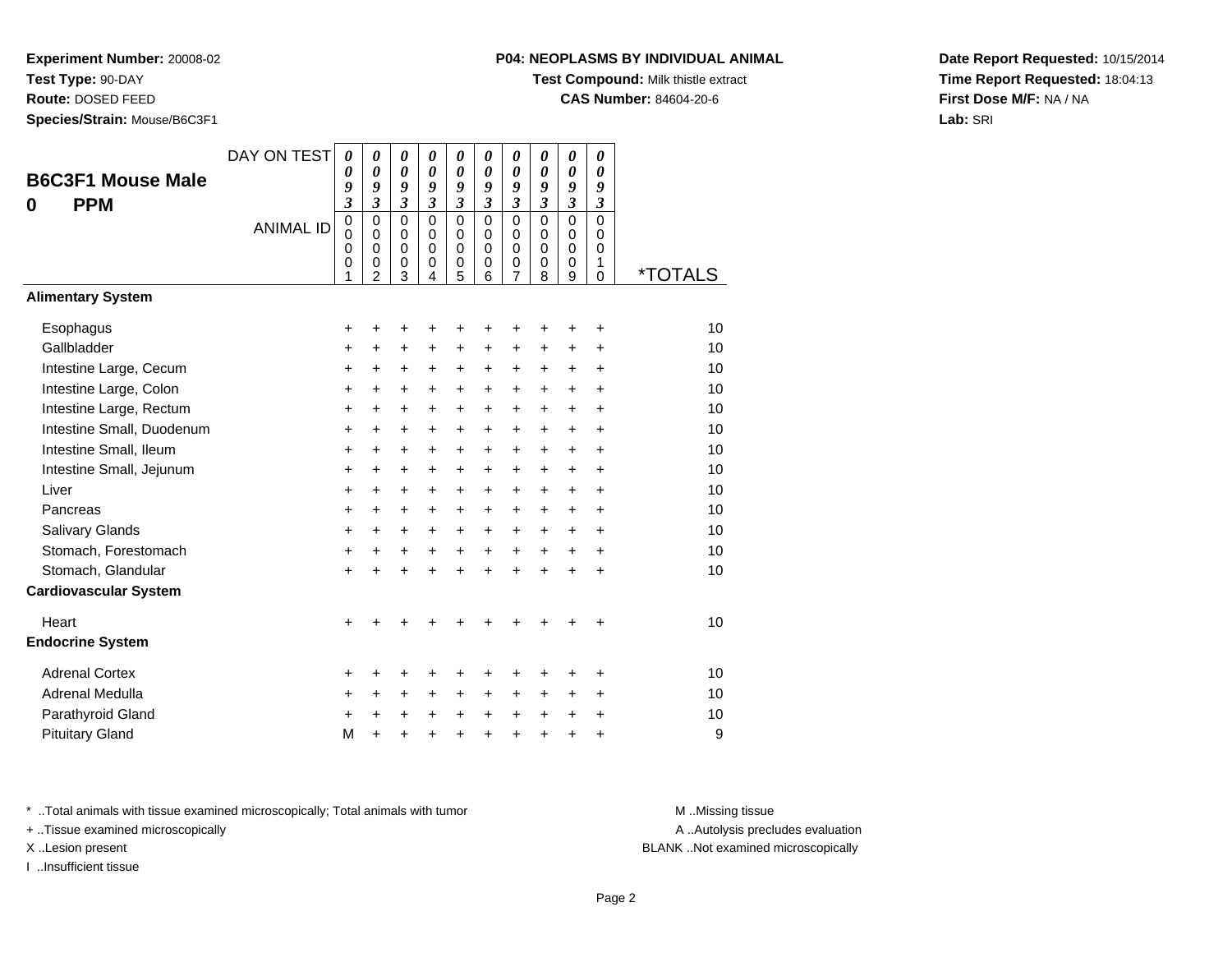**Test Type:** 90-DAY

**Route:** DOSED FEED

**Species/Strain:** Mouse/B6C3F1

#### **P04: NEOPLASMS BY INDIVIDUAL ANIMAL**

**Test Compound:** Milk thistle extract

**CAS Number:** 84604-20-6

**Date Report Requested:** 10/15/2014**Time Report Requested:** 18:04:13**First Dose M/F:** NA / NA**Lab:** SRI

| <b>B6C3F1 Mouse Male</b><br><b>PPM</b><br>0        | DAY ON TEST      | $\boldsymbol{\theta}$<br>0<br>9<br>$\overline{\mathbf{3}}$<br>$\pmb{0}$ | 0<br>0<br>9<br>$\overline{\mathbf{3}}$<br>0 | 0<br>0<br>9<br>$\overline{\mathbf{3}}$<br>$\mathbf 0$ | 0<br>$\boldsymbol{\theta}$<br>9<br>$\overline{\mathbf{3}}$<br>$\mathbf 0$ | 0<br>$\boldsymbol{\theta}$<br>9<br>$\mathfrak{z}$<br>$\mathbf 0$ | 0<br>0<br>9<br>$\overline{\mathbf{3}}$<br>$\mathbf 0$ | 0<br>$\boldsymbol{\theta}$<br>9<br>$\mathfrak{z}$<br>$\mathbf 0$ | 0<br>0<br>9<br>$\mathfrak{z}$<br>$\mathbf 0$ | 0<br>$\boldsymbol{\theta}$<br>9<br>$\mathfrak{z}$<br>$\mathbf 0$ | 0<br>0<br>9<br>$\boldsymbol{\mathfrak{z}}$<br>$\mathbf 0$ |                       |
|----------------------------------------------------|------------------|-------------------------------------------------------------------------|---------------------------------------------|-------------------------------------------------------|---------------------------------------------------------------------------|------------------------------------------------------------------|-------------------------------------------------------|------------------------------------------------------------------|----------------------------------------------|------------------------------------------------------------------|-----------------------------------------------------------|-----------------------|
|                                                    | <b>ANIMAL ID</b> | $\mathbf 0$<br>$\mathbf 0$<br>0<br>1                                    | 0<br>0<br>0<br>$\overline{c}$               | $\mathbf 0$<br>$\pmb{0}$<br>$\pmb{0}$<br>3            | 0<br>0<br>0<br>4                                                          | $\mathbf 0$<br>$\mathbf 0$<br>$\pmb{0}$<br>5                     | 0<br>$\pmb{0}$<br>0<br>6                              | 0<br>$\mathbf 0$<br>$\pmb{0}$<br>$\overline{7}$                  | 0<br>$\mathbf 0$<br>0<br>8                   | 0<br>$\mathbf 0$<br>$\pmb{0}$<br>$\boldsymbol{9}$                | $\mathbf 0$<br>$\pmb{0}$<br>1<br>$\mathbf 0$              | <i><b>*TOTALS</b></i> |
| <b>Thyroid Gland</b><br><b>General Body System</b> |                  | +                                                                       | $\ddot{}$                                   | $\ddot{}$                                             | $\ddot{}$                                                                 | $\ddot{}$                                                        | $\ddot{}$                                             | $\ddot{}$                                                        | $\ddot{}$                                    | $\ddot{}$                                                        | $\ddot{}$                                                 | 10                    |
| <b>NONE</b><br><b>Genital System</b>               |                  |                                                                         |                                             |                                                       |                                                                           |                                                                  |                                                       |                                                                  |                                              |                                                                  |                                                           |                       |
| Epididymis                                         |                  | +                                                                       | +                                           | +                                                     | +                                                                         | +                                                                |                                                       | +                                                                |                                              | +                                                                | +                                                         | 10                    |
| <b>Preputial Gland</b>                             |                  | +                                                                       | +                                           | +                                                     | +                                                                         | +                                                                | +                                                     | +                                                                | +                                            | +                                                                | +                                                         | 10                    |
| Prostate                                           |                  | +                                                                       | +                                           | $\ddot{}$                                             | $\ddot{}$                                                                 | $\ddot{}$                                                        | $\ddot{}$                                             | $\ddot{}$                                                        | $\pm$                                        | +                                                                | $\ddot{}$                                                 | 10                    |
| <b>Seminal Vesicle</b>                             |                  | +                                                                       | +                                           | +                                                     | +                                                                         | +                                                                | +                                                     | $\ddot{}$                                                        | +                                            | +                                                                | +                                                         | 10                    |
| <b>Testes</b>                                      |                  | $\pm$                                                                   | +                                           | +                                                     | +                                                                         | +                                                                | +                                                     | +                                                                |                                              | +                                                                | $\ddot{}$                                                 | 10                    |
| <b>Hematopoietic System</b>                        |                  |                                                                         |                                             |                                                       |                                                                           |                                                                  |                                                       |                                                                  |                                              |                                                                  |                                                           |                       |
| <b>Bone Marrow</b>                                 |                  | +                                                                       | +                                           | +                                                     | +                                                                         | +                                                                |                                                       | +                                                                |                                              |                                                                  | +                                                         | 10                    |
| Lymph Node, Mandibular                             |                  | +                                                                       | +                                           | +                                                     | +                                                                         | +                                                                | +                                                     | $\ddot{}$                                                        | +                                            | +                                                                | +                                                         | 10                    |
| Lymph Node, Mesenteric                             |                  | +                                                                       | +                                           | +                                                     | +                                                                         | $\ddot{}$                                                        | +                                                     | $\ddot{}$                                                        | +                                            | +                                                                | +                                                         | 10                    |
| Spleen                                             |                  | $\ddot{}$                                                               | +                                           | +                                                     | +                                                                         | +                                                                | +                                                     | $\ddot{}$                                                        | +                                            | $\ddot{}$                                                        | +                                                         | 10                    |
| Thymus                                             |                  | +                                                                       | +                                           | +                                                     | +                                                                         | +                                                                |                                                       | +                                                                |                                              | $\ddot{}$                                                        | $\ddot{}$                                                 | 10                    |
| <b>Integumentary System</b>                        |                  |                                                                         |                                             |                                                       |                                                                           |                                                                  |                                                       |                                                                  |                                              |                                                                  |                                                           |                       |
| <b>Mammary Gland</b>                               |                  | M                                                                       | M                                           | M                                                     | М                                                                         | M                                                                | M                                                     | M                                                                | M                                            | M                                                                | M                                                         | $\mathbf 0$           |
| Skin                                               |                  | +                                                                       | +                                           | +                                                     | +                                                                         | +                                                                |                                                       | +                                                                | +                                            | ٠                                                                | +                                                         | 10                    |
| <b>Musculoskeletal System</b>                      |                  |                                                                         |                                             |                                                       |                                                                           |                                                                  |                                                       |                                                                  |                                              |                                                                  |                                                           |                       |
| Bone                                               |                  | +                                                                       |                                             |                                                       |                                                                           |                                                                  |                                                       |                                                                  |                                              |                                                                  | +                                                         | 10                    |

\* ..Total animals with tissue examined microscopically; Total animals with tumor **M** . Missing tissue M ..Missing tissue

+ ..Tissue examined microscopically

I ..Insufficient tissue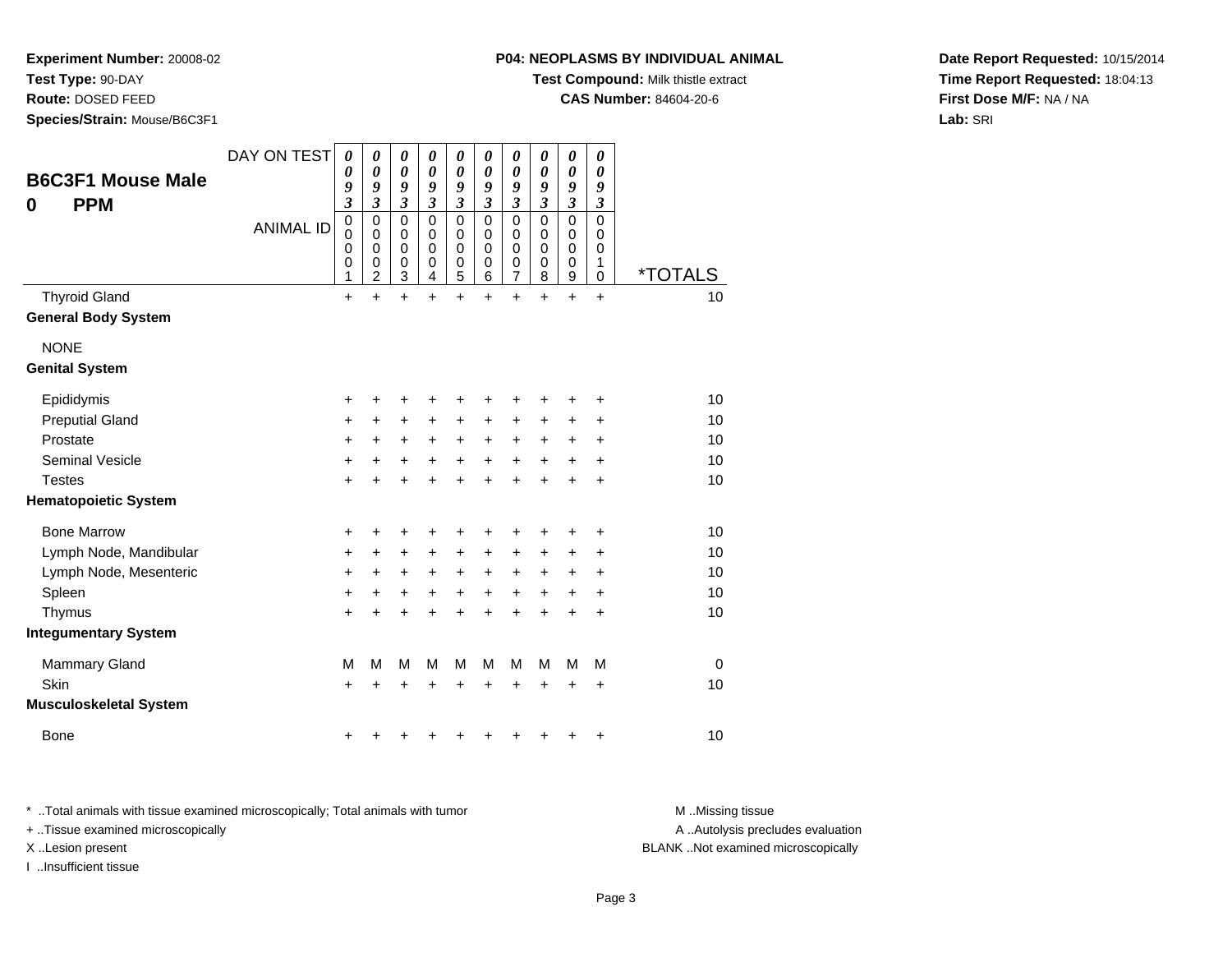**Test Type:** 90-DAY

**Route:** DOSED FEED

**Species/Strain:** Mouse/B6C3F1

#### **P04: NEOPLASMS BY INDIVIDUAL ANIMAL**

**Test Compound:** Milk thistle extract

**CAS Number:** 84604-20-6

**Date Report Requested:** 10/15/2014**Time Report Requested:** 18:04:13**First Dose M/F:** NA / NA**Lab:** SRI

| <b>B6C3F1 Mouse Male</b><br><b>PPM</b><br>0 | DAY ON TEST<br><b>ANIMAL ID</b> | 0<br>0<br>9<br>$\overline{\mathbf{3}}$<br>$\mathbf 0$<br>0<br>0<br>$\mathbf 0$ | 0<br>$\boldsymbol{\theta}$<br>9<br>3<br>$\mathbf 0$<br>$\mathbf 0$<br>$\pmb{0}$<br>0<br>$\overline{2}$ | 0<br>$\boldsymbol{\theta}$<br>9<br>$\boldsymbol{\beta}$<br>0<br>0<br>$\mathbf 0$<br>0<br>3 | 0<br>0<br>9<br>3<br>0<br>0<br>$\mathbf 0$<br>0<br>4 | 0<br>0<br>9<br>$\overline{\mathbf{3}}$<br>$\mathbf 0$<br>0<br>0<br>$\boldsymbol{0}$<br>5 | 0<br>0<br>9<br>3<br>0<br>0<br>0<br>0<br>6 | 0<br>0<br>9<br>$\overline{\mathbf{3}}$<br>0<br>0<br>$\pmb{0}$<br>0<br>7 | 0<br>0<br>9<br>3<br>$\Omega$<br>0<br>0<br>0<br>8 | 0<br>$\boldsymbol{\theta}$<br>9<br>$\overline{\mathbf{3}}$<br>0<br>0<br>$\mathbf 0$<br>0<br>9 | 0<br>0<br>9<br>3<br>$\Omega$<br>0<br>0<br>1<br>$\Omega$ | <i><b>*TOTALS</b></i> |
|---------------------------------------------|---------------------------------|--------------------------------------------------------------------------------|--------------------------------------------------------------------------------------------------------|--------------------------------------------------------------------------------------------|-----------------------------------------------------|------------------------------------------------------------------------------------------|-------------------------------------------|-------------------------------------------------------------------------|--------------------------------------------------|-----------------------------------------------------------------------------------------------|---------------------------------------------------------|-----------------------|
| <b>Nervous System</b>                       |                                 |                                                                                |                                                                                                        |                                                                                            |                                                     |                                                                                          |                                           |                                                                         |                                                  |                                                                                               |                                                         |                       |
| <b>Brain</b><br><b>Respiratory System</b>   |                                 | +                                                                              |                                                                                                        |                                                                                            |                                                     |                                                                                          |                                           |                                                                         |                                                  |                                                                                               | ÷                                                       | 10                    |
| Lung                                        |                                 | +                                                                              | +                                                                                                      | +                                                                                          |                                                     |                                                                                          |                                           |                                                                         |                                                  |                                                                                               | ÷                                                       | 10                    |
| <b>Nose</b>                                 |                                 | $\ddot{}$                                                                      | +                                                                                                      | $\ddot{}$                                                                                  | $\ddot{}$                                           | $+$                                                                                      | $\ddot{}$                                 | $\ddot{}$                                                               | $\ddot{}$                                        | $\ddot{}$                                                                                     | $\ddot{}$                                               | 10                    |
| Trachea                                     |                                 | $\ddot{}$                                                                      | +                                                                                                      | $\ddot{}$                                                                                  | $\ddot{}$                                           | $\ddot{}$                                                                                | $\ddot{}$                                 | $\ddot{}$                                                               | $\ddot{}$                                        | $\ddot{}$                                                                                     | $\ddot{}$                                               | 10                    |
| <b>Special Senses System</b>                |                                 |                                                                                |                                                                                                        |                                                                                            |                                                     |                                                                                          |                                           |                                                                         |                                                  |                                                                                               |                                                         |                       |
| Eye                                         |                                 | $\ddot{}$                                                                      |                                                                                                        |                                                                                            |                                                     |                                                                                          |                                           |                                                                         |                                                  |                                                                                               | ÷                                                       | 10                    |
| <b>Harderian Gland</b>                      |                                 | $+$                                                                            | $\div$                                                                                                 | $\ddot{}$                                                                                  |                                                     | $\ddot{}$                                                                                | $\ddot{}$                                 | $\ddot{}$                                                               | $\ddot{}$                                        | $\pm$                                                                                         | $\ddot{}$                                               | 10                    |
| <b>Urinary System</b>                       |                                 |                                                                                |                                                                                                        |                                                                                            |                                                     |                                                                                          |                                           |                                                                         |                                                  |                                                                                               |                                                         |                       |
| Kidney                                      |                                 | +                                                                              |                                                                                                        | +                                                                                          |                                                     | +                                                                                        | +                                         | +                                                                       |                                                  |                                                                                               | $\ddot{}$                                               | 10                    |
| <b>Urinary Bladder</b>                      |                                 | $\ddot{}$                                                                      |                                                                                                        | $\ddot{}$                                                                                  | $\ddot{}$                                           | $\ddot{}$                                                                                | $\ddot{}$                                 | $\ddot{}$                                                               | ÷                                                | $\ddot{}$                                                                                     | +                                                       | 10                    |
| <b>SYSTEMIC LESIONS</b>                     |                                 |                                                                                |                                                                                                        |                                                                                            |                                                     |                                                                                          |                                           |                                                                         |                                                  |                                                                                               |                                                         |                       |
| Multiple Organ                              |                                 | +                                                                              |                                                                                                        |                                                                                            |                                                     |                                                                                          |                                           |                                                                         |                                                  |                                                                                               | +                                                       | 10                    |

\* ..Total animals with tissue examined microscopically; Total animals with tumor **M** . Missing tissue M ..Missing tissue

+ ..Tissue examined microscopically

I ..Insufficient tissue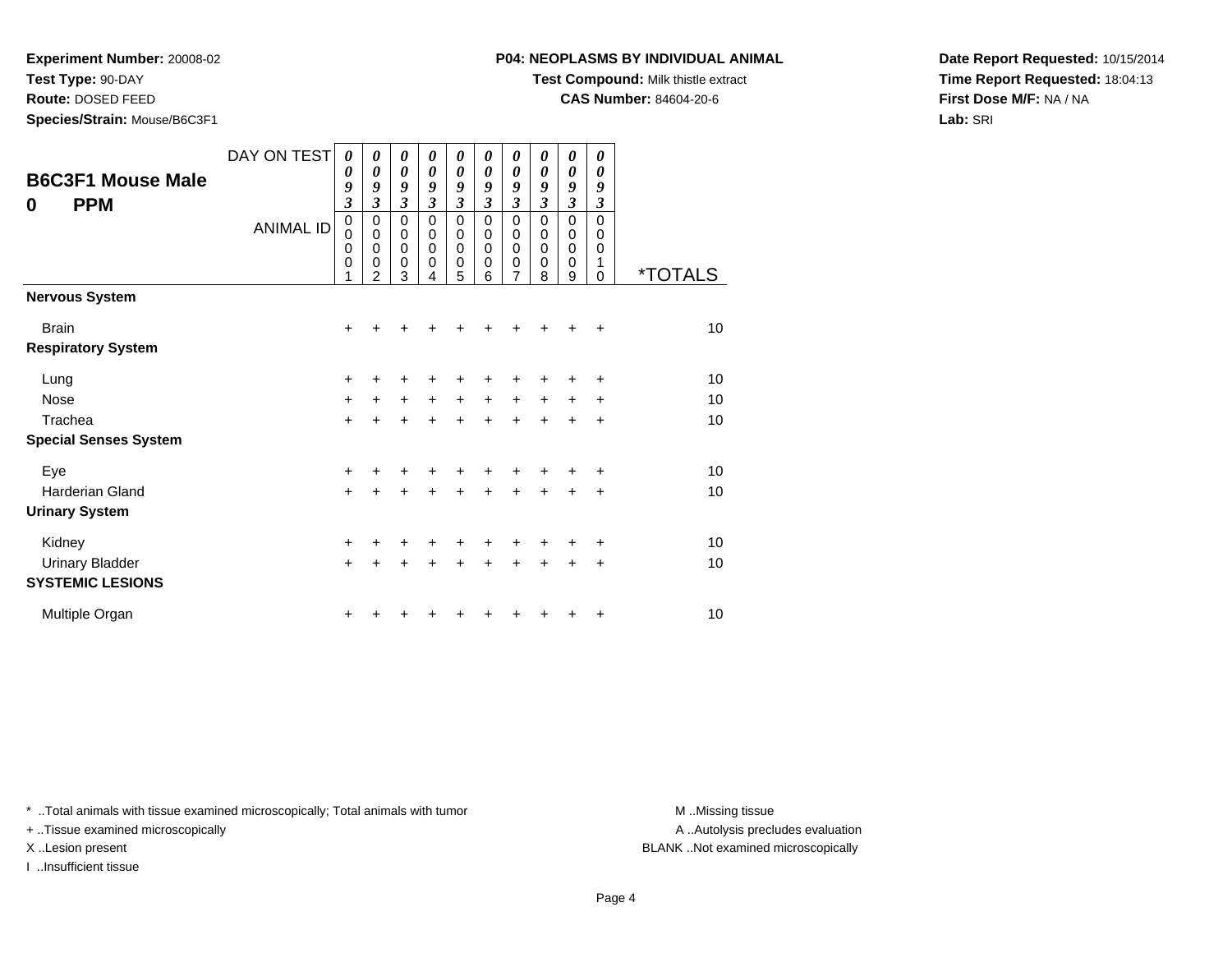**Experiment Number:** 20008-02**Test Type:** 90-DAY

**Route:** DOSED FEED

**Species/Strain:** Mouse/B6C3F1

## **P04: NEOPLASMS BY INDIVIDUAL ANIMAL**

**Test Compound:** Milk thistle extract

**CAS Number:** 84604-20-6

**Date Report Requested:** 10/15/2014**Time Report Requested:** 18:04:13**First Dose M/F:** NA / NA**Lab:** SRI

| <b>B6C3F1 Mouse Male</b><br><b>PPM</b><br>3125                                                                 | DAY ON TEST      | $\boldsymbol{\theta}$<br>0<br>9<br>$\mathfrak{z}$ | $\boldsymbol{\theta}$<br>$\boldsymbol{\theta}$<br>9<br>$\mathfrak{z}$ | $\boldsymbol{\theta}$<br>$\boldsymbol{\theta}$<br>$\boldsymbol{9}$<br>$\mathfrak{z}$ | $\boldsymbol{\theta}$<br>$\boldsymbol{\theta}$<br>9<br>$\mathfrak{z}$ | $\boldsymbol{\theta}$<br>$\boldsymbol{\theta}$<br>9<br>$\mathfrak{z}$ | $\boldsymbol{\theta}$<br>$\boldsymbol{\theta}$<br>9<br>$\mathfrak{z}$ | $\boldsymbol{\theta}$<br>$\boldsymbol{\theta}$<br>9<br>$\boldsymbol{\beta}$ | $\boldsymbol{\theta}$<br>0<br>9<br>$\mathfrak{z}$ | $\pmb{\theta}$<br>$\pmb{\theta}$<br>9<br>$\boldsymbol{\mathfrak{z}}$ | $\boldsymbol{\theta}$<br>0<br>$\boldsymbol{9}$<br>$\boldsymbol{\beta}$ |                       |
|----------------------------------------------------------------------------------------------------------------|------------------|---------------------------------------------------|-----------------------------------------------------------------------|--------------------------------------------------------------------------------------|-----------------------------------------------------------------------|-----------------------------------------------------------------------|-----------------------------------------------------------------------|-----------------------------------------------------------------------------|---------------------------------------------------|----------------------------------------------------------------------|------------------------------------------------------------------------|-----------------------|
|                                                                                                                | <b>ANIMAL ID</b> | $\mathbf 0$<br>$\mathbf 0$<br>0<br>1<br>1         | $\mathbf 0$<br>$\mathbf 0$<br>$\mathbf 0$<br>1<br>$\overline{2}$      | $\pmb{0}$<br>0<br>$\pmb{0}$<br>1<br>3                                                | $\pmb{0}$<br>0<br>$\mathbf 0$<br>1<br>4                               | $\pmb{0}$<br>0<br>$\pmb{0}$<br>$\mathbf{1}$<br>5                      | 0<br>0<br>$\mathbf 0$<br>1<br>6                                       | $\mathbf 0$<br>0<br>$\mathbf 0$<br>1<br>$\overline{7}$                      | $\mathbf 0$<br>0<br>$\mathbf 0$<br>1<br>8         | $\mathbf 0$<br>0<br>$\mathbf 0$<br>1<br>$\boldsymbol{9}$             | $\mathbf 0$<br>0<br>$\mathbf 0$<br>$\overline{c}$<br>$\mathbf 0$       | <i><b>*TOTALS</b></i> |
| <b>Alimentary System</b>                                                                                       |                  |                                                   |                                                                       |                                                                                      |                                                                       |                                                                       |                                                                       |                                                                             |                                                   |                                                                      |                                                                        |                       |
| Stomach, Forestomach<br><b>Cardiovascular System</b>                                                           |                  | $\ddot{}$                                         | ٠                                                                     | ٠                                                                                    | +                                                                     | +                                                                     | +                                                                     | $\ddot{}$                                                                   | +                                                 | $\pm$                                                                | $\ddot{}$                                                              | 10                    |
| <b>NONE</b><br><b>Endocrine System</b>                                                                         |                  |                                                   |                                                                       |                                                                                      |                                                                       |                                                                       |                                                                       |                                                                             |                                                   |                                                                      |                                                                        |                       |
| <b>NONE</b><br><b>General Body System</b>                                                                      |                  |                                                   |                                                                       |                                                                                      |                                                                       |                                                                       |                                                                       |                                                                             |                                                   |                                                                      |                                                                        |                       |
| <b>NONE</b><br><b>Genital System</b>                                                                           |                  |                                                   |                                                                       |                                                                                      |                                                                       |                                                                       |                                                                       |                                                                             |                                                   |                                                                      |                                                                        |                       |
| <b>NONE</b><br><b>Hematopoietic System</b>                                                                     |                  |                                                   |                                                                       |                                                                                      |                                                                       |                                                                       |                                                                       |                                                                             |                                                   |                                                                      |                                                                        |                       |
| <b>NONE</b><br><b>Integumentary System</b>                                                                     |                  |                                                   |                                                                       |                                                                                      |                                                                       |                                                                       |                                                                       |                                                                             |                                                   |                                                                      |                                                                        |                       |
| <b>NONE</b><br><b>Musculoskeletal System</b>                                                                   |                  |                                                   |                                                                       |                                                                                      |                                                                       |                                                                       |                                                                       |                                                                             |                                                   |                                                                      |                                                                        |                       |
| <b>NONE</b><br><b>Nervous System</b>                                                                           |                  |                                                   |                                                                       |                                                                                      |                                                                       |                                                                       |                                                                       |                                                                             |                                                   |                                                                      |                                                                        |                       |
| <b>NONE</b>                                                                                                    |                  |                                                   |                                                                       |                                                                                      |                                                                       |                                                                       |                                                                       |                                                                             |                                                   |                                                                      |                                                                        |                       |
| , † 1982 pro stanovnik postali stanovni postali su stanovni su stanovni su † 1982 pro stanovni su stati su sta |                  |                                                   |                                                                       |                                                                                      |                                                                       |                                                                       |                                                                       |                                                                             |                                                   |                                                                      |                                                                        | <b>BA BALLY</b>       |

..Total animals with tissue examined microscopically; Total animals with tumor M ..Missing tissue M ..Missing tissue

+ ..Tissue examined microscopically

I ..Insufficient tissue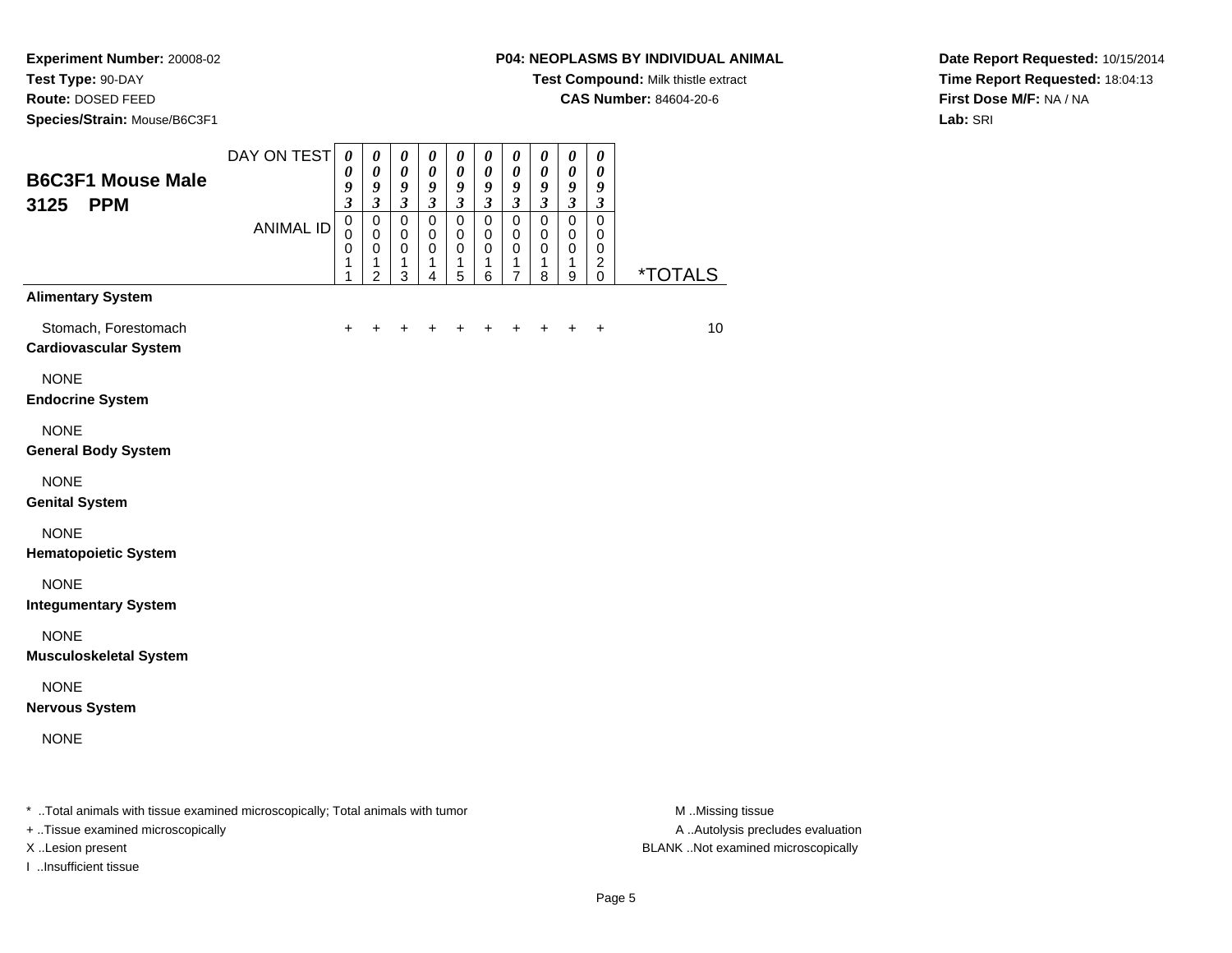**Test Type:** 90-DAY

**Route:** DOSED FEED

**Species/Strain:** Mouse/B6C3F1

# **P04: NEOPLASMS BY INDIVIDUAL ANIMAL**

**Test Compound:** Milk thistle extract

**CAS Number:** 84604-20-6

**Date Report Requested:** 10/15/2014**Time Report Requested:** 18:04:13**First Dose M/F:** NA / NA**Lab:** SRI

| <b>B6C3F1 Mouse Male</b><br>3125<br><b>PPM</b> | DAY ON TEST<br><b>ANIMAL ID</b> | 0<br>$\boldsymbol{\theta}$<br>9<br>$\boldsymbol{\beta}$<br>$\,0\,$<br>0<br>$\mathbf 0$<br>1<br>4 | 0<br>0<br>9<br>$\mathfrak{z}$<br>0<br>$\mathbf 0$<br>$\mathbf 0$<br>2 | $\boldsymbol{\theta}$<br>$\boldsymbol{\theta}$<br>9<br>3<br>$\mathbf 0$<br>0<br>$\mathbf{0}$<br>1<br>3 | 0<br>0<br>9<br>3<br>0<br>0<br>0<br>4 | 0<br>0<br>9<br>3<br>$\Omega$<br>0<br>$\Omega$<br>5 | 0<br>0<br>9<br>3<br>0<br>$\Omega$<br>$\Omega$<br>6 | 0<br>0<br>9<br>3<br>$\mathbf 0$<br>0<br>$\Omega$<br>7 | 0<br>$\boldsymbol{\theta}$<br>9<br>$\mathfrak{z}$<br>$\mathbf 0$<br>$\mathbf 0$<br>$\Omega$<br>1<br>8 | $\boldsymbol{\theta}$<br>0<br>9<br>3<br>$\mathbf 0$<br>$\mathbf 0$<br>$\mathbf 0$<br>9 | 0<br>$\boldsymbol{\theta}$<br>9<br>$\boldsymbol{\beta}$<br>$\Omega$<br>0<br>$\mathbf 0$<br>$\overline{2}$<br>$\mathbf 0$ | <i><b>*TOTALS</b></i> |
|------------------------------------------------|---------------------------------|--------------------------------------------------------------------------------------------------|-----------------------------------------------------------------------|--------------------------------------------------------------------------------------------------------|--------------------------------------|----------------------------------------------------|----------------------------------------------------|-------------------------------------------------------|-------------------------------------------------------------------------------------------------------|----------------------------------------------------------------------------------------|--------------------------------------------------------------------------------------------------------------------------|-----------------------|
| <b>Respiratory System</b>                      |                                 |                                                                                                  |                                                                       |                                                                                                        |                                      |                                                    |                                                    |                                                       |                                                                                                       |                                                                                        |                                                                                                                          |                       |
| <b>NONE</b><br><b>Special Senses System</b>    |                                 |                                                                                                  |                                                                       |                                                                                                        |                                      |                                                    |                                                    |                                                       |                                                                                                       |                                                                                        |                                                                                                                          |                       |
| <b>NONE</b><br><b>Urinary System</b>           |                                 |                                                                                                  |                                                                       |                                                                                                        |                                      |                                                    |                                                    |                                                       |                                                                                                       |                                                                                        |                                                                                                                          |                       |
| <b>NONE</b><br><b>SYSTEMIC LESIONS</b>         |                                 |                                                                                                  |                                                                       |                                                                                                        |                                      |                                                    |                                                    |                                                       |                                                                                                       |                                                                                        |                                                                                                                          |                       |
| Multiple Organ                                 |                                 | +                                                                                                |                                                                       |                                                                                                        |                                      |                                                    |                                                    | ٠                                                     | ÷                                                                                                     | +                                                                                      | ÷                                                                                                                        | 10                    |

\* ..Total animals with tissue examined microscopically; Total animals with tumor **M** . Missing tissue M ..Missing tissue

+ ..Tissue examined microscopically

I ..Insufficient tissue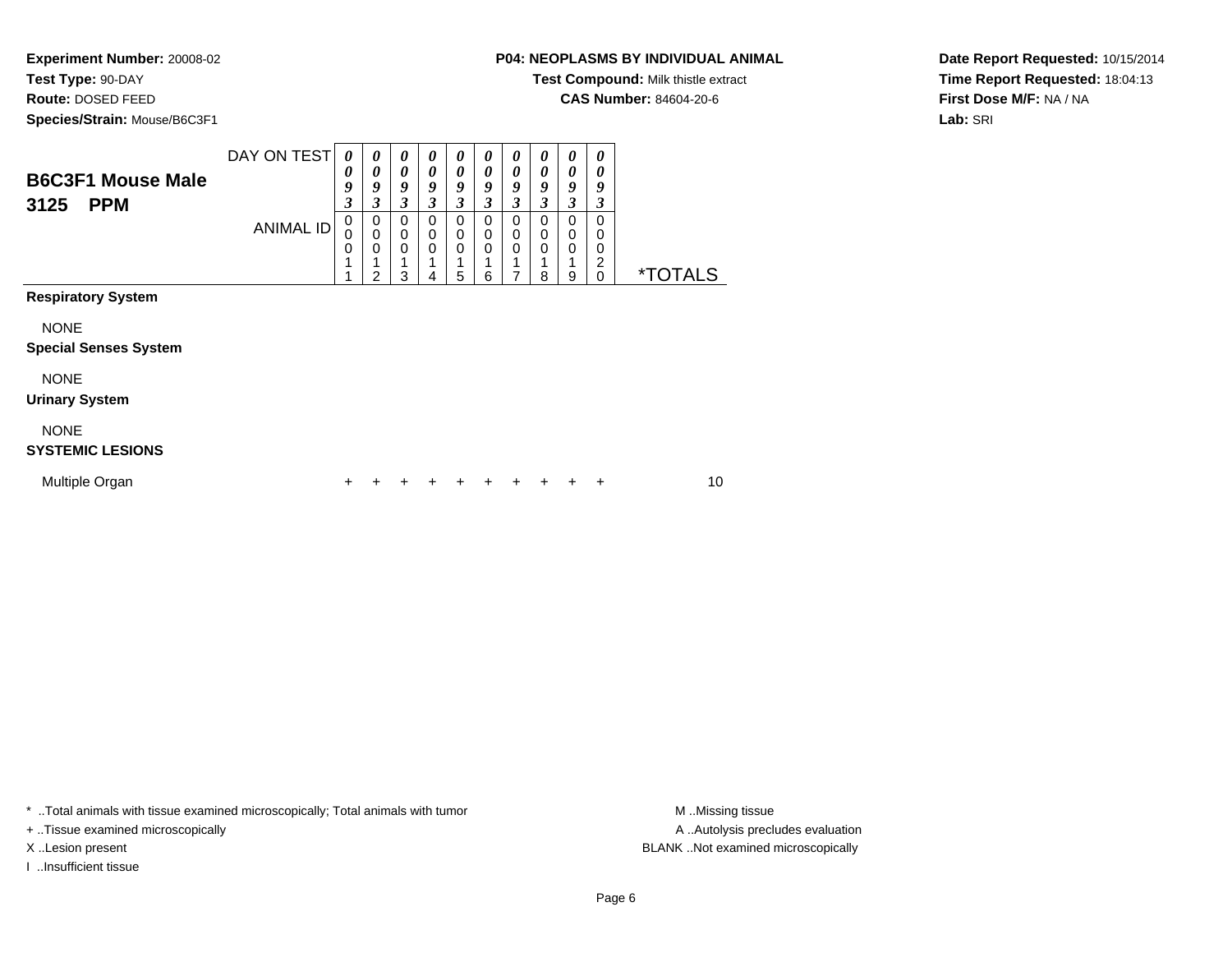**Experiment Number:** 20008-02**Test Type:** 90-DAY

**Route:** DOSED FEED

**Species/Strain:** Mouse/B6C3F1

#### **P04: NEOPLASMS BY INDIVIDUAL ANIMAL**

**Test Compound:** Milk thistle extract

**CAS Number:** 84604-20-6

**Date Report Requested:** 10/15/2014**Time Report Requested:** 18:04:13**First Dose M/F:** NA / NA**Lab:** SRI

| <b>B6C3F1 Mouse Male</b><br><b>PPM</b><br>6250                                                                 | DAY ON TEST      | $\boldsymbol{\theta}$<br>$\boldsymbol{\theta}$<br>9<br>$\overline{\mathbf{3}}$ | $\boldsymbol{\theta}$<br>$\boldsymbol{\theta}$<br>9<br>$\mathfrak{z}$ | $\boldsymbol{\theta}$<br>$\pmb{\theta}$<br>9<br>$\mathfrak{z}$ | $\boldsymbol{\theta}$<br>$\boldsymbol{\theta}$<br>9<br>$\mathfrak{z}$     | $\boldsymbol{\theta}$<br>$\pmb{\theta}$<br>9<br>$\overline{\mathbf{3}}$ | $\boldsymbol{\theta}$<br>$\boldsymbol{\theta}$<br>9<br>$\mathfrak{z}$ | $\boldsymbol{\theta}$<br>$\boldsymbol{\theta}$<br>9<br>$\mathfrak{z}$       | $\pmb{\theta}$<br>0<br>9<br>$\overline{\mathbf{3}}$                     | $\pmb{\theta}$<br>$\boldsymbol{\theta}$<br>9<br>$\mathfrak{z}$   | $\boldsymbol{\theta}$<br>0<br>9<br>$\mathfrak{z}$ |                                                                                                                                                                                                                                                                                                                                    |
|----------------------------------------------------------------------------------------------------------------|------------------|--------------------------------------------------------------------------------|-----------------------------------------------------------------------|----------------------------------------------------------------|---------------------------------------------------------------------------|-------------------------------------------------------------------------|-----------------------------------------------------------------------|-----------------------------------------------------------------------------|-------------------------------------------------------------------------|------------------------------------------------------------------|---------------------------------------------------|------------------------------------------------------------------------------------------------------------------------------------------------------------------------------------------------------------------------------------------------------------------------------------------------------------------------------------|
|                                                                                                                | <b>ANIMAL ID</b> | $\pmb{0}$<br>$\mathbf 0$<br>$\mathbf 0$<br>$\boldsymbol{2}$<br>1               | $\pmb{0}$<br>$\mathbf 0$<br>$\mathsf 0$<br>$\frac{2}{2}$              | $\pmb{0}$<br>$\pmb{0}$<br>$\mathsf 0$<br>$\frac{2}{3}$         | $\mathbf 0$<br>$\mathbf 0$<br>$\mathbf 0$<br>$\overline{\mathbf{c}}$<br>4 | $\pmb{0}$<br>$\mathbf 0$<br>$\pmb{0}$<br>$\frac{2}{5}$                  | $\mathbf 0$<br>$\mathbf 0$<br>$\mathbf 0$<br>$\overline{c}$<br>6      | $\mathbf 0$<br>$\pmb{0}$<br>$\pmb{0}$<br>$\boldsymbol{2}$<br>$\overline{7}$ | $\mathbf 0$<br>$\pmb{0}$<br>$\mathbf 0$<br>$\overline{\mathbf{c}}$<br>8 | $\mathbf 0$<br>$\mathbf 0$<br>$\pmb{0}$<br>$\boldsymbol{2}$<br>9 | $\mathbf 0$<br>0<br>$\mathbf 0$<br>3<br>0         | *TOTALS                                                                                                                                                                                                                                                                                                                            |
| <b>Alimentary System</b>                                                                                       |                  |                                                                                |                                                                       |                                                                |                                                                           |                                                                         |                                                                       |                                                                             |                                                                         |                                                                  |                                                   |                                                                                                                                                                                                                                                                                                                                    |
| Stomach, Forestomach<br><b>Cardiovascular System</b>                                                           |                  |                                                                                |                                                                       |                                                                |                                                                           |                                                                         |                                                                       |                                                                             |                                                                         |                                                                  |                                                   | 10                                                                                                                                                                                                                                                                                                                                 |
| <b>NONE</b><br><b>Endocrine System</b>                                                                         |                  |                                                                                |                                                                       |                                                                |                                                                           |                                                                         |                                                                       |                                                                             |                                                                         |                                                                  |                                                   |                                                                                                                                                                                                                                                                                                                                    |
| <b>NONE</b><br><b>General Body System</b>                                                                      |                  |                                                                                |                                                                       |                                                                |                                                                           |                                                                         |                                                                       |                                                                             |                                                                         |                                                                  |                                                   |                                                                                                                                                                                                                                                                                                                                    |
| <b>NONE</b><br><b>Genital System</b>                                                                           |                  |                                                                                |                                                                       |                                                                |                                                                           |                                                                         |                                                                       |                                                                             |                                                                         |                                                                  |                                                   |                                                                                                                                                                                                                                                                                                                                    |
| <b>NONE</b><br><b>Hematopoietic System</b>                                                                     |                  |                                                                                |                                                                       |                                                                |                                                                           |                                                                         |                                                                       |                                                                             |                                                                         |                                                                  |                                                   |                                                                                                                                                                                                                                                                                                                                    |
| <b>NONE</b><br><b>Integumentary System</b>                                                                     |                  |                                                                                |                                                                       |                                                                |                                                                           |                                                                         |                                                                       |                                                                             |                                                                         |                                                                  |                                                   |                                                                                                                                                                                                                                                                                                                                    |
| <b>NONE</b><br><b>Musculoskeletal System</b>                                                                   |                  |                                                                                |                                                                       |                                                                |                                                                           |                                                                         |                                                                       |                                                                             |                                                                         |                                                                  |                                                   |                                                                                                                                                                                                                                                                                                                                    |
| <b>NONE</b><br><b>Nervous System</b>                                                                           |                  |                                                                                |                                                                       |                                                                |                                                                           |                                                                         |                                                                       |                                                                             |                                                                         |                                                                  |                                                   |                                                                                                                                                                                                                                                                                                                                    |
| <b>NONE</b>                                                                                                    |                  |                                                                                |                                                                       |                                                                |                                                                           |                                                                         |                                                                       |                                                                             |                                                                         |                                                                  |                                                   |                                                                                                                                                                                                                                                                                                                                    |
| , † 1982 pro stanovnik postali stanovni postali su stanovni su stanovni su † 1982 pro stanovni su stati su sta |                  |                                                                                |                                                                       |                                                                |                                                                           |                                                                         |                                                                       |                                                                             |                                                                         |                                                                  |                                                   | $\mathbf{A}$ $\mathbf{A}$ $\mathbf{A}$ $\mathbf{A}$ $\mathbf{A}$ $\mathbf{A}$ $\mathbf{A}$ $\mathbf{A}$ $\mathbf{A}$ $\mathbf{A}$ $\mathbf{A}$ $\mathbf{A}$ $\mathbf{A}$ $\mathbf{A}$ $\mathbf{A}$ $\mathbf{A}$ $\mathbf{A}$ $\mathbf{A}$ $\mathbf{A}$ $\mathbf{A}$ $\mathbf{A}$ $\mathbf{A}$ $\mathbf{A}$ $\mathbf{A}$ $\mathbf{$ |

..Total animals with tissue examined microscopically; Total animals with tumor M ..Missing tissue M ..Missing tissue

+ ..Tissue examined microscopically

I ..Insufficient tissue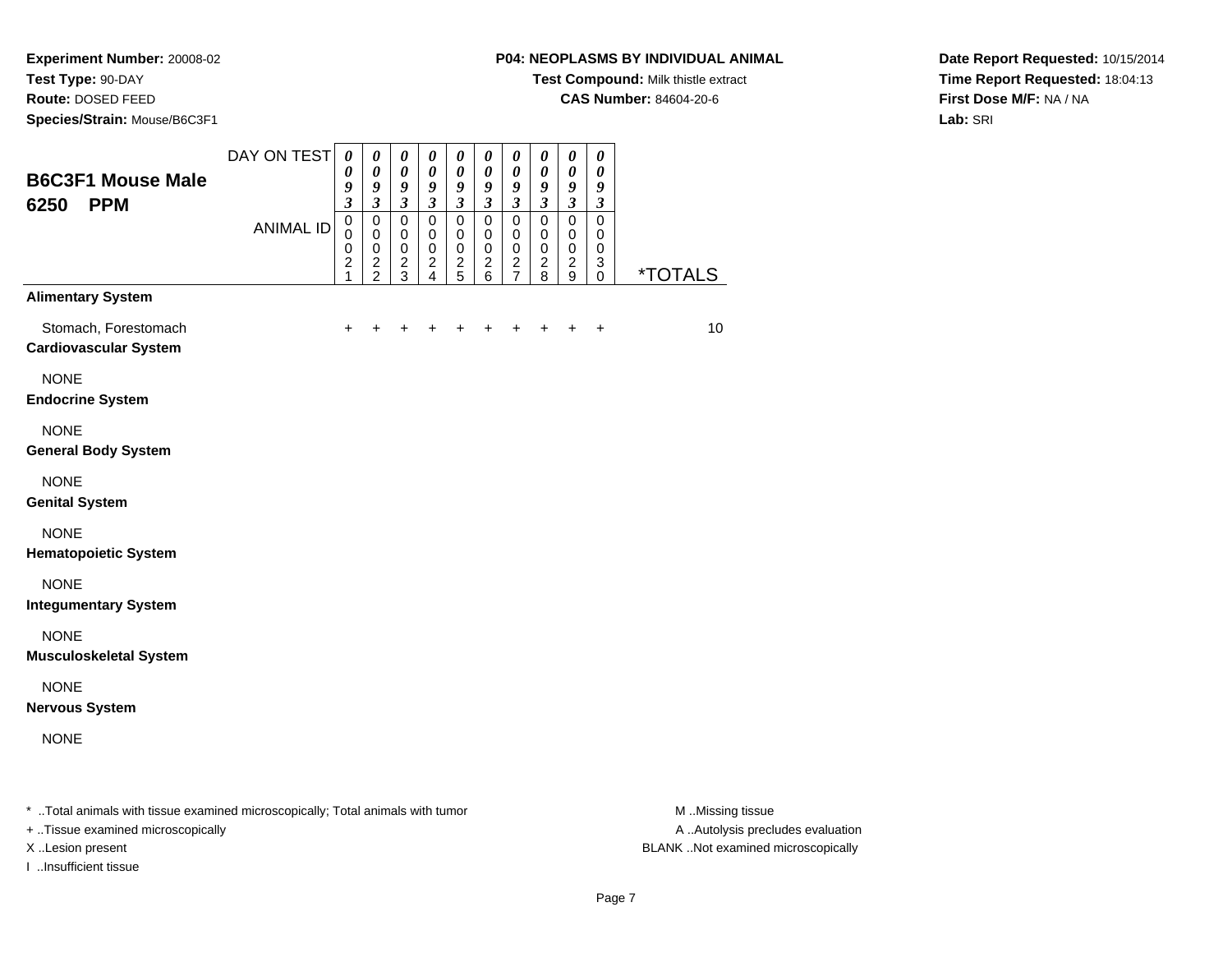**Test Type:** 90-DAY

**Route:** DOSED FEED

**Species/Strain:** Mouse/B6C3F1

**Test Compound:** Milk thistle extract

**CAS Number:** 84604-20-6

**Date Report Requested:** 10/15/2014**Time Report Requested:** 18:04:13**First Dose M/F:** NA / NA**Lab:** SRI

| <b>B6C3F1 Mouse Male</b><br>6250<br><b>PPM</b> | DAY ON TEST<br><b>ANIMAL ID</b> | 0<br>$\boldsymbol{\theta}$<br>9<br>$\boldsymbol{\beta}$<br>$\mathbf 0$<br>$\mathbf 0$<br>0<br>$\overline{c}$<br>4 | 0<br>0<br>9<br>3<br>$\mathbf 0$<br>$\mathbf 0$<br>0<br>$\overline{\mathbf{c}}$<br>$\mathfrak{p}$ | $\boldsymbol{\theta}$<br>$\boldsymbol{\theta}$<br>9<br>3<br>$\mathbf 0$<br>$\mathbf 0$<br>$\mathbf 0$<br>$\frac{2}{3}$ | 0<br>0<br>9<br>3<br>$\Omega$<br>0<br>0<br>$\overline{c}$<br>4 | 0<br>0<br>9<br>3<br>$\mathbf 0$<br>$\mathbf 0$<br>$\mathbf 0$<br>$\overline{c}$<br>5 | 0<br>0<br>9<br>3<br>$\Omega$<br>$\Omega$<br>0<br>$\overline{c}$<br>6 | 0<br>0<br>9<br>$\overline{\mathbf{3}}$<br>0<br>0<br>$\mathbf 0$<br>$\overline{c}$<br>$\overline{7}$ | 0<br>$\boldsymbol{\theta}$<br>9<br>3<br>0<br>0<br>0<br>$\boldsymbol{2}$<br>8 | $\boldsymbol{\theta}$<br>$\boldsymbol{\theta}$<br>9<br>3<br>$\pmb{0}$<br>$\mathbf 0$<br>$\mathbf 0$<br>$\overline{\mathbf{c}}$<br>9 | $\boldsymbol{\theta}$<br>0<br>9<br>3<br>0<br>0<br>0<br>3<br>0 | <i><b>*TOTALS</b></i> |    |
|------------------------------------------------|---------------------------------|-------------------------------------------------------------------------------------------------------------------|--------------------------------------------------------------------------------------------------|------------------------------------------------------------------------------------------------------------------------|---------------------------------------------------------------|--------------------------------------------------------------------------------------|----------------------------------------------------------------------|-----------------------------------------------------------------------------------------------------|------------------------------------------------------------------------------|-------------------------------------------------------------------------------------------------------------------------------------|---------------------------------------------------------------|-----------------------|----|
| <b>Respiratory System</b>                      |                                 |                                                                                                                   |                                                                                                  |                                                                                                                        |                                                               |                                                                                      |                                                                      |                                                                                                     |                                                                              |                                                                                                                                     |                                                               |                       |    |
| <b>NONE</b><br><b>Special Senses System</b>    |                                 |                                                                                                                   |                                                                                                  |                                                                                                                        |                                                               |                                                                                      |                                                                      |                                                                                                     |                                                                              |                                                                                                                                     |                                                               |                       |    |
| <b>NONE</b><br><b>Urinary System</b>           |                                 |                                                                                                                   |                                                                                                  |                                                                                                                        |                                                               |                                                                                      |                                                                      |                                                                                                     |                                                                              |                                                                                                                                     |                                                               |                       |    |
| <b>NONE</b><br><b>SYSTEMIC LESIONS</b>         |                                 |                                                                                                                   |                                                                                                  |                                                                                                                        |                                                               |                                                                                      |                                                                      |                                                                                                     |                                                                              |                                                                                                                                     |                                                               |                       |    |
| Multiple Organ                                 |                                 | +                                                                                                                 |                                                                                                  |                                                                                                                        |                                                               |                                                                                      |                                                                      | +                                                                                                   | ÷                                                                            | +                                                                                                                                   | ÷                                                             |                       | 10 |

\* ..Total animals with tissue examined microscopically; Total animals with tumor **M** . Missing tissue M ..Missing tissue

+ ..Tissue examined microscopically

I ..Insufficient tissue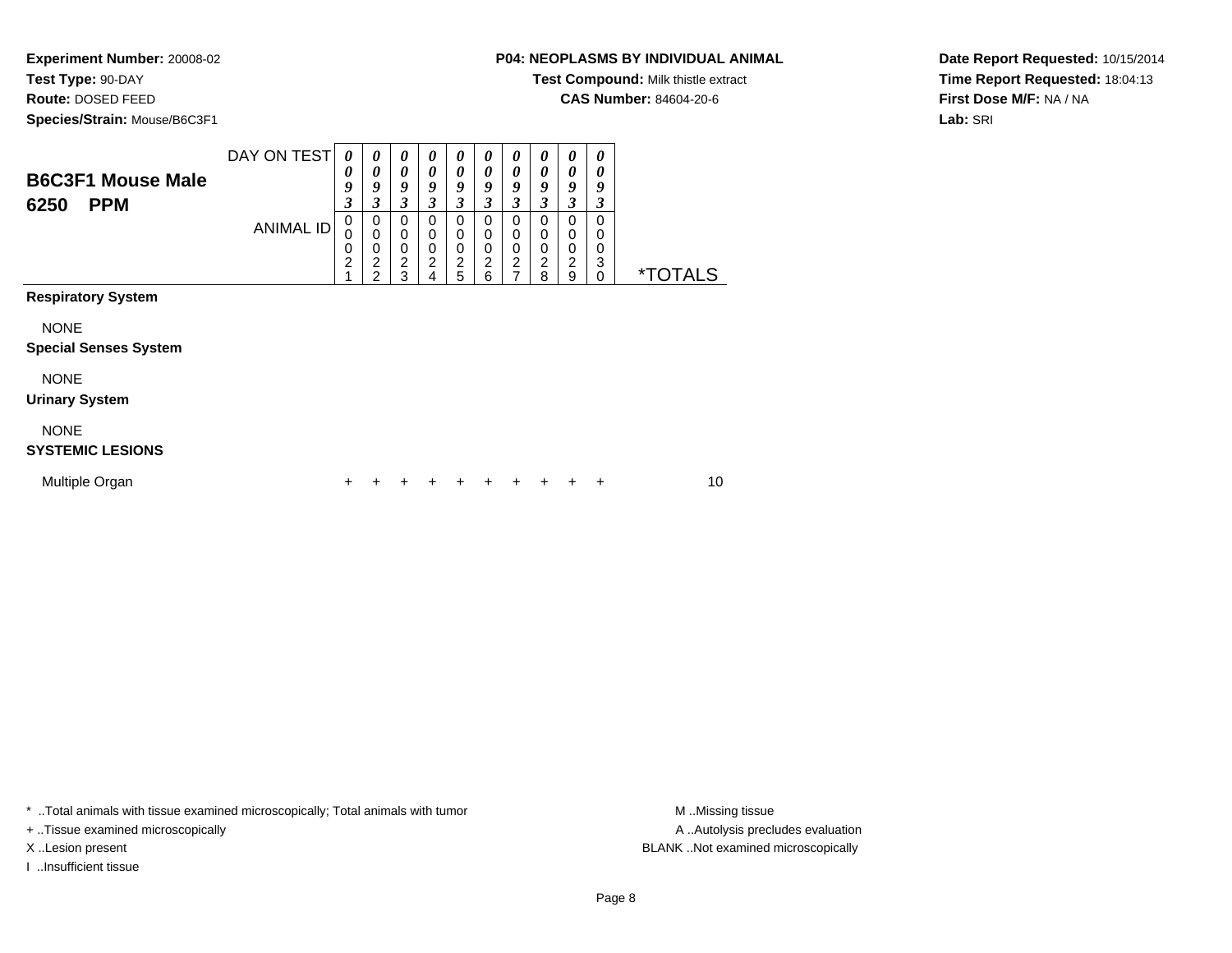**Experiment Number:** 20008-02**Test Type:** 90-DAY

**Route:** DOSED FEED

**Species/Strain:** Mouse/B6C3F1

## **P04: NEOPLASMS BY INDIVIDUAL ANIMAL**

**Test Compound:** Milk thistle extract

**CAS Number:** 84604-20-6

**Date Report Requested:** 10/15/2014**Time Report Requested:** 18:04:13**First Dose M/F:** NA / NA**Lab:** SRI

| <b>B6C3F1 Mouse Male</b><br>12500 PPM                                      | DAY ON TEST<br><b>ANIMAL ID</b> | 0<br>0<br>9<br>$\overline{\mathbf{3}}$<br>$\pmb{0}$<br>$\Omega$ | 0<br>$\boldsymbol{\theta}$<br>9<br>$\overline{\mathbf{3}}$<br>$\mathbf 0$<br>$\mathbf 0$ | 0<br>$\boldsymbol{\theta}$<br>9<br>$\mathfrak{z}$<br>$\pmb{0}$<br>$\mathbf 0$ | $\boldsymbol{\theta}$<br>$\boldsymbol{\theta}$<br>9<br>$\mathfrak{z}$<br>$\pmb{0}$<br>$\mathbf 0$ | $\boldsymbol{\theta}$<br>$\pmb{\theta}$<br>9<br>$\mathfrak{z}$<br>$\mathbf 0$<br>$\pmb{0}$ | 0<br>$\boldsymbol{\theta}$<br>9<br>$\mathfrak{z}$<br>$\mathbf 0$<br>$\pmb{0}$ | $\boldsymbol{\theta}$<br>$\boldsymbol{\theta}$<br>9<br>$\mathfrak{z}$<br>$\pmb{0}$<br>$\mathbf 0$ | 0<br>0<br>9<br>$\mathfrak{z}$<br>$\mathbf 0$<br>$\mathbf 0$ | 0<br>$\pmb{\theta}$<br>9<br>$\overline{\mathbf{3}}$<br>$\mathsf 0$<br>$\mathbf 0$ | 0<br>$\boldsymbol{\theta}$<br>9<br>$\mathfrak{z}$<br>$\mathbf 0$<br>$\mathbf 0$ |                       |
|----------------------------------------------------------------------------|---------------------------------|-----------------------------------------------------------------|------------------------------------------------------------------------------------------|-------------------------------------------------------------------------------|---------------------------------------------------------------------------------------------------|--------------------------------------------------------------------------------------------|-------------------------------------------------------------------------------|---------------------------------------------------------------------------------------------------|-------------------------------------------------------------|-----------------------------------------------------------------------------------|---------------------------------------------------------------------------------|-----------------------|
|                                                                            |                                 | $\pmb{0}$<br>3<br>1                                             | $\pmb{0}$<br>$\frac{3}{2}$                                                               | $\pmb{0}$<br>$\ensuremath{\mathsf{3}}$<br>$\overline{3}$                      | $\pmb{0}$<br>$\frac{3}{4}$                                                                        | $\pmb{0}$<br>$\frac{3}{5}$                                                                 | $\pmb{0}$<br>$\frac{3}{6}$                                                    | $\pmb{0}$<br>$\frac{3}{7}$                                                                        | $\pmb{0}$<br>3<br>$\overline{8}$                            | $\pmb{0}$<br>3<br>$\overline{9}$                                                  | $\mathbf 0$<br>4<br>$\mathbf 0$                                                 | <i><b>*TOTALS</b></i> |
| <b>Alimentary System</b>                                                   |                                 |                                                                 |                                                                                          |                                                                               |                                                                                                   |                                                                                            |                                                                               |                                                                                                   |                                                             |                                                                                   |                                                                                 |                       |
| Stomach, Forestomach<br>Stomach, Glandular<br><b>Cardiovascular System</b> |                                 | $\ddot{}$<br>$+$                                                | $\ddot{}$                                                                                | +<br>$\ddot{}$                                                                | +<br>$\ddot{}$                                                                                    | +<br>$\ddot{}$                                                                             | +<br>$\ddot{}$                                                                | $\ddot{}$<br>$\ddot{+}$                                                                           | +<br>$\ddot{+}$                                             | +<br>$\ddot{}$                                                                    | $\ddot{}$<br>$\ddot{}$                                                          | 10<br>10              |
| <b>NONE</b><br><b>Endocrine System</b>                                     |                                 |                                                                 |                                                                                          |                                                                               |                                                                                                   |                                                                                            |                                                                               |                                                                                                   |                                                             |                                                                                   |                                                                                 |                       |
| <b>NONE</b><br><b>General Body System</b>                                  |                                 |                                                                 |                                                                                          |                                                                               |                                                                                                   |                                                                                            |                                                                               |                                                                                                   |                                                             |                                                                                   |                                                                                 |                       |
| <b>NONE</b><br><b>Genital System</b>                                       |                                 |                                                                 |                                                                                          |                                                                               |                                                                                                   |                                                                                            |                                                                               |                                                                                                   |                                                             |                                                                                   |                                                                                 |                       |
| <b>NONE</b><br><b>Hematopoietic System</b>                                 |                                 |                                                                 |                                                                                          |                                                                               |                                                                                                   |                                                                                            |                                                                               |                                                                                                   |                                                             |                                                                                   |                                                                                 |                       |
| <b>NONE</b><br><b>Integumentary System</b>                                 |                                 |                                                                 |                                                                                          |                                                                               |                                                                                                   |                                                                                            |                                                                               |                                                                                                   |                                                             |                                                                                   |                                                                                 |                       |
| <b>NONE</b><br><b>Musculoskeletal System</b>                               |                                 |                                                                 |                                                                                          |                                                                               |                                                                                                   |                                                                                            |                                                                               |                                                                                                   |                                                             |                                                                                   |                                                                                 |                       |
| <b>NONE</b><br><b>Nervous System</b>                                       |                                 |                                                                 |                                                                                          |                                                                               |                                                                                                   |                                                                                            |                                                                               |                                                                                                   |                                                             |                                                                                   |                                                                                 |                       |
|                                                                            |                                 |                                                                 |                                                                                          |                                                                               |                                                                                                   |                                                                                            |                                                                               |                                                                                                   |                                                             |                                                                                   |                                                                                 |                       |

\* ..Total animals with tissue examined microscopically; Total animals with tumor **M** . Missing tissue M ..Missing tissue

+ ..Tissue examined microscopically

I ..Insufficient tissue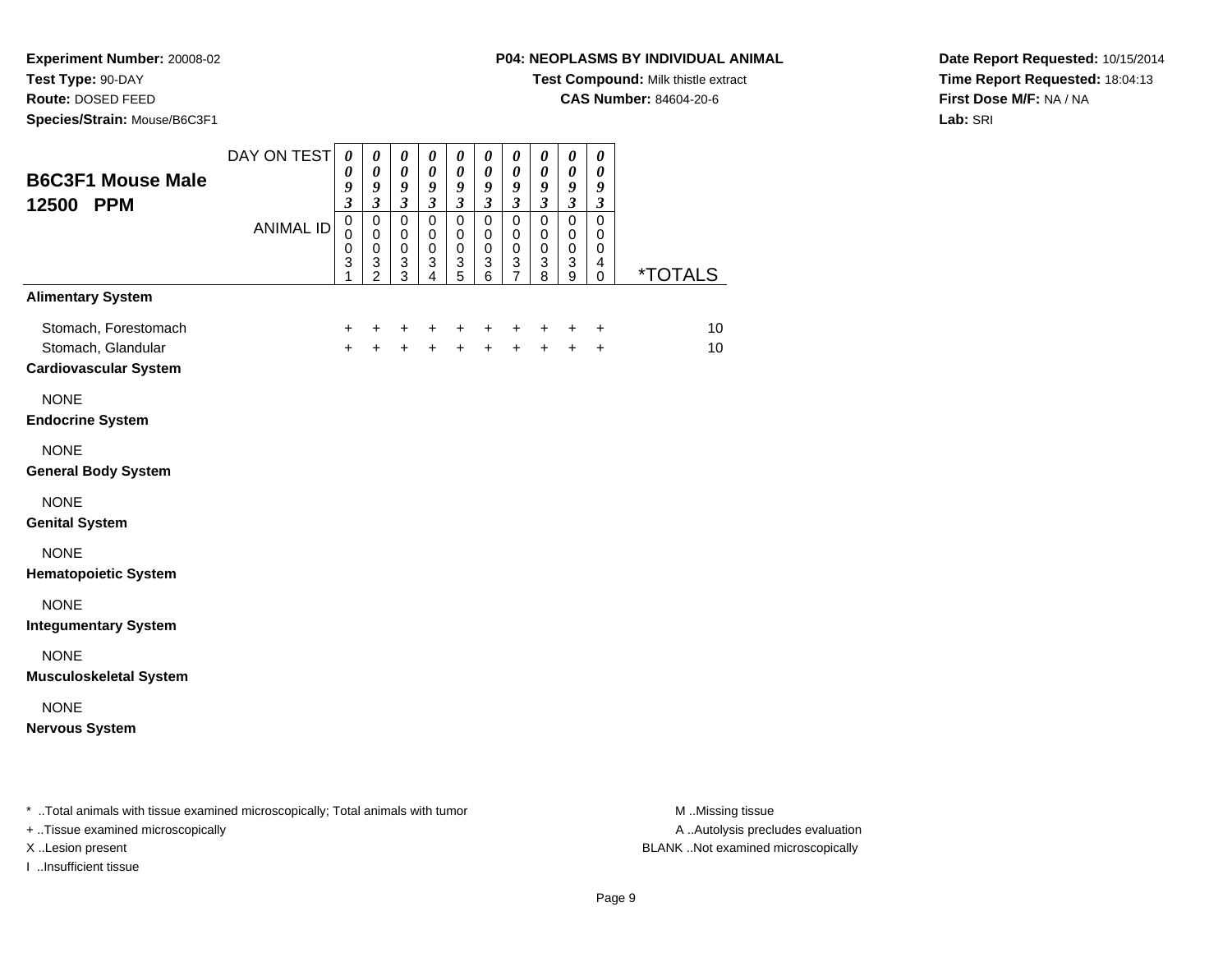**Test Type:** 90-DAY

**Route:** DOSED FEED

**Species/Strain:** Mouse/B6C3F1

**Test Compound:** Milk thistle extract

**CAS Number:** 84604-20-6

**Date Report Requested:** 10/15/2014**Time Report Requested:** 18:04:13**First Dose M/F:** NA / NA**Lab:** SRI

| <b>B6C3F1 Mouse Male</b><br>12500<br><b>PPM</b> | DAY ON TEST      | $\theta$<br>0<br>9<br>3<br>0 | $\boldsymbol{\theta}$<br>$\boldsymbol{\theta}$<br>9<br>3<br>0 | $\boldsymbol{\theta}$<br>$\boldsymbol{\theta}$<br>9<br>3<br>$\mathbf 0$ | 0<br>$\boldsymbol{\theta}$<br>9<br>3<br>0 | 0<br>$\boldsymbol{\theta}$<br>9<br>3<br>0 | 0<br>0<br>9<br>3<br>0              | $\boldsymbol{\theta}$<br>$\boldsymbol{\theta}$<br>9<br>$\overline{\mathbf{3}}$<br>0 | 0<br>0<br>9<br>3<br>0 | 0<br>0<br>9<br>$\mathfrak{z}$<br>0                         | 0<br>0<br>9<br>3<br>0 |                       |
|-------------------------------------------------|------------------|------------------------------|---------------------------------------------------------------|-------------------------------------------------------------------------|-------------------------------------------|-------------------------------------------|------------------------------------|-------------------------------------------------------------------------------------|-----------------------|------------------------------------------------------------|-----------------------|-----------------------|
|                                                 | <b>ANIMAL ID</b> | 0<br>0<br>3                  | $\mathbf 0$<br>0<br>3<br>$\mathfrak{p}$                       | $\mathbf 0$<br>$\mathbf 0$<br>3<br>3                                    | 0<br>$\mathbf 0$<br>3                     | 0<br>$\mathbf 0$<br>3<br>5                | $\mathbf 0$<br>$\pmb{0}$<br>3<br>6 | 0<br>$\boldsymbol{0}$<br>$\ensuremath{\mathsf{3}}$<br>$\overline{7}$                | 0<br>0<br>3<br>8      | $\mathbf 0$<br>$\pmb{0}$<br>$\ensuremath{\mathsf{3}}$<br>9 | 0<br>0<br>4<br>0      | <i><b>*TOTALS</b></i> |
| <b>NONE</b><br><b>Respiratory System</b>        |                  |                              |                                                               |                                                                         |                                           |                                           |                                    |                                                                                     |                       |                                                            |                       |                       |
| <b>NONE</b><br><b>Special Senses System</b>     |                  |                              |                                                               |                                                                         |                                           |                                           |                                    |                                                                                     |                       |                                                            |                       |                       |
| <b>NONE</b><br><b>Urinary System</b>            |                  |                              |                                                               |                                                                         |                                           |                                           |                                    |                                                                                     |                       |                                                            |                       |                       |
| Kidney<br><b>SYSTEMIC LESIONS</b>               |                  | $\ddot{}$                    | ÷                                                             | ÷                                                                       | $\div$                                    | $\ddot{}$                                 | ÷                                  | $\ddot{}$                                                                           | $\ddot{}$             | $\pm$                                                      | $\ddot{}$             | 10                    |
| Multiple Organ                                  |                  | +                            |                                                               |                                                                         |                                           |                                           |                                    | ┿                                                                                   |                       | +                                                          | ٠                     | 10                    |

\* ..Total animals with tissue examined microscopically; Total animals with tumor **M** . Missing tissue M ..Missing tissue

+ ..Tissue examined microscopically

I ..Insufficient tissue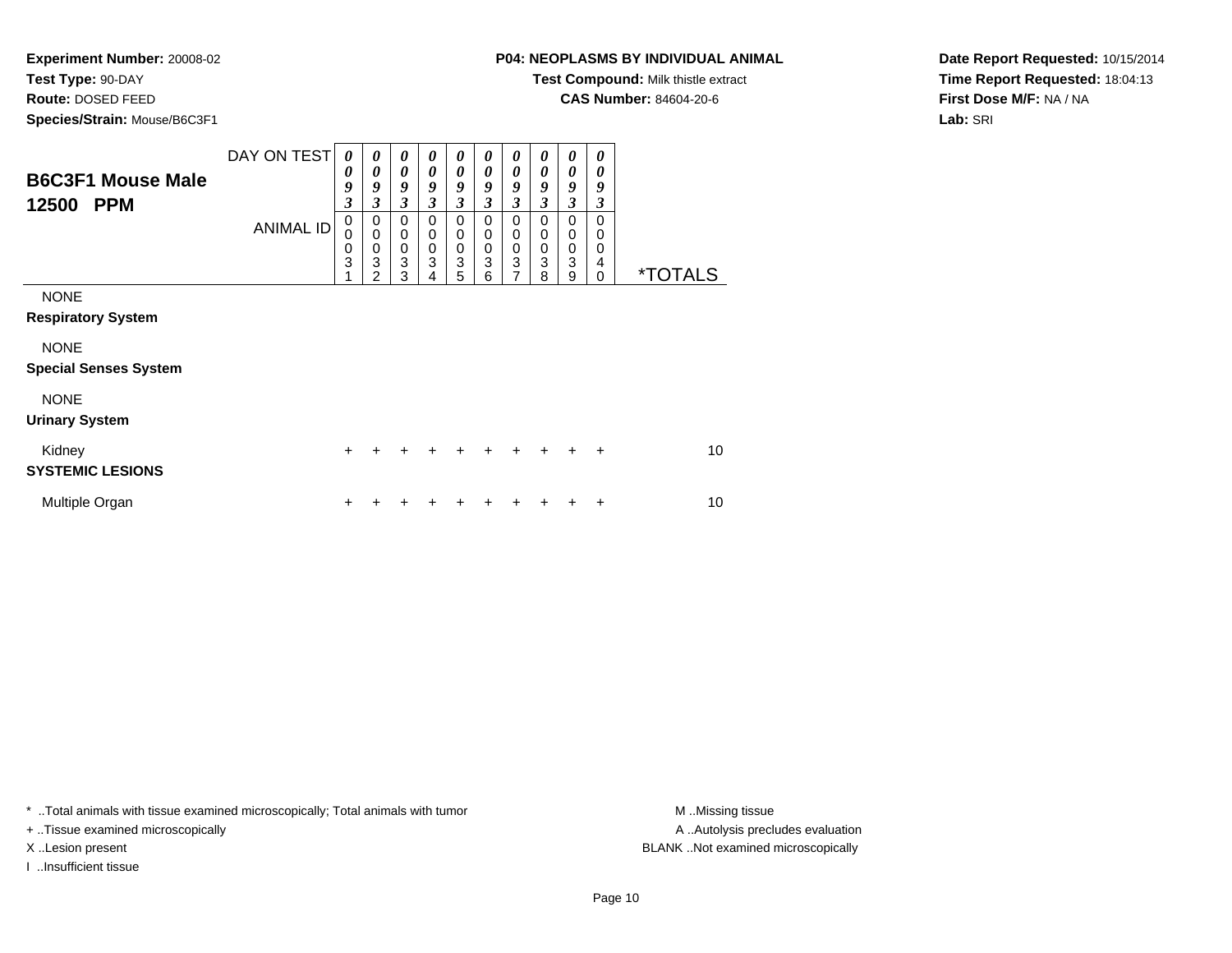**Experiment Number:** 20008-02**Test Type:** 90-DAY

**Route:** DOSED FEED

**Species/Strain:** Mouse/B6C3F1

## **P04: NEOPLASMS BY INDIVIDUAL ANIMAL**

**Test Compound:** Milk thistle extract

**CAS Number:** 84604-20-6

**Date Report Requested:** 10/15/2014**Time Report Requested:** 18:04:13**First Dose M/F:** NA / NA**Lab:** SRI

| <b>B6C3F1 Mouse Male</b><br>25000 PPM                                      | DAY ON TEST<br><b>ANIMAL ID</b> | $\boldsymbol{\theta}$<br>$\boldsymbol{\theta}$<br>9<br>$\mathfrak{z}$<br>$\pmb{0}$<br>$\mathbf 0$<br>0<br>4<br>1 | $\pmb{\theta}$<br>$\pmb{\theta}$<br>9<br>$\mathfrak{z}$<br>$\mathbf 0$<br>$\mathbf 0$<br>$\mathbf 0$<br>4<br>$\overline{c}$ | $\pmb{\theta}$<br>$\pmb{\theta}$<br>9<br>$\mathfrak{z}$<br>$\pmb{0}$<br>$\pmb{0}$<br>$\mathbf 0$<br>4<br>3 | 0<br>$\pmb{\theta}$<br>$\boldsymbol{9}$<br>$\mathfrak{z}$<br>$\pmb{0}$<br>$\mathbf 0$<br>$\mathbf 0$<br>$\overline{\mathbf{4}}$<br>4 | $\boldsymbol{\theta}$<br>$\boldsymbol{\theta}$<br>9<br>$\mathfrak{z}$<br>$\pmb{0}$<br>$\mathbf 0$<br>$\pmb{0}$<br>$\overline{\mathbf{4}}$<br>$\overline{5}$ | $\pmb{\theta}$<br>$\pmb{\theta}$<br>9<br>$\mathfrak{z}$<br>$\pmb{0}$<br>$\pmb{0}$<br>$\pmb{0}$<br>$\overline{4}$<br>6 | $\boldsymbol{\theta}$<br>$\pmb{\theta}$<br>9<br>$\boldsymbol{\beta}$<br>$\pmb{0}$<br>0<br>$\pmb{0}$<br>$\overline{\mathbf{r}}$<br>$\overline{7}$ | $\pmb{\theta}$<br>$\pmb{\theta}$<br>$\boldsymbol{g}$<br>$\mathfrak{z}$<br>$\pmb{0}$<br>$\pmb{0}$<br>$\pmb{0}$<br>$\overline{\mathbf{4}}$<br>8 | $\pmb{\theta}$<br>$\pmb{\theta}$<br>9<br>$\mathfrak{z}$<br>$\pmb{0}$<br>$\mathbf 0$<br>$\pmb{0}$<br>$\overline{\mathbf{4}}$<br>9 | $\pmb{\theta}$<br>$\boldsymbol{\theta}$<br>9<br>$\boldsymbol{\beta}$<br>$\pmb{0}$<br>0<br>$\pmb{0}$<br>$\mathbf 5$<br>0 | <i><b>*TOTALS</b></i> |
|----------------------------------------------------------------------------|---------------------------------|------------------------------------------------------------------------------------------------------------------|-----------------------------------------------------------------------------------------------------------------------------|------------------------------------------------------------------------------------------------------------|--------------------------------------------------------------------------------------------------------------------------------------|-------------------------------------------------------------------------------------------------------------------------------------------------------------|-----------------------------------------------------------------------------------------------------------------------|--------------------------------------------------------------------------------------------------------------------------------------------------|-----------------------------------------------------------------------------------------------------------------------------------------------|----------------------------------------------------------------------------------------------------------------------------------|-------------------------------------------------------------------------------------------------------------------------|-----------------------|
| <b>Alimentary System</b>                                                   |                                 |                                                                                                                  |                                                                                                                             |                                                                                                            |                                                                                                                                      |                                                                                                                                                             |                                                                                                                       |                                                                                                                                                  |                                                                                                                                               |                                                                                                                                  |                                                                                                                         |                       |
| Stomach, Forestomach<br>Stomach, Glandular<br><b>Cardiovascular System</b> |                                 | +<br>$+$                                                                                                         | +<br>$\ddot{}$                                                                                                              | +<br>$+$                                                                                                   | +<br>$+$                                                                                                                             | +<br>$+$                                                                                                                                                    | +<br>$+$                                                                                                              | +<br>$\ddot{}$                                                                                                                                   | +<br>$+$                                                                                                                                      | +<br>$\ddot{}$                                                                                                                   | $\ddot{}$<br>$\ddot{}$                                                                                                  | 10<br>10              |
| <b>NONE</b><br><b>Endocrine System</b>                                     |                                 |                                                                                                                  |                                                                                                                             |                                                                                                            |                                                                                                                                      |                                                                                                                                                             |                                                                                                                       |                                                                                                                                                  |                                                                                                                                               |                                                                                                                                  |                                                                                                                         |                       |
| <b>NONE</b><br><b>General Body System</b>                                  |                                 |                                                                                                                  |                                                                                                                             |                                                                                                            |                                                                                                                                      |                                                                                                                                                             |                                                                                                                       |                                                                                                                                                  |                                                                                                                                               |                                                                                                                                  |                                                                                                                         |                       |
| <b>NONE</b><br><b>Genital System</b>                                       |                                 |                                                                                                                  |                                                                                                                             |                                                                                                            |                                                                                                                                      |                                                                                                                                                             |                                                                                                                       |                                                                                                                                                  |                                                                                                                                               |                                                                                                                                  |                                                                                                                         |                       |
| <b>Testes</b><br><b>Hematopoietic System</b>                               |                                 |                                                                                                                  |                                                                                                                             |                                                                                                            | $\ddot{}$                                                                                                                            |                                                                                                                                                             |                                                                                                                       |                                                                                                                                                  |                                                                                                                                               |                                                                                                                                  |                                                                                                                         | 1                     |
| <b>NONE</b><br><b>Integumentary System</b>                                 |                                 |                                                                                                                  |                                                                                                                             |                                                                                                            |                                                                                                                                      |                                                                                                                                                             |                                                                                                                       |                                                                                                                                                  |                                                                                                                                               |                                                                                                                                  |                                                                                                                         |                       |
| <b>NONE</b><br><b>Musculoskeletal System</b>                               |                                 |                                                                                                                  |                                                                                                                             |                                                                                                            |                                                                                                                                      |                                                                                                                                                             |                                                                                                                       |                                                                                                                                                  |                                                                                                                                               |                                                                                                                                  |                                                                                                                         |                       |
| <b>NONE</b><br><b>Nervous System</b>                                       |                                 |                                                                                                                  |                                                                                                                             |                                                                                                            |                                                                                                                                      |                                                                                                                                                             |                                                                                                                       |                                                                                                                                                  |                                                                                                                                               |                                                                                                                                  |                                                                                                                         |                       |

\* ..Total animals with tissue examined microscopically; Total animals with tumor **M** . Missing tissue M ..Missing tissue

+ ..Tissue examined microscopically

I ..Insufficient tissue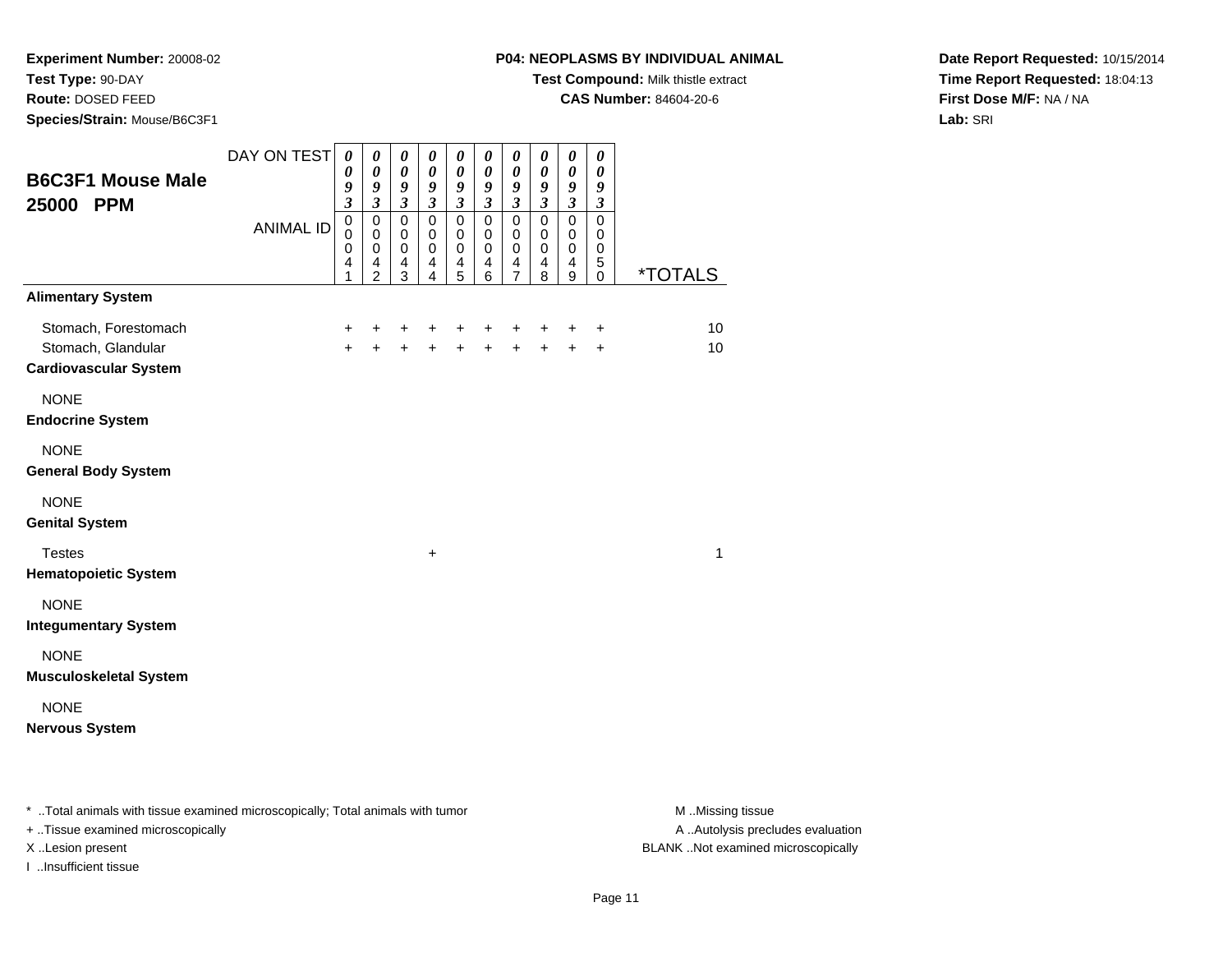**Test Type:** 90-DAY

**Route:** DOSED FEED

**Species/Strain:** Mouse/B6C3F1

**Test Compound:** Milk thistle extract

**CAS Number:** 84604-20-6

**Date Report Requested:** 10/15/2014**Time Report Requested:** 18:04:13**First Dose M/F:** NA / NA**Lab:** SRI

| <b>B6C3F1 Mouse Male</b><br>25000<br><b>PPM</b> | DAY ON TEST      | $\boldsymbol{\theta}$<br>0<br>9<br>$\boldsymbol{\beta}$ | 0<br>0<br>9<br>3                                               | 0<br>$\boldsymbol{\theta}$<br>9<br>$\mathfrak{z}$   | 0<br>0<br>9<br>3                                    | 0<br>0<br>9<br>3                                              | $\boldsymbol{\theta}$<br>0<br>9<br>3 | 0<br>0<br>9<br>$\mathfrak{z}$                       | 0<br>0<br>9<br>3      | 0<br>0<br>9<br>3                | 0<br>0<br>9<br>3             |                       |
|-------------------------------------------------|------------------|---------------------------------------------------------|----------------------------------------------------------------|-----------------------------------------------------|-----------------------------------------------------|---------------------------------------------------------------|--------------------------------------|-----------------------------------------------------|-----------------------|---------------------------------|------------------------------|-----------------------|
|                                                 | <b>ANIMAL ID</b> | $\mathbf 0$<br>0<br>0<br>4                              | $\pmb{0}$<br>$\mathbf 0$<br>$\mathbf 0$<br>4<br>$\overline{2}$ | $\mathbf 0$<br>$\mathbf 0$<br>$\mathbf 0$<br>4<br>3 | $\mathbf 0$<br>$\mathbf 0$<br>$\mathbf 0$<br>4<br>4 | $\mathbf 0$<br>$\mathbf 0$<br>$\Omega$<br>$\overline{4}$<br>5 | 0<br>0<br>$\mathbf 0$<br>4<br>6      | $\mathbf 0$<br>0<br>$\Omega$<br>$\overline{4}$<br>7 | 0<br>0<br>0<br>4<br>8 | 0<br>0<br>$\mathbf 0$<br>4<br>9 | 0<br>0<br>0<br>5<br>$\Omega$ | <i><b>*TOTALS</b></i> |
| <b>NONE</b><br><b>Respiratory System</b>        |                  |                                                         |                                                                |                                                     |                                                     |                                                               |                                      |                                                     |                       |                                 |                              |                       |
| <b>NONE</b><br><b>Special Senses System</b>     |                  |                                                         |                                                                |                                                     |                                                     |                                                               |                                      |                                                     |                       |                                 |                              |                       |
| <b>NONE</b><br><b>Urinary System</b>            |                  |                                                         |                                                                |                                                     |                                                     |                                                               |                                      |                                                     |                       |                                 |                              |                       |
| Kidney<br><b>SYSTEMIC LESIONS</b>               |                  | $\ddot{}$                                               | +                                                              |                                                     | +                                                   | ÷                                                             | ٠                                    | $\ddot{}$                                           | $\ddot{}$             | $\ddot{+}$                      | $\ddot{}$                    | 10                    |
| Multiple Organ                                  |                  | ÷                                                       |                                                                |                                                     |                                                     |                                                               | ٠                                    | ٠                                                   | ┿                     | ٠                               | ÷                            | 10                    |

\* ..Total animals with tissue examined microscopically; Total animals with tumor **M** . Missing tissue M ..Missing tissue

+ ..Tissue examined microscopically

I ..Insufficient tissue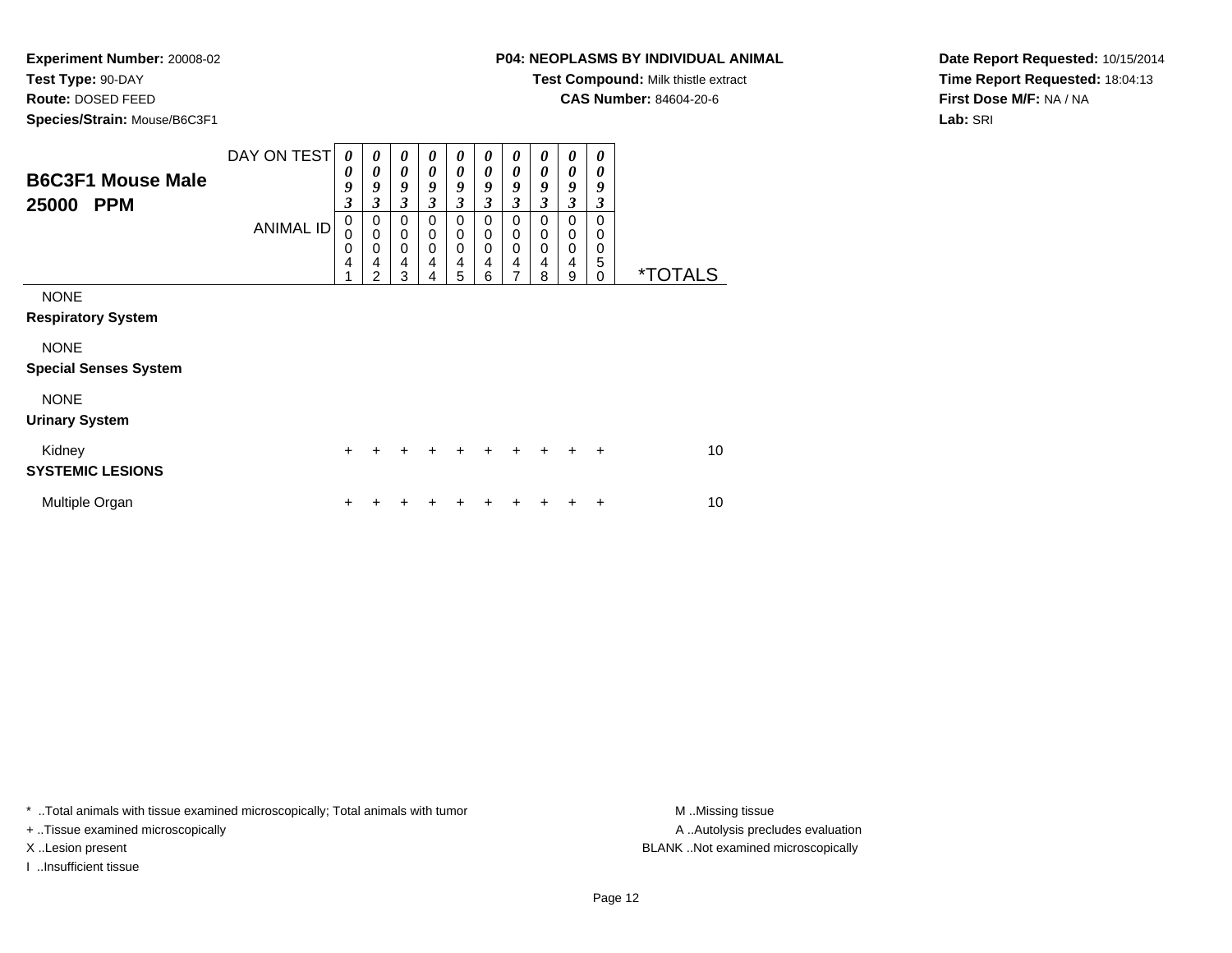**Test Type:** 90-DAY

**Route:** DOSED FEED

**Species/Strain:** Mouse/B6C3F1

## **P04: NEOPLASMS BY INDIVIDUAL ANIMAL**

**Test Compound:** Milk thistle extract

**CAS Number:** 84604-20-6

**Date Report Requested:** 10/15/2014**Time Report Requested:** 18:04:13**First Dose M/F:** NA / NA**Lab:** SRI

| <b>B6C3F1 Mouse Male</b>     | DAY ON TEST      | $\boldsymbol{\theta}$<br>0                | 0<br>$\boldsymbol{\theta}$                                 | 0<br>$\boldsymbol{\theta}$                       | 0<br>0                                            | 0<br>$\boldsymbol{\theta}$             | 0<br>0                                        | 0<br>$\boldsymbol{\theta}$                   | 0<br>0                                           | 0<br>$\boldsymbol{\theta}$       | 0<br>$\boldsymbol{\theta}$                   |                       |
|------------------------------|------------------|-------------------------------------------|------------------------------------------------------------|--------------------------------------------------|---------------------------------------------------|----------------------------------------|-----------------------------------------------|----------------------------------------------|--------------------------------------------------|----------------------------------|----------------------------------------------|-----------------------|
| <b>PPM</b><br>50000          |                  | 9<br>$\overline{\mathbf{3}}$              | 9<br>$\mathfrak{z}$                                        | 9<br>$\mathfrak{z}$                              | 9<br>$\mathfrak{z}$                               | 9<br>$\mathfrak{z}$                    | 9<br>$\mathfrak{z}$                           | 9<br>$\boldsymbol{\beta}$                    | 9<br>$\boldsymbol{\mathfrak{z}}$                 | 9<br>$\boldsymbol{\mathfrak{z}}$ | 9<br>3                                       |                       |
|                              | <b>ANIMAL ID</b> | $\mathbf 0$<br>$\mathbf 0$<br>0<br>5<br>1 | $\Omega$<br>$\Omega$<br>$\mathbf 0$<br>5<br>$\overline{2}$ | $\Omega$<br>$\mathbf 0$<br>$\mathbf 0$<br>5<br>3 | $\mathbf{0}$<br>$\Omega$<br>$\mathbf 0$<br>5<br>4 | $\Omega$<br>0<br>$\mathbf 0$<br>5<br>5 | $\Omega$<br>$\Omega$<br>$\mathbf 0$<br>5<br>6 | $\overline{0}$<br>0<br>$\mathbf 0$<br>5<br>7 | $\mathbf 0$<br>$\Omega$<br>$\mathbf 0$<br>5<br>8 | $\mathbf 0$<br>0<br>0<br>5<br>9  | $\overline{0}$<br>0<br>$\mathbf 0$<br>6<br>0 | <i><b>*TOTALS</b></i> |
| <b>Alimentary System</b>     |                  |                                           |                                                            |                                                  |                                                   |                                        |                                               |                                              |                                                  |                                  |                                              |                       |
| Esophagus                    |                  | $\pmb{+}$                                 |                                                            | +                                                | +                                                 | +                                      | +                                             | +                                            |                                                  | +                                | $\ddot{}$                                    | 10                    |
| Gallbladder                  |                  | +                                         | $\ddot{}$                                                  | $\ddot{}$                                        | M                                                 | $\ddot{}$                              | +                                             | $\ddot{}$                                    | $\ddot{}$                                        | $\ddot{}$                        | +                                            | 9                     |
| Intestine Large, Cecum       |                  | +                                         | +                                                          | +                                                | +                                                 | +                                      | +                                             | $\ddot{}$                                    | +                                                | $\ddot{}$                        | $\ddot{}$                                    | 10                    |
| Intestine Large, Colon       |                  | +                                         | $\ddot{}$                                                  | $\ddot{}$                                        | +                                                 | +                                      | $\ddot{}$                                     | $\ddot{}$                                    | $\ddot{}$                                        | $+$                              | $\ddot{}$                                    | 10                    |
| Intestine Large, Rectum      |                  | +                                         | $\ddot{}$                                                  | $\ddot{}$                                        | +                                                 | $\ddot{}$                              | $\ddot{}$                                     | $\ddot{}$                                    | $\ddot{}$                                        | $+$                              | $\ddot{}$                                    | 10                    |
| Intestine Small, Duodenum    |                  | +                                         | $\ddot{}$                                                  | $\ddot{}$                                        | +                                                 | +                                      | $\ddot{}$                                     | М                                            | $\ddot{}$                                        | $+$                              | $\ddot{}$                                    | 9                     |
| Intestine Small, Ileum       |                  | $\pmb{+}$                                 | $\ddot{}$                                                  | $\ddot{}$                                        | +                                                 | +                                      | $\ddot{}$                                     | $\ddot{}$                                    | $\ddot{}$                                        | $\ddot{}$                        | $\ddot{}$                                    | 10                    |
| Intestine Small, Jejunum     |                  | +                                         | $\ddot{}$                                                  | $\ddot{}$                                        | +                                                 | +                                      | +                                             | +                                            | $\ddot{}$                                        | $+$                              | +                                            | 10                    |
| Liver                        |                  | $\ddot{}$                                 | $\ddot{}$                                                  | $\ddot{}$                                        | +                                                 | +                                      | $\ddot{}$                                     | $\ddot{}$                                    | $\ddot{}$                                        | $+$                              | $\ddot{}$                                    | 10                    |
| Pancreas                     |                  | $\ddot{}$                                 | $\ddot{}$                                                  | $\ddot{}$                                        | +                                                 | +                                      | +                                             | +                                            | $\ddot{}$                                        | $\ddot{}$                        | +                                            | 10                    |
| Salivary Glands              |                  | $\ddot{}$                                 | $\ddot{}$                                                  | $\ddot{}$                                        | $\ddot{}$                                         | $\ddot{}$                              | $\ddot{}$                                     | $\ddot{}$                                    | $\ddot{}$                                        | $+$                              | $\ddot{}$                                    | 10                    |
| Stomach, Forestomach         |                  | $\pmb{+}$                                 | $\ddot{}$                                                  | $\ddot{}$                                        | +                                                 | +                                      | $\ddot{}$                                     | $\ddot{}$                                    | $+$                                              | $+$                              | $\ddot{}$                                    | 10                    |
| Stomach, Glandular           |                  | $\ddot{}$                                 |                                                            | $\ddot{}$                                        | ÷                                                 | $\ddot{}$                              | $\ddot{}$                                     | $\ddot{}$                                    | $\ddot{}$                                        | $\ddot{}$                        | $\ddot{}$                                    | 10                    |
| <b>Cardiovascular System</b> |                  |                                           |                                                            |                                                  |                                                   |                                        |                                               |                                              |                                                  |                                  |                                              |                       |
| Heart                        |                  | $\ddot{}$                                 |                                                            |                                                  |                                                   | ۰                                      |                                               | +                                            |                                                  |                                  | ٠                                            | 10                    |
| <b>Endocrine System</b>      |                  |                                           |                                                            |                                                  |                                                   |                                        |                                               |                                              |                                                  |                                  |                                              |                       |
| <b>Adrenal Cortex</b>        |                  | +                                         |                                                            | +                                                | +                                                 | +                                      | +                                             | +                                            |                                                  | +                                | ٠                                            | 10                    |
| Adrenal Medulla              |                  | +                                         | $\ddot{}$                                                  | $\ddot{}$                                        | +                                                 | +                                      | $\ddot{}$                                     | $\ddot{}$                                    | $\ddot{}$                                        | +                                | +                                            | 10                    |
| Parathyroid Gland            |                  | +                                         |                                                            | +                                                | $\ddot{}$                                         | $\ddot{}$                              | $\ddot{}$                                     | $\ddot{}$                                    | $\ddot{}$                                        | $\ddot{}$                        | $\ddot{}$                                    | 10                    |
| <b>Pituitary Gland</b>       |                  | +                                         |                                                            | +                                                | +                                                 | $\pmb{+}$                              | $\ddot{}$                                     | +                                            | $\ddot{}$                                        | $\ddot{}$                        | +                                            | 10                    |

\* ..Total animals with tissue examined microscopically; Total animals with tumor **M** . Missing tissue M ..Missing tissue

+ ..Tissue examined microscopically

I ..Insufficient tissue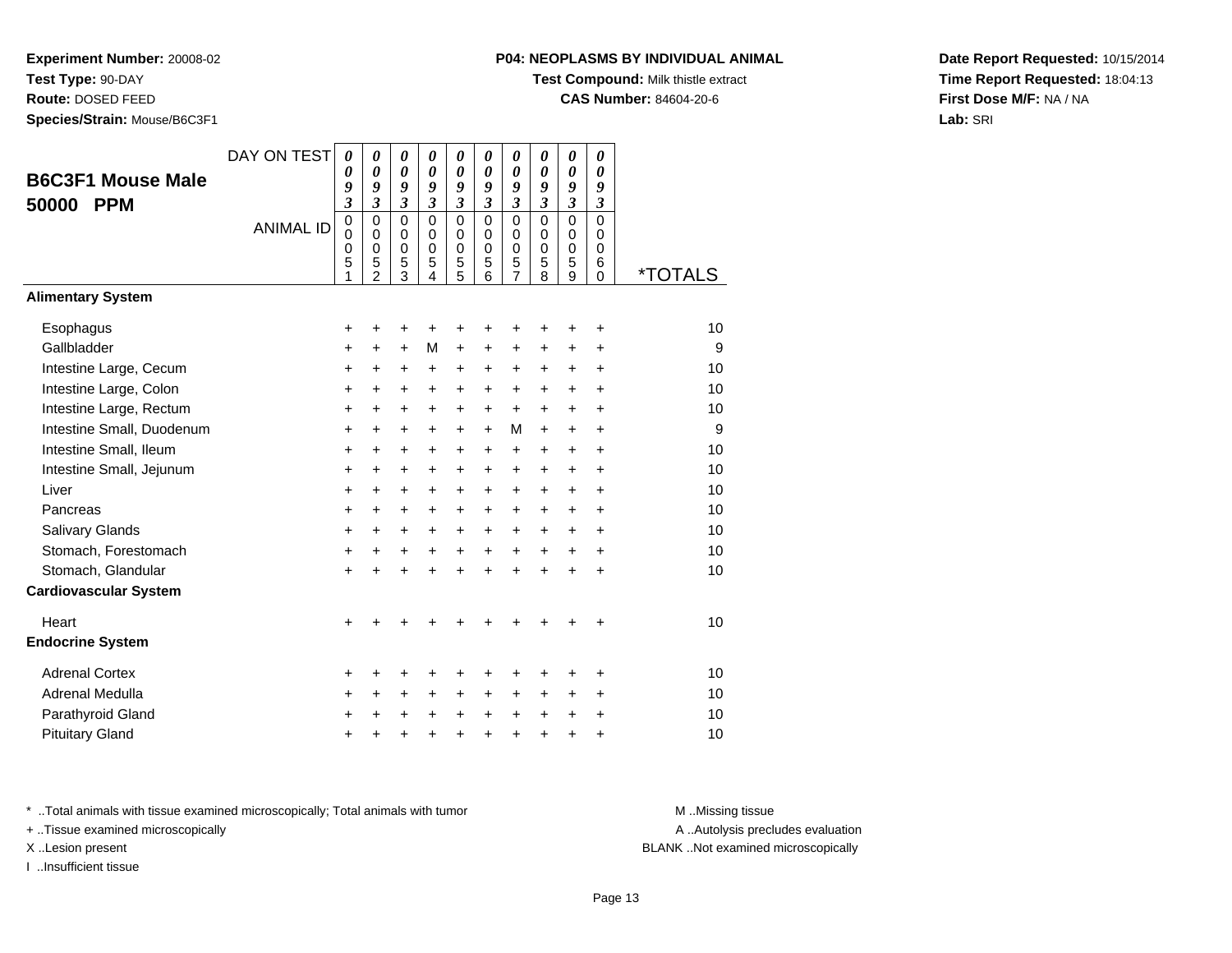**Test Type:** 90-DAY

**Route:** DOSED FEED

**Species/Strain:** Mouse/B6C3F1

**Test Compound:** Milk thistle extract

**CAS Number:** 84604-20-6

**Date Report Requested:** 10/15/2014**Time Report Requested:** 18:04:13**First Dose M/F:** NA / NA**Lab:** SRI

| <b>B6C3F1 Mouse Male</b><br>50000<br><b>PPM</b> | DAY ON TEST<br><b>ANIMAL ID</b> | 0<br>0<br>9<br>3<br>$\pmb{0}$<br>$\mathbf 0$<br>$\mathbf 0$<br>5<br>1 | 0<br>0<br>9<br>3<br>0<br>$\mathbf 0$<br>0<br>5<br>$\overline{c}$ | 0<br>$\boldsymbol{\theta}$<br>9<br>$\boldsymbol{\mathfrak{z}}$<br>$\mathbf 0$<br>$\mathbf 0$<br>$\mathbf 0$<br>5<br>$\overline{3}$ | 0<br>0<br>9<br>$\overline{\mathbf{3}}$<br>0<br>0<br>0<br>5<br>4 | 0<br>$\boldsymbol{\theta}$<br>9<br>$\mathfrak{z}$<br>0<br>$\mathbf 0$<br>$\mathbf 0$<br>5<br>5 | 0<br>$\boldsymbol{\theta}$<br>9<br>$\mathfrak{z}$<br>$\Omega$<br>0<br>0<br>5<br>6 | 0<br>0<br>9<br>$\boldsymbol{\mathfrak{z}}$<br>$\mathbf 0$<br>$\mathbf 0$<br>0<br>5<br>$\overline{7}$ | 0<br>$\boldsymbol{\theta}$<br>9<br>$\boldsymbol{\beta}$<br>$\Omega$<br>0<br>$\mathbf 0$<br>5<br>8 | 0<br>$\boldsymbol{\theta}$<br>9<br>$\boldsymbol{\mathfrak{z}}$<br>$\mathbf 0$<br>0<br>$\mathbf 0$<br>5<br>$\overline{9}$ | 0<br>$\boldsymbol{\theta}$<br>9<br>$\boldsymbol{\mathfrak{z}}$<br>$\Omega$<br>0<br>0<br>6<br>$\mathbf 0$ | <i><b>*TOTALS</b></i> |
|-------------------------------------------------|---------------------------------|-----------------------------------------------------------------------|------------------------------------------------------------------|------------------------------------------------------------------------------------------------------------------------------------|-----------------------------------------------------------------|------------------------------------------------------------------------------------------------|-----------------------------------------------------------------------------------|------------------------------------------------------------------------------------------------------|---------------------------------------------------------------------------------------------------|--------------------------------------------------------------------------------------------------------------------------|----------------------------------------------------------------------------------------------------------|-----------------------|
| <b>Thyroid Gland</b>                            |                                 | $\ddot{}$                                                             | $\ddot{}$                                                        | $\ddot{}$                                                                                                                          | $\ddot{}$                                                       | $\ddot{}$                                                                                      | $\ddot{}$                                                                         | $\ddot{}$                                                                                            | $\ddot{}$                                                                                         | $\ddot{}$                                                                                                                | $\ddot{}$                                                                                                | 10                    |
| <b>General Body System</b>                      |                                 |                                                                       |                                                                  |                                                                                                                                    |                                                                 |                                                                                                |                                                                                   |                                                                                                      |                                                                                                   |                                                                                                                          |                                                                                                          |                       |
| <b>NONE</b>                                     |                                 |                                                                       |                                                                  |                                                                                                                                    |                                                                 |                                                                                                |                                                                                   |                                                                                                      |                                                                                                   |                                                                                                                          |                                                                                                          |                       |
| <b>Genital System</b>                           |                                 |                                                                       |                                                                  |                                                                                                                                    |                                                                 |                                                                                                |                                                                                   |                                                                                                      |                                                                                                   |                                                                                                                          |                                                                                                          |                       |
| Epididymis                                      |                                 | +                                                                     | +                                                                | +                                                                                                                                  | +                                                               | +                                                                                              | +                                                                                 | +                                                                                                    | +                                                                                                 | +                                                                                                                        | +                                                                                                        | 10                    |
| <b>Preputial Gland</b>                          |                                 | +                                                                     | +                                                                | +                                                                                                                                  | +                                                               | +                                                                                              | +                                                                                 | +                                                                                                    | +                                                                                                 | +                                                                                                                        | +                                                                                                        | 10                    |
| Prostate                                        |                                 | +                                                                     | +                                                                | $\ddot{}$                                                                                                                          | +                                                               | +                                                                                              | +                                                                                 | +                                                                                                    | +                                                                                                 | +                                                                                                                        | +                                                                                                        | 10                    |
| <b>Seminal Vesicle</b>                          |                                 | +                                                                     | +                                                                | +                                                                                                                                  | +                                                               | +                                                                                              | +                                                                                 | +                                                                                                    | +                                                                                                 | +                                                                                                                        | $\ddot{}$                                                                                                | 10                    |
| <b>Testes</b>                                   |                                 | $\ddot{}$                                                             | +                                                                | +                                                                                                                                  | +                                                               | +                                                                                              | +                                                                                 | +                                                                                                    |                                                                                                   | +                                                                                                                        | +                                                                                                        | 10                    |
| <b>Hematopoietic System</b>                     |                                 |                                                                       |                                                                  |                                                                                                                                    |                                                                 |                                                                                                |                                                                                   |                                                                                                      |                                                                                                   |                                                                                                                          |                                                                                                          |                       |
| <b>Bone Marrow</b>                              |                                 | +                                                                     | $\ddot{}$                                                        | +                                                                                                                                  | +                                                               | +                                                                                              | +                                                                                 | +                                                                                                    | +                                                                                                 | +                                                                                                                        | +                                                                                                        | 10                    |
| Lymph Node, Mandibular                          |                                 | +                                                                     | $\pm$                                                            | +                                                                                                                                  | +                                                               | +                                                                                              | +                                                                                 | +                                                                                                    | +                                                                                                 | +                                                                                                                        | $\ddot{}$                                                                                                | 10                    |
| Lymph Node, Mesenteric                          |                                 | M                                                                     | $\ddot{}$                                                        | $\ddot{}$                                                                                                                          | +                                                               | +                                                                                              | $\ddot{}$                                                                         | $\ddot{}$                                                                                            | $\ddot{}$                                                                                         | $\ddot{}$                                                                                                                | $\ddot{}$                                                                                                | 9                     |
| Spleen                                          |                                 | +                                                                     | +                                                                | +                                                                                                                                  | +                                                               | +                                                                                              | +                                                                                 | +                                                                                                    | +                                                                                                 | +                                                                                                                        | +                                                                                                        | 10                    |
| Thymus                                          |                                 | $\ddot{}$                                                             | $\ddot{}$                                                        | $\ddot{}$                                                                                                                          | +                                                               | +                                                                                              | +                                                                                 | +                                                                                                    |                                                                                                   | $\ddot{}$                                                                                                                | $\ddot{}$                                                                                                | 10                    |
| <b>Integumentary System</b>                     |                                 |                                                                       |                                                                  |                                                                                                                                    |                                                                 |                                                                                                |                                                                                   |                                                                                                      |                                                                                                   |                                                                                                                          |                                                                                                          |                       |
| <b>Mammary Gland</b>                            |                                 | M                                                                     | M                                                                | M                                                                                                                                  | M                                                               | M                                                                                              | M                                                                                 | M                                                                                                    | M                                                                                                 | M                                                                                                                        | M                                                                                                        | $\mathbf 0$           |
| Skin                                            |                                 | +                                                                     | +                                                                | +                                                                                                                                  | +                                                               | +                                                                                              | +                                                                                 | +                                                                                                    | ٠                                                                                                 | +                                                                                                                        | +                                                                                                        | 10                    |
| <b>Musculoskeletal System</b>                   |                                 |                                                                       |                                                                  |                                                                                                                                    |                                                                 |                                                                                                |                                                                                   |                                                                                                      |                                                                                                   |                                                                                                                          |                                                                                                          |                       |
| <b>Bone</b>                                     |                                 | +                                                                     |                                                                  |                                                                                                                                    |                                                                 |                                                                                                |                                                                                   |                                                                                                      |                                                                                                   |                                                                                                                          | +                                                                                                        | 10                    |

\* ..Total animals with tissue examined microscopically; Total animals with tumor **M** . Missing tissue M ..Missing tissue

+ ..Tissue examined microscopically

I ..Insufficient tissue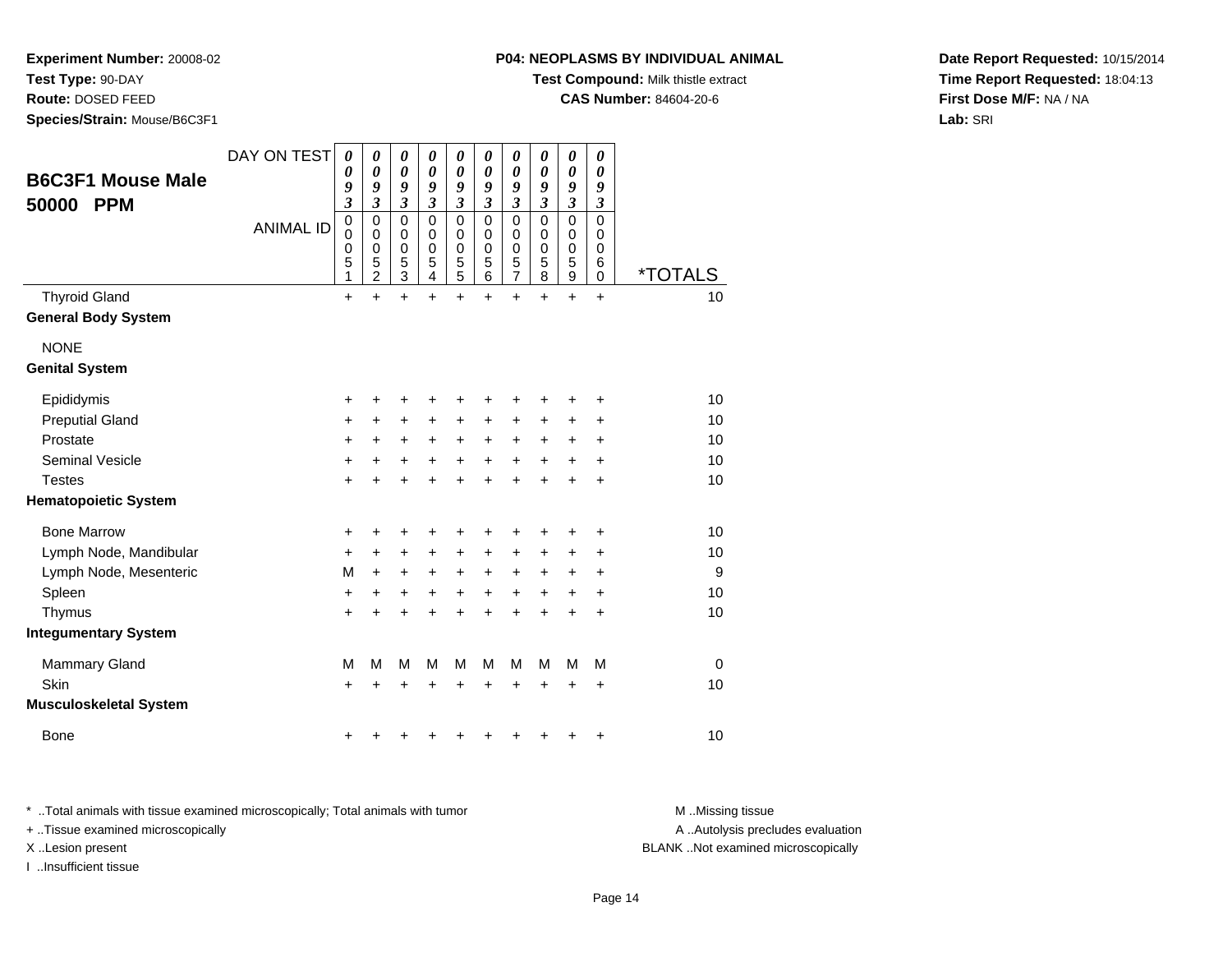**Test Type:** 90-DAY

**Route:** DOSED FEED

**Species/Strain:** Mouse/B6C3F1

**Test Compound:** Milk thistle extract

**CAS Number:** 84604-20-6

**Date Report Requested:** 10/15/2014**Time Report Requested:** 18:04:13**First Dose M/F:** NA / NA**Lab:** SRI

| <b>B6C3F1 Mouse Male</b><br>50000<br><b>PPM</b> | DAY ON TEST<br><b>ANIMAL ID</b> | $\boldsymbol{\theta}$<br>0<br>9<br>$\mathfrak{z}$<br>$\mathbf 0$<br>0<br>$\mathbf 0$<br>5<br>1 | 0<br>0<br>9<br>3<br>$\mathsf 0$<br>0<br>0<br>5<br>$\mathfrak{p}$ | 0<br>0<br>9<br>3<br>0<br>$\mathbf 0$<br>$\pmb{0}$<br>5<br>3 | 0<br>0<br>9<br>3<br>0<br>0<br>0<br>5<br>4 | 0<br>$\boldsymbol{\theta}$<br>9<br>3<br>0<br>$\pmb{0}$<br>$\mathbf 0$<br>5<br>5 | 0<br>$\boldsymbol{\theta}$<br>9<br>$\mathfrak{z}$<br>$\mathbf 0$<br>$\mathbf 0$<br>$\mathbf 0$<br>5<br>6 | 0<br>0<br>9<br>3<br>$\mathsf 0$<br>0<br>$\mathbf 0$<br>5<br>$\overline{7}$ | 0<br>0<br>9<br>$\mathfrak{z}$<br>$\mathbf 0$<br>0<br>$\mathbf 0$<br>5<br>8 | 0<br>0<br>9<br>$\overline{\mathbf{3}}$<br>$\mathbf 0$<br>$\mathbf 0$<br>$\mathbf 0$<br>5<br>9 | 0<br>0<br>9<br>$\mathfrak{z}$<br>$\Omega$<br>0<br>0<br>6<br>$\mathbf 0$ | <i><b>*TOTALS</b></i>   |
|-------------------------------------------------|---------------------------------|------------------------------------------------------------------------------------------------|------------------------------------------------------------------|-------------------------------------------------------------|-------------------------------------------|---------------------------------------------------------------------------------|----------------------------------------------------------------------------------------------------------|----------------------------------------------------------------------------|----------------------------------------------------------------------------|-----------------------------------------------------------------------------------------------|-------------------------------------------------------------------------|-------------------------|
| <b>Nervous System</b>                           |                                 |                                                                                                |                                                                  |                                                             |                                           |                                                                                 |                                                                                                          |                                                                            |                                                                            |                                                                                               |                                                                         |                         |
| <b>Brain</b>                                    |                                 | $\ddot{}$                                                                                      |                                                                  |                                                             |                                           |                                                                                 |                                                                                                          |                                                                            |                                                                            |                                                                                               | +                                                                       | 10                      |
| <b>Respiratory System</b>                       |                                 |                                                                                                |                                                                  |                                                             |                                           |                                                                                 |                                                                                                          |                                                                            |                                                                            |                                                                                               |                                                                         |                         |
| Lung                                            |                                 | $\ddot{}$                                                                                      | +                                                                | +                                                           | +                                         | +                                                                               | +                                                                                                        | ٠                                                                          |                                                                            | ٠                                                                                             | +                                                                       | 10                      |
| <b>Nose</b>                                     |                                 | $\ddot{}$                                                                                      | $+$                                                              | $+$                                                         | $+$                                       | $+$                                                                             | $+$                                                                                                      | $+$                                                                        | $+$                                                                        | $\ddot{}$                                                                                     | +                                                                       | 10                      |
| Trachea                                         |                                 | $\ddot{}$                                                                                      | +                                                                | $\ddot{}$                                                   | +                                         | $\ddot{}$                                                                       | $\ddot{}$                                                                                                | $\ddot{}$                                                                  | $\ddot{}$                                                                  | +                                                                                             | +                                                                       | 10                      |
| <b>Special Senses System</b>                    |                                 |                                                                                                |                                                                  |                                                             |                                           |                                                                                 |                                                                                                          |                                                                            |                                                                            |                                                                                               |                                                                         |                         |
| Eye                                             |                                 | +                                                                                              |                                                                  |                                                             |                                           |                                                                                 |                                                                                                          |                                                                            |                                                                            |                                                                                               | +                                                                       | 10                      |
| <b>Harderian Gland</b>                          |                                 | $\ddot{}$                                                                                      |                                                                  |                                                             |                                           | $\ddot{}$                                                                       | $\ddot{}$                                                                                                |                                                                            | +                                                                          | +                                                                                             | +                                                                       | 10                      |
| <b>Urinary System</b>                           |                                 |                                                                                                |                                                                  |                                                             |                                           |                                                                                 |                                                                                                          |                                                                            |                                                                            |                                                                                               |                                                                         |                         |
| Kidney                                          |                                 | $\ddot{}$                                                                                      |                                                                  |                                                             |                                           |                                                                                 |                                                                                                          |                                                                            |                                                                            |                                                                                               | ٠                                                                       | 10                      |
| <b>Urinary Bladder</b>                          |                                 | $\ddot{}$                                                                                      | +                                                                |                                                             |                                           | $\ddot{}$                                                                       | $\ddot{}$                                                                                                | $\ddot{}$                                                                  | $\ddot{}$                                                                  | $\ddot{}$                                                                                     | +                                                                       | 10                      |
| <b>SYSTEMIC LESIONS</b>                         |                                 |                                                                                                |                                                                  |                                                             |                                           |                                                                                 |                                                                                                          |                                                                            |                                                                            |                                                                                               |                                                                         |                         |
| Multiple Organ                                  |                                 | $\ddot{}$                                                                                      | +                                                                | +                                                           | +                                         | +                                                                               | ÷                                                                                                        |                                                                            |                                                                            |                                                                                               | ٠                                                                       | 10                      |
|                                                 |                                 |                                                                                                |                                                                  |                                                             |                                           |                                                                                 |                                                                                                          |                                                                            |                                                                            |                                                                                               |                                                                         | *** END OF MALE DATA*** |

\* ..Total animals with tissue examined microscopically; Total animals with tumor **M** . Missing tissue M ..Missing tissue

+ ..Tissue examined microscopically

I ..Insufficient tissue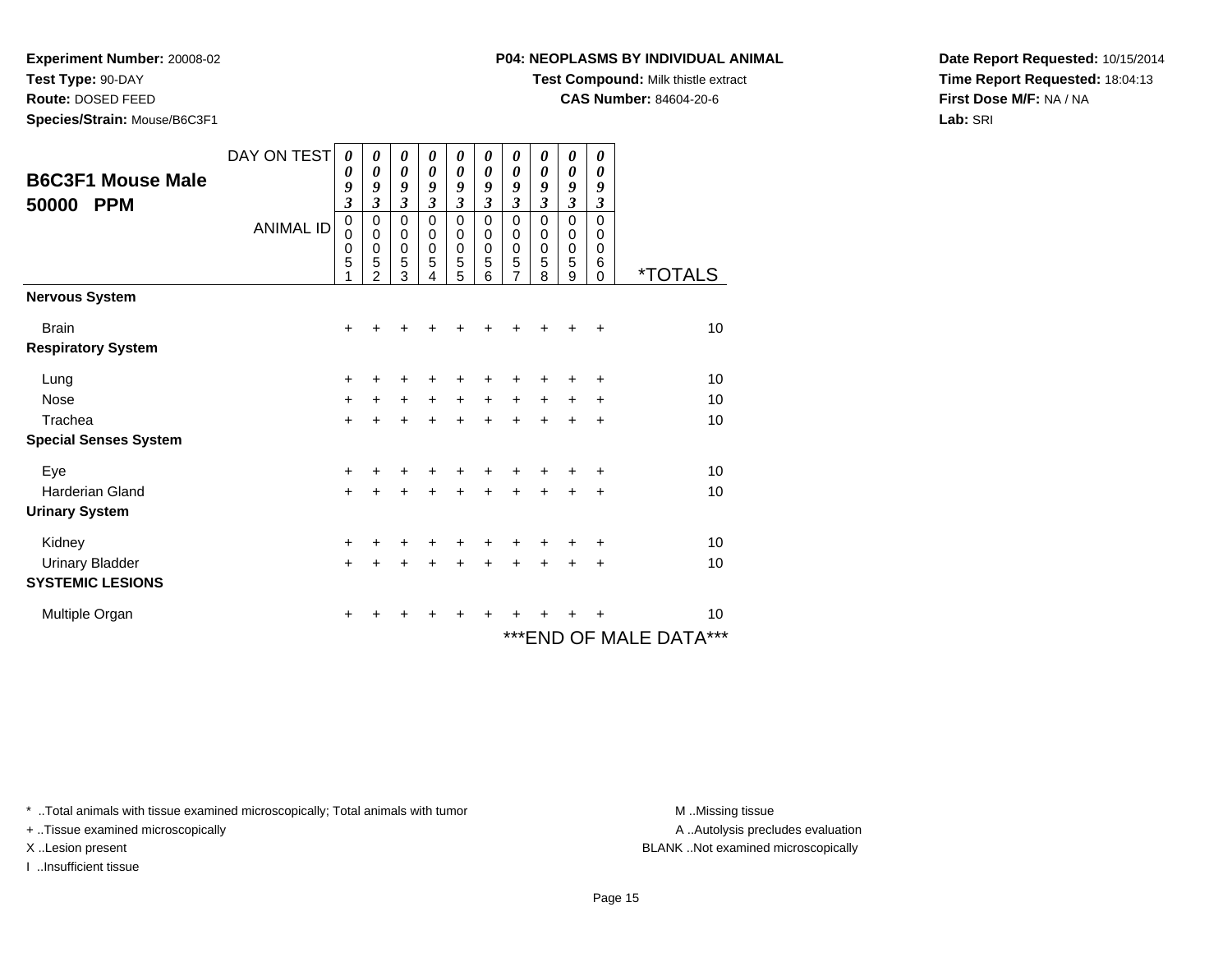**Test Type:** 90-DAY

**Route:** DOSED FEED

**Species/Strain:** Mouse/B6C3F1

# **P04: NEOPLASMS BY INDIVIDUAL ANIMAL**

**Test Compound:** Milk thistle extract

**CAS Number:** 84604-20-6

**Date Report Requested:** 10/15/2014**Time Report Requested:** 18:04:13**First Dose M/F:** NA / NA**Lab:** SRI

| DAY ON TEST<br><b>B6C3F1 Mouse Female</b><br><b>PPM</b><br>0<br><b>Alimentary System</b> | <b>ANIMAL ID</b> | 0<br>0<br>9<br>$\overline{\mathbf{3}}$<br>$\mathbf 0$<br>$\mathbf 0$<br>0<br>6<br>1 | 0<br>$\pmb{\theta}$<br>9<br>$\overline{\mathbf{3}}$<br>$\mathbf 0$<br>$\mathbf 0$<br>$\mathbf 0$<br>6<br>$\overline{2}$ | 0<br>$\boldsymbol{\theta}$<br>9<br>$\mathfrak{z}$<br>$\Omega$<br>$\mathbf 0$<br>$\mathbf 0$<br>6<br>3 | 0<br>$\boldsymbol{\theta}$<br>9<br>$\mathfrak{z}$<br>$\Omega$<br>$\Omega$<br>$\mathbf 0$<br>6<br>4 | $\boldsymbol{\theta}$<br>$\boldsymbol{\theta}$<br>9<br>$\mathfrak{z}$<br>$\mathbf 0$<br>$\pmb{0}$<br>$\mathbf 0$<br>$\,6$<br>5 | 0<br>$\boldsymbol{\theta}$<br>9<br>$\overline{3}$<br>$\mathbf 0$<br>$\mathbf 0$<br>$\mathbf 0$<br>6<br>6 | 0<br>$\boldsymbol{\theta}$<br>9<br>$\mathfrak{z}$<br>$\Omega$<br>0<br>$\mathbf 0$<br>6<br>$\overline{7}$ | 0<br>$\boldsymbol{\theta}$<br>9<br>$\mathfrak{z}$<br>$\Omega$<br>$\mathbf 0$<br>$\mathbf 0$<br>6<br>8 | $\boldsymbol{\theta}$<br>$\boldsymbol{\theta}$<br>9<br>$\overline{\mathbf{3}}$<br>$\Omega$<br>$\mathbf 0$<br>$\mathbf 0$<br>6<br>9 | 0<br>$\boldsymbol{\theta}$<br>9<br>$\mathfrak{z}$<br>$\mathbf 0$<br>$\mathbf 0$<br>$\mathbf 0$<br>$\overline{7}$<br>$\mathbf 0$ | <i><b>*TOTALS</b></i> |
|------------------------------------------------------------------------------------------|------------------|-------------------------------------------------------------------------------------|-------------------------------------------------------------------------------------------------------------------------|-------------------------------------------------------------------------------------------------------|----------------------------------------------------------------------------------------------------|--------------------------------------------------------------------------------------------------------------------------------|----------------------------------------------------------------------------------------------------------|----------------------------------------------------------------------------------------------------------|-------------------------------------------------------------------------------------------------------|------------------------------------------------------------------------------------------------------------------------------------|---------------------------------------------------------------------------------------------------------------------------------|-----------------------|
|                                                                                          |                  |                                                                                     |                                                                                                                         |                                                                                                       |                                                                                                    |                                                                                                                                |                                                                                                          |                                                                                                          |                                                                                                       |                                                                                                                                    |                                                                                                                                 |                       |
| Esophagus                                                                                |                  | +                                                                                   | +                                                                                                                       | +                                                                                                     | +                                                                                                  | +                                                                                                                              | +                                                                                                        | +                                                                                                        | +                                                                                                     | ٠                                                                                                                                  | +                                                                                                                               | 10                    |
| Gallbladder                                                                              |                  | $\ddot{}$                                                                           | $\ddot{}$                                                                                                               | $\ddot{}$                                                                                             | $\ddot{}$                                                                                          | $\ddot{}$                                                                                                                      | $\ddot{}$                                                                                                | +                                                                                                        | +                                                                                                     | $\ddot{}$                                                                                                                          | $\ddot{}$                                                                                                                       | 10                    |
| Intestine Large, Cecum                                                                   |                  | $\ddot{}$                                                                           | $\ddot{}$                                                                                                               | $\ddot{}$                                                                                             | $\ddot{}$                                                                                          | $\ddot{}$                                                                                                                      | $\ddot{}$                                                                                                | $\ddot{}$                                                                                                | $\ddot{}$                                                                                             | $\ddot{}$                                                                                                                          | $\ddot{}$                                                                                                                       | 10                    |
| Intestine Large, Colon                                                                   |                  | $\ddot{}$                                                                           | $\ddot{}$                                                                                                               | $\ddot{}$                                                                                             | $\ddot{}$                                                                                          | $\ddot{}$                                                                                                                      | $\ddot{}$                                                                                                | $\ddot{}$                                                                                                | $\ddot{}$                                                                                             | $\ddot{}$                                                                                                                          | $\ddot{}$                                                                                                                       | 10                    |
| Intestine Large, Rectum                                                                  |                  | $\ddot{}$                                                                           | +                                                                                                                       | +                                                                                                     | +                                                                                                  | +                                                                                                                              | +                                                                                                        | +                                                                                                        | $\ddot{}$                                                                                             | $\ddot{}$                                                                                                                          | $\ddot{}$                                                                                                                       | 10                    |
| Intestine Small, Duodenum                                                                |                  | $\ddot{}$                                                                           | $\ddot{}$                                                                                                               | $\ddot{}$                                                                                             | +                                                                                                  | +                                                                                                                              | $\ddot{}$                                                                                                | +                                                                                                        | $\ddot{}$                                                                                             | $\ddot{}$                                                                                                                          | $\ddot{}$                                                                                                                       | 10                    |
| Intestine Small, Ileum                                                                   |                  | +                                                                                   | +                                                                                                                       | +                                                                                                     | +                                                                                                  | $\ddot{}$                                                                                                                      | $\ddot{}$                                                                                                | +                                                                                                        | $\ddot{}$                                                                                             | $\ddot{}$                                                                                                                          | +                                                                                                                               | 10                    |
| Intestine Small, Jejunum                                                                 |                  | $\ddot{}$                                                                           | $\ddot{}$                                                                                                               | $\ddot{}$                                                                                             | +                                                                                                  | +                                                                                                                              | $\ddot{}$                                                                                                | $\ddot{}$                                                                                                | $\ddot{}$                                                                                             | $+$                                                                                                                                | $\ddot{}$                                                                                                                       | 10                    |
| Liver                                                                                    |                  | $\ddot{}$                                                                           | $\ddot{}$                                                                                                               | $\ddot{}$                                                                                             | $\ddot{}$                                                                                          | $\ddot{}$                                                                                                                      | $+$                                                                                                      | $\ddot{}$                                                                                                | $\ddot{}$                                                                                             | $+$                                                                                                                                | $\ddot{}$                                                                                                                       | 10                    |
| Pancreas                                                                                 |                  | $\ddot{}$                                                                           | $\ddot{}$                                                                                                               | $\ddot{}$                                                                                             | $\ddot{}$                                                                                          | $\ddot{}$                                                                                                                      | $+$                                                                                                      | $+$                                                                                                      | $\ddot{}$                                                                                             | $\ddot{}$                                                                                                                          | $\ddot{}$                                                                                                                       | 10                    |
| Salivary Glands                                                                          |                  | $\ddot{}$                                                                           | +                                                                                                                       | $\ddot{}$                                                                                             | $\ddot{}$                                                                                          | $\ddot{}$                                                                                                                      | $\ddot{}$                                                                                                | $\ddot{}$                                                                                                | $\ddot{}$                                                                                             | $\ddot{}$                                                                                                                          | $\ddot{}$                                                                                                                       | 10                    |
| Stomach, Forestomach                                                                     |                  | $\ddot{}$                                                                           | $\ddot{}$                                                                                                               | $\ddot{}$                                                                                             | $\ddot{}$                                                                                          | +                                                                                                                              | $+$                                                                                                      | $\ddot{}$                                                                                                | $\ddot{}$                                                                                             | $\ddot{}$                                                                                                                          | $\ddot{}$                                                                                                                       | 10                    |
| Stomach, Glandular                                                                       |                  | $\ddot{}$                                                                           | $\ddot{}$                                                                                                               | $\ddot{}$                                                                                             | $\ddot{}$                                                                                          | $\ddot{}$                                                                                                                      | $\ddot{}$                                                                                                | $\ddot{}$                                                                                                | $\ddot{}$                                                                                             | $\ddot{}$                                                                                                                          | $\ddot{}$                                                                                                                       | 10                    |
| <b>Cardiovascular System</b>                                                             |                  |                                                                                     |                                                                                                                         |                                                                                                       |                                                                                                    |                                                                                                                                |                                                                                                          |                                                                                                          |                                                                                                       |                                                                                                                                    |                                                                                                                                 |                       |
| Heart                                                                                    |                  | $\ddot{}$                                                                           |                                                                                                                         |                                                                                                       |                                                                                                    |                                                                                                                                |                                                                                                          |                                                                                                          |                                                                                                       |                                                                                                                                    |                                                                                                                                 | 10                    |
| <b>Endocrine System</b>                                                                  |                  |                                                                                     |                                                                                                                         |                                                                                                       |                                                                                                    |                                                                                                                                |                                                                                                          |                                                                                                          |                                                                                                       |                                                                                                                                    |                                                                                                                                 |                       |
| <b>Adrenal Cortex</b>                                                                    |                  | +                                                                                   | +                                                                                                                       | +                                                                                                     | +                                                                                                  | +                                                                                                                              | +                                                                                                        | +                                                                                                        | +                                                                                                     |                                                                                                                                    | +                                                                                                                               | 10                    |
| Adrenal Medulla                                                                          |                  | +                                                                                   | +                                                                                                                       | +                                                                                                     | +                                                                                                  | +                                                                                                                              | $\pm$                                                                                                    | +                                                                                                        | +                                                                                                     | $\ddot{}$                                                                                                                          | $\ddot{}$                                                                                                                       | 10                    |
| Parathyroid Gland                                                                        |                  | +                                                                                   | +                                                                                                                       | +                                                                                                     | $\ddot{}$                                                                                          | $\ddot{}$                                                                                                                      | $+$                                                                                                      | $\ddot{}$                                                                                                | $\ddot{}$                                                                                             | $\ddot{}$                                                                                                                          | $\ddot{}$                                                                                                                       | 10                    |
| <b>Pituitary Gland</b>                                                                   |                  | $\ddot{}$                                                                           | +                                                                                                                       | +                                                                                                     | $\ddot{}$                                                                                          | $\ddot{}$                                                                                                                      | $\ddot{}$                                                                                                | $\ddot{}$                                                                                                | $\ddot{}$                                                                                             | $\ddot{}$                                                                                                                          | +                                                                                                                               | 10                    |

\* ..Total animals with tissue examined microscopically; Total animals with tumor **M** . Missing tissue M ..Missing tissue

+ ..Tissue examined microscopically

I ..Insufficient tissue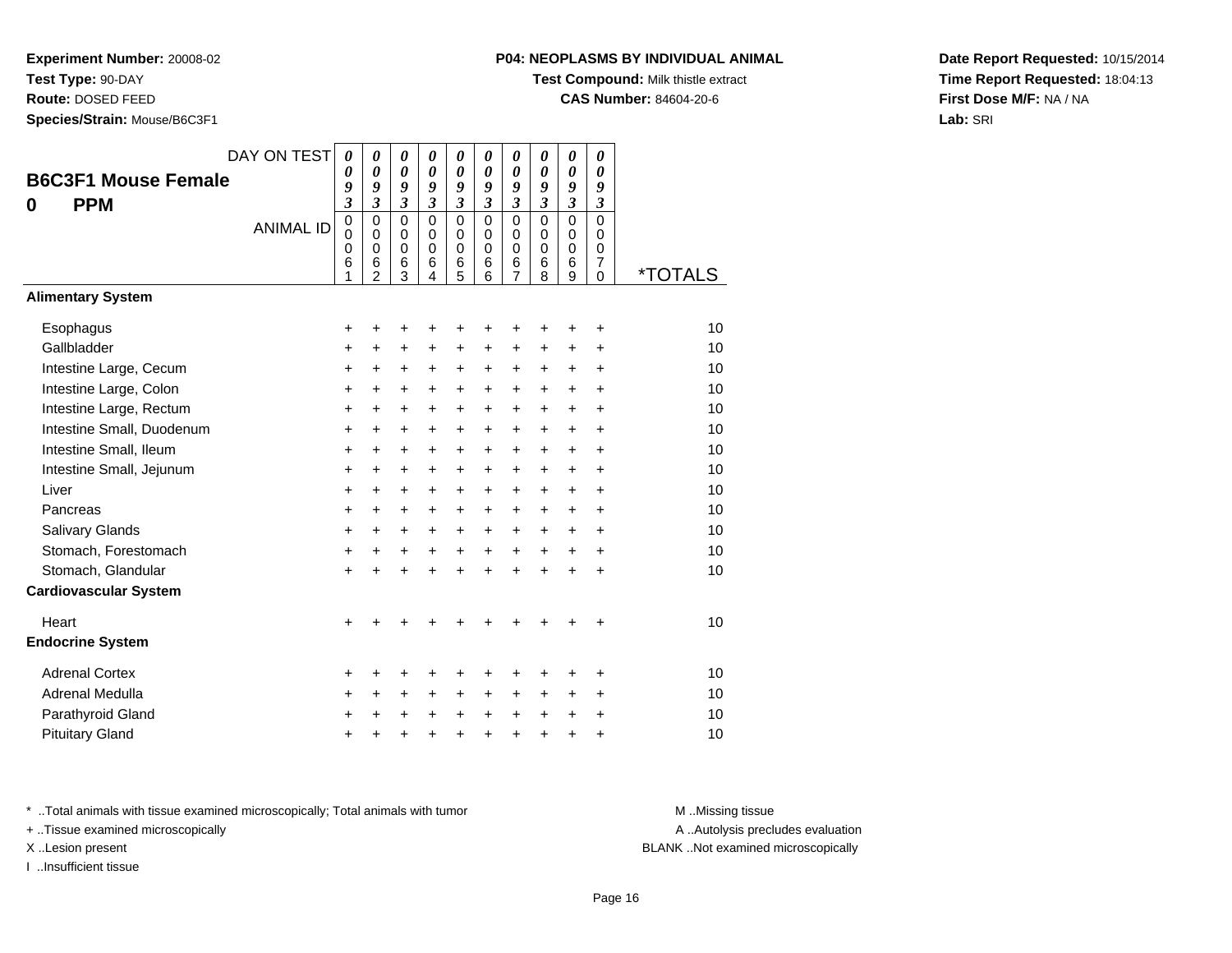**Test Type:** 90-DAY

**Route:** DOSED FEED

**Species/Strain:** Mouse/B6C3F1

**Test Compound:** Milk thistle extract

**CAS Number:** 84604-20-6

**Date Report Requested:** 10/15/2014**Time Report Requested:** 18:04:13**First Dose M/F:** NA / NA**Lab:** SRI

| <b>PPM</b><br>$\bf{0}$        | <b>B6C3F1 Mouse Female</b> | DAY ON TEST<br><b>ANIMAL ID</b> | $\boldsymbol{\theta}$<br>$\boldsymbol{\theta}$<br>9<br>$\boldsymbol{\mathfrak{z}}$<br>$\pmb{0}$<br>0<br>$\mathbf 0$<br>$6\phantom{1}6$<br>1 | 0<br>$\boldsymbol{\theta}$<br>9<br>3<br>$\mathbf 0$<br>0<br>$\mathbf 0$<br>$6\phantom{1}6$<br>$\overline{2}$ | 0<br>$\boldsymbol{\theta}$<br>9<br>$\overline{\mathbf{3}}$<br>$\mathbf 0$<br>$\mathbf 0$<br>$\mathbf 0$<br>$6\phantom{1}6$<br>3 | 0<br>$\boldsymbol{\theta}$<br>9<br>$\overline{\mathbf{3}}$<br>0<br>0<br>$\mathbf 0$<br>6<br>4 | 0<br>$\boldsymbol{\theta}$<br>9<br>3<br>0<br>0<br>$\mathbf 0$<br>6<br>5 | 0<br>$\boldsymbol{\theta}$<br>9<br>3<br>$\mathbf 0$<br>0<br>$\mathbf 0$<br>6<br>6 | 0<br>0<br>9<br>$\overline{\mathbf{3}}$<br>$\mathbf 0$<br>$\mathbf 0$<br>$\mathbf 0$<br>6<br>$\overline{7}$ | 0<br>$\boldsymbol{\theta}$<br>9<br>$\mathfrak{z}$<br>$\mathbf 0$<br>0<br>$\mathbf 0$<br>6<br>8 | 0<br>$\boldsymbol{\theta}$<br>9<br>$\mathfrak{z}$<br>$\mathbf 0$<br>$\mathbf 0$<br>$\mathbf 0$<br>6<br>9 | 0<br>$\boldsymbol{\theta}$<br>9<br>$\mathfrak{z}$<br>$\mathbf 0$<br>0<br>0<br>$\overline{7}$<br>$\mathbf 0$ | <i><b>*TOTALS</b></i> |    |
|-------------------------------|----------------------------|---------------------------------|---------------------------------------------------------------------------------------------------------------------------------------------|--------------------------------------------------------------------------------------------------------------|---------------------------------------------------------------------------------------------------------------------------------|-----------------------------------------------------------------------------------------------|-------------------------------------------------------------------------|-----------------------------------------------------------------------------------|------------------------------------------------------------------------------------------------------------|------------------------------------------------------------------------------------------------|----------------------------------------------------------------------------------------------------------|-------------------------------------------------------------------------------------------------------------|-----------------------|----|
| <b>Thyroid Gland</b>          |                            |                                 | $\ddot{}$                                                                                                                                   | +                                                                                                            | +                                                                                                                               | $\ddot{}$                                                                                     | $\ddot{}$                                                               | $\ddot{}$                                                                         | $\ddot{}$                                                                                                  | $\ddot{}$                                                                                      | $\ddot{}$                                                                                                | $\ddot{}$                                                                                                   |                       | 10 |
| <b>General Body System</b>    |                            |                                 |                                                                                                                                             |                                                                                                              |                                                                                                                                 |                                                                                               |                                                                         |                                                                                   |                                                                                                            |                                                                                                |                                                                                                          |                                                                                                             |                       |    |
| <b>NONE</b>                   |                            |                                 |                                                                                                                                             |                                                                                                              |                                                                                                                                 |                                                                                               |                                                                         |                                                                                   |                                                                                                            |                                                                                                |                                                                                                          |                                                                                                             |                       |    |
| <b>Genital System</b>         |                            |                                 |                                                                                                                                             |                                                                                                              |                                                                                                                                 |                                                                                               |                                                                         |                                                                                   |                                                                                                            |                                                                                                |                                                                                                          |                                                                                                             |                       |    |
| <b>Clitoral Gland</b>         |                            |                                 | $\ddot{}$                                                                                                                                   | +                                                                                                            | ٠                                                                                                                               | ٠                                                                                             | +                                                                       |                                                                                   |                                                                                                            |                                                                                                |                                                                                                          | ٠                                                                                                           |                       | 10 |
| Ovary                         |                            |                                 | $\ddot{}$                                                                                                                                   | $\ddot{}$                                                                                                    | $\ddot{}$                                                                                                                       | $\ddot{}$                                                                                     | $+$                                                                     | $\ddot{}$                                                                         | $+$                                                                                                        | $\ddot{}$                                                                                      | $+$                                                                                                      | $\ddot{}$                                                                                                   |                       | 10 |
| <b>Uterus</b>                 |                            |                                 | $\ddot{}$                                                                                                                                   | $\ddot{}$                                                                                                    | $\ddot{}$                                                                                                                       | $\ddot{}$                                                                                     | $\ddot{}$                                                               | $\ddot{}$                                                                         | $\ddot{}$                                                                                                  | $\ddot{}$                                                                                      | $\ddot{}$                                                                                                | +                                                                                                           |                       | 10 |
| <b>Hematopoietic System</b>   |                            |                                 |                                                                                                                                             |                                                                                                              |                                                                                                                                 |                                                                                               |                                                                         |                                                                                   |                                                                                                            |                                                                                                |                                                                                                          |                                                                                                             |                       |    |
| <b>Bone Marrow</b>            |                            |                                 | $\ddot{}$                                                                                                                                   | ÷                                                                                                            | ÷                                                                                                                               | +                                                                                             | ٠                                                                       | +                                                                                 | +                                                                                                          | ÷                                                                                              | +                                                                                                        | ÷                                                                                                           |                       | 10 |
|                               | Lymph Node, Mandibular     |                                 | $\ddot{}$                                                                                                                                   | $\ddot{}$                                                                                                    | $\ddot{}$                                                                                                                       | +                                                                                             | +                                                                       | +                                                                                 | +                                                                                                          | +                                                                                              | +                                                                                                        | +                                                                                                           |                       | 10 |
|                               | Lymph Node, Mesenteric     |                                 | +                                                                                                                                           | $\ddot{}$                                                                                                    | +                                                                                                                               | $\ddot{}$                                                                                     | $\ddot{}$                                                               | $\ddot{}$                                                                         | $\ddot{}$                                                                                                  | $\ddot{}$                                                                                      | +                                                                                                        | +                                                                                                           |                       | 10 |
| Spleen                        |                            |                                 | $\ddot{}$                                                                                                                                   | $\ddot{}$                                                                                                    | $\ddot{}$                                                                                                                       | $\ddot{}$                                                                                     | $+$                                                                     | $\ddot{}$                                                                         | $\ddot{}$                                                                                                  | $\ddot{}$                                                                                      | $\ddot{}$                                                                                                | +                                                                                                           |                       | 10 |
| Thymus                        |                            |                                 | $\ddot{}$                                                                                                                                   | $\ddot{}$                                                                                                    | $\ddot{}$                                                                                                                       | $\ddot{}$                                                                                     | $\ddot{}$                                                               | $\ddot{}$                                                                         | $\ddot{}$                                                                                                  | $\ddot{}$                                                                                      | $\ddot{}$                                                                                                | +                                                                                                           |                       | 10 |
| <b>Integumentary System</b>   |                            |                                 |                                                                                                                                             |                                                                                                              |                                                                                                                                 |                                                                                               |                                                                         |                                                                                   |                                                                                                            |                                                                                                |                                                                                                          |                                                                                                             |                       |    |
| <b>Mammary Gland</b>          |                            |                                 | +                                                                                                                                           |                                                                                                              | +                                                                                                                               |                                                                                               |                                                                         |                                                                                   |                                                                                                            |                                                                                                |                                                                                                          | +                                                                                                           |                       | 10 |
| Skin                          |                            |                                 | $+$                                                                                                                                         | $\ddot{}$                                                                                                    | $\ddot{}$                                                                                                                       | ÷                                                                                             | $\ddot{}$                                                               | ÷                                                                                 | $\ddot{}$                                                                                                  | $\ddot{}$                                                                                      | $\ddot{}$                                                                                                | $\ddot{}$                                                                                                   |                       | 10 |
| <b>Musculoskeletal System</b> |                            |                                 |                                                                                                                                             |                                                                                                              |                                                                                                                                 |                                                                                               |                                                                         |                                                                                   |                                                                                                            |                                                                                                |                                                                                                          |                                                                                                             |                       |    |
| <b>Bone</b>                   |                            |                                 | ٠                                                                                                                                           |                                                                                                              |                                                                                                                                 |                                                                                               |                                                                         |                                                                                   |                                                                                                            |                                                                                                |                                                                                                          | +                                                                                                           |                       | 10 |
| <b>Nervous System</b>         |                            |                                 |                                                                                                                                             |                                                                                                              |                                                                                                                                 |                                                                                               |                                                                         |                                                                                   |                                                                                                            |                                                                                                |                                                                                                          |                                                                                                             |                       |    |

\* ..Total animals with tissue examined microscopically; Total animals with tumor **M** . Missing tissue M ..Missing tissue

+ ..Tissue examined microscopically

I ..Insufficient tissue

A ..Autolysis precludes evaluation

X ..Lesion present BLANK ..Not examined microscopically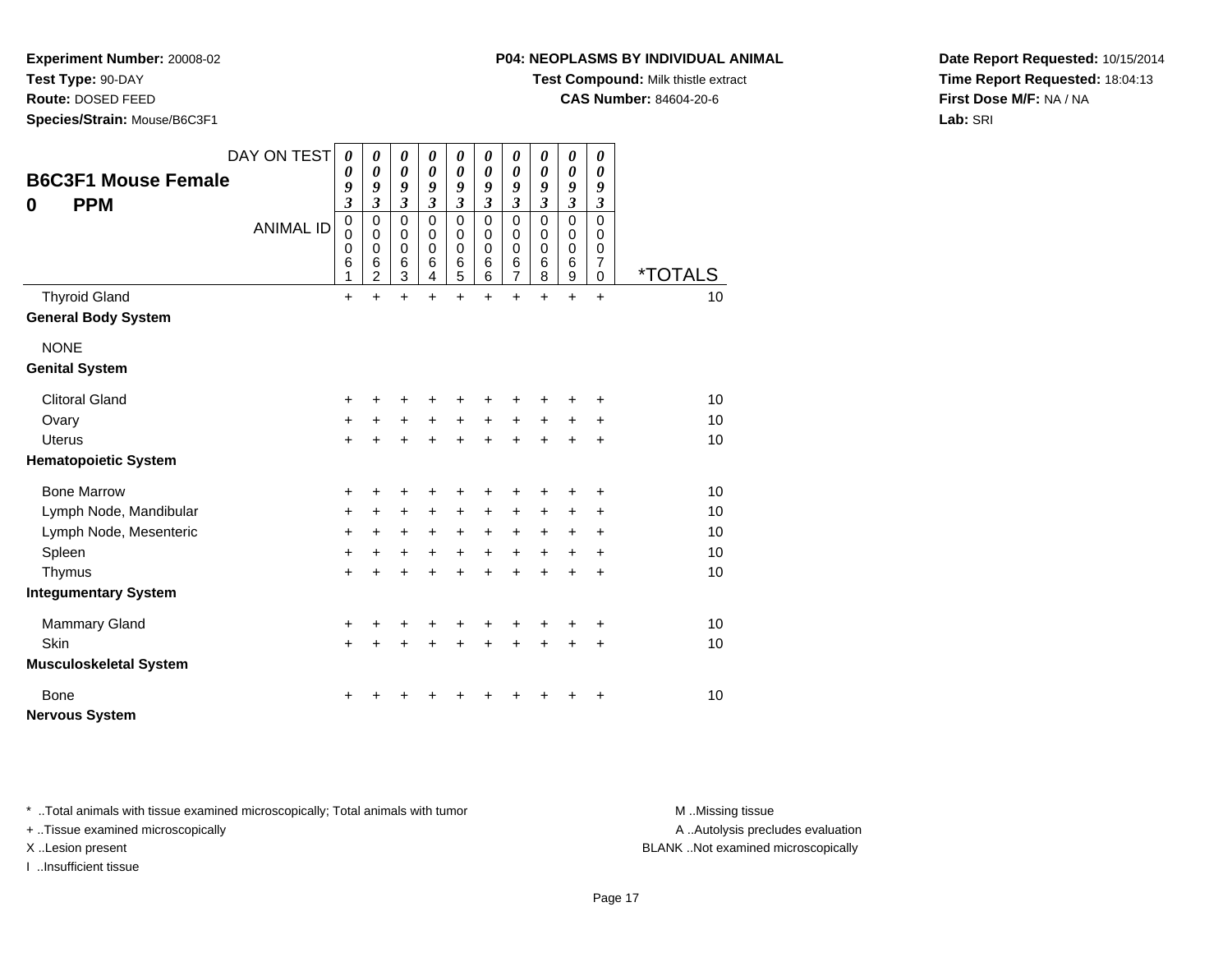**Test Type:** 90-DAY

**Route:** DOSED FEED

**Species/Strain:** Mouse/B6C3F1

**Test Compound:** Milk thistle extract

**CAS Number:** 84604-20-6

**Date Report Requested:** 10/15/2014**Time Report Requested:** 18:04:13**First Dose M/F:** NA / NA**Lab:** SRI

| <b>B6C3F1 Mouse Female</b><br><b>PPM</b><br>0 | DAY ON TEST<br><b>ANIMAL ID</b> | 0<br>0<br>9<br>$\boldsymbol{\beta}$<br>$\mathbf 0$<br>0<br>$\mathbf 0$<br>6<br>1 | 0<br>0<br>9<br>3<br>0<br>$\mathbf 0$<br>0<br>6<br>$\overline{2}$ | 0<br>0<br>9<br>3<br>0<br>0<br>0<br>6<br>3 | 0<br>0<br>9<br>3<br>0<br>$\mathbf 0$<br>0<br>6<br>4 | 0<br>0<br>9<br>3<br>$\mathbf 0$<br>$\mathbf 0$<br>$\mathbf 0$<br>6<br>5 | 0<br>0<br>$\boldsymbol{g}$<br>$\boldsymbol{\beta}$<br>0<br>$\mathbf 0$<br>$\Omega$<br>6<br>6 | 0<br>0<br>9<br>$\boldsymbol{\beta}$<br>$\mathbf 0$<br>0<br>0<br>6<br>7 | 0<br>0<br>9<br>$\mathfrak{z}$<br>$\pmb{0}$<br>$\mathbf 0$<br>$\mathbf 0$<br>6<br>8 | 0<br>0<br>9<br>3<br>0<br>$\mathbf 0$<br>0<br>6<br>9 | 0<br>0<br>9<br>3<br>$\Omega$<br>0<br>0<br>$\overline{7}$<br>$\Omega$ | <i><b>*TOTALS</b></i> |
|-----------------------------------------------|---------------------------------|----------------------------------------------------------------------------------|------------------------------------------------------------------|-------------------------------------------|-----------------------------------------------------|-------------------------------------------------------------------------|----------------------------------------------------------------------------------------------|------------------------------------------------------------------------|------------------------------------------------------------------------------------|-----------------------------------------------------|----------------------------------------------------------------------|-----------------------|
| <b>Brain</b>                                  |                                 | +                                                                                | $\ddot{}$                                                        | $\ddot{}$                                 | $\ddot{}$                                           | $\ddot{}$                                                               | $\ddot{}$                                                                                    | $\ddot{}$                                                              | $\ddot{}$                                                                          | $\ddot{}$                                           | $\ddot{}$                                                            | 10                    |
| <b>Respiratory System</b>                     |                                 |                                                                                  |                                                                  |                                           |                                                     |                                                                         |                                                                                              |                                                                        |                                                                                    |                                                     |                                                                      |                       |
| Lung                                          |                                 | +                                                                                |                                                                  |                                           |                                                     |                                                                         |                                                                                              |                                                                        |                                                                                    | +                                                   | ÷                                                                    | 10                    |
| <b>Nose</b>                                   |                                 | $+$                                                                              | +                                                                | $+$                                       | $\ddot{}$                                           | $+$                                                                     | $+$                                                                                          | $+$                                                                    | $+$                                                                                | $+$                                                 | ÷                                                                    | 10                    |
| Trachea                                       |                                 | $\ddot{}$                                                                        |                                                                  | +                                         | ÷                                                   | $\div$                                                                  | $\ddot{}$                                                                                    | $\ddot{}$                                                              | $\ddot{}$                                                                          | +                                                   | $\ddot{}$                                                            | 10                    |
| <b>Special Senses System</b>                  |                                 |                                                                                  |                                                                  |                                           |                                                     |                                                                         |                                                                                              |                                                                        |                                                                                    |                                                     |                                                                      |                       |
| Eye                                           |                                 | $\ddot{}$                                                                        |                                                                  |                                           |                                                     |                                                                         |                                                                                              |                                                                        |                                                                                    | +                                                   | ÷                                                                    | 10                    |
| <b>Harderian Gland</b>                        |                                 | $\ddot{}$                                                                        |                                                                  |                                           | ÷                                                   | $\div$                                                                  | ÷                                                                                            | $\ddot{}$                                                              | $\ddot{}$                                                                          | +                                                   | +                                                                    | 10                    |
| <b>Urinary System</b>                         |                                 |                                                                                  |                                                                  |                                           |                                                     |                                                                         |                                                                                              |                                                                        |                                                                                    |                                                     |                                                                      |                       |
| Kidney                                        |                                 | $\ddot{}$                                                                        |                                                                  | +                                         | ٠                                                   | ٠                                                                       |                                                                                              |                                                                        |                                                                                    | +                                                   | ÷                                                                    | 10                    |
| <b>Urinary Bladder</b>                        |                                 | $+$                                                                              | $\ddot{}$                                                        | $\ddot{}$                                 | $\div$                                              | $\ddot{}$                                                               | $\ddot{}$                                                                                    | $\ddot{}$                                                              | $+$                                                                                | +                                                   | $\ddot{}$                                                            | 10                    |
| <b>SYSTEMIC LESIONS</b>                       |                                 |                                                                                  |                                                                  |                                           |                                                     |                                                                         |                                                                                              |                                                                        |                                                                                    |                                                     |                                                                      |                       |
| Multiple Organ                                |                                 | +                                                                                |                                                                  |                                           |                                                     |                                                                         |                                                                                              |                                                                        |                                                                                    | ٠                                                   | +                                                                    | 10                    |

\* ..Total animals with tissue examined microscopically; Total animals with tumor **M** . Missing tissue M ..Missing tissue

+ ..Tissue examined microscopically

I ..Insufficient tissue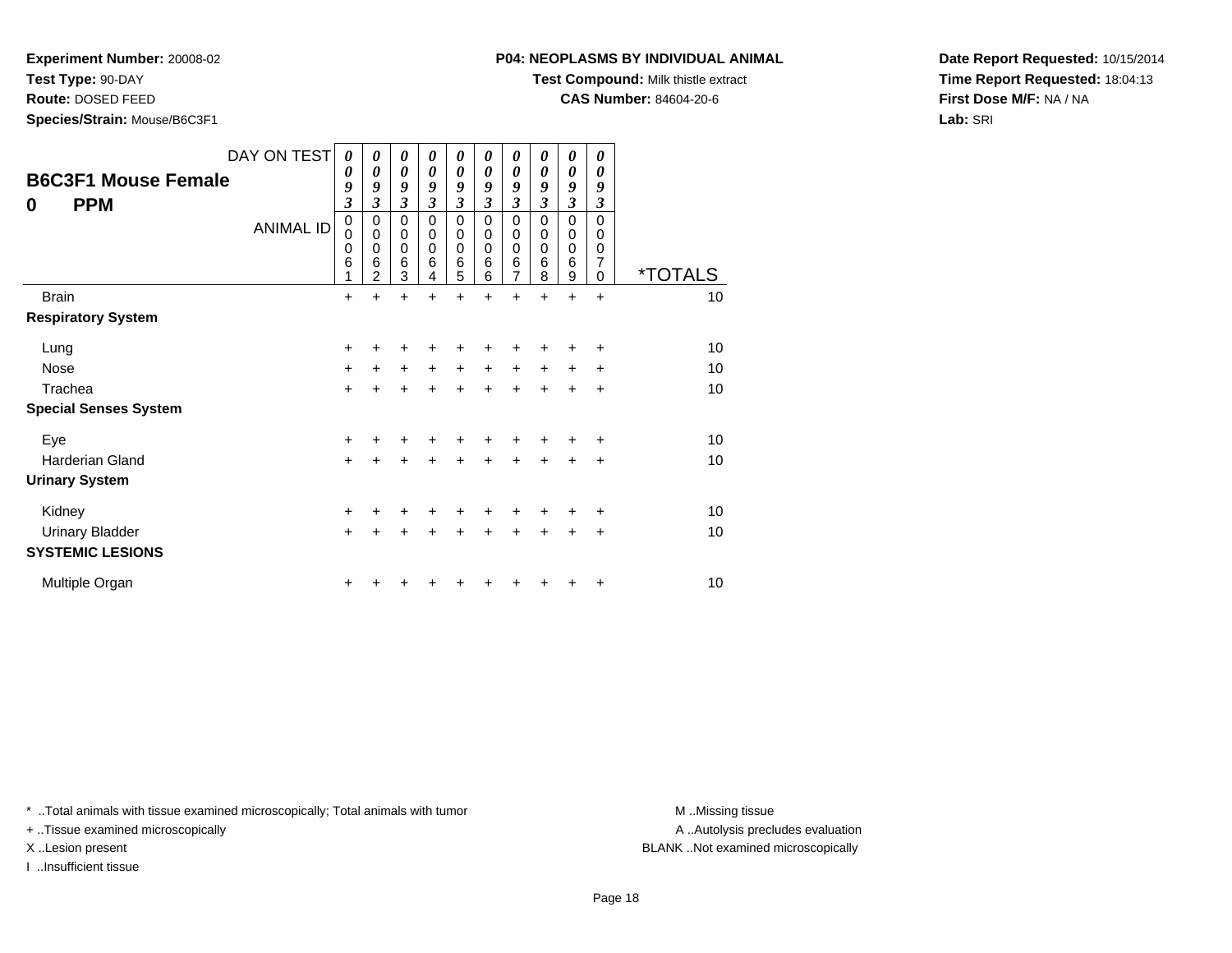**Test Type:** 90-DAY

**Route:** DOSED FEED

**Species/Strain:** Mouse/B6C3F1

**Test Compound:** Milk thistle extract

**CAS Number:** 84604-20-6

**Date Report Requested:** 10/15/2014**Time Report Requested:** 18:04:13**First Dose M/F:** NA / NA**Lab:** SRI

| <b>B6C3F1 Mouse Female</b><br>3125<br><b>PPM</b>     | DAY ON TEST<br><b>ANIMAL ID</b> | $\boldsymbol{\theta}$<br>0<br>9<br>$\mathfrak{z}$<br>$\pmb{0}$<br>0<br>0<br>7 | $\boldsymbol{\theta}$<br>0<br>9<br>$\boldsymbol{\beta}$<br>$\pmb{0}$<br>0<br>$\pmb{0}$<br>$\boldsymbol{7}$ | $\boldsymbol{\theta}$<br>0<br>9<br>$\mathfrak{z}$<br>$\mathbf 0$<br>0<br>$\pmb{0}$<br>$\overline{7}$ | $\boldsymbol{\theta}$<br>0<br>9<br>$\boldsymbol{\beta}$<br>$\mathsf 0$<br>0<br>$\pmb{0}$<br>$\boldsymbol{7}$ | $\boldsymbol{\theta}$<br>$\boldsymbol{\theta}$<br>9<br>$\boldsymbol{\beta}$<br>$\pmb{0}$<br>0<br>$\mathbf 0$<br>$\overline{7}$ | $\boldsymbol{\theta}$<br>0<br>9<br>$\boldsymbol{\beta}$<br>$\mathsf 0$<br>0<br>$\mathbf 0$<br>$\overline{7}$ | $\boldsymbol{\theta}$<br>$\boldsymbol{\theta}$<br>9<br>$\boldsymbol{\beta}$<br>$\mathsf 0$<br>0<br>$\mathbf 0$<br>$\overline{7}$ | 0<br>0<br>9<br>$\boldsymbol{\beta}$<br>$\pmb{0}$<br>0<br>$\pmb{0}$<br>$\overline{7}$ | $\boldsymbol{\theta}$<br>$\boldsymbol{\theta}$<br>$\boldsymbol{g}$<br>$\mathfrak{z}$<br>$\pmb{0}$<br>$\mathbf 0$<br>$\pmb{0}$<br>$\boldsymbol{7}$ | 0<br>$\boldsymbol{\theta}$<br>9<br>$\boldsymbol{\beta}$<br>$\pmb{0}$<br>0<br>$\pmb{0}$<br>8 |                       |
|------------------------------------------------------|---------------------------------|-------------------------------------------------------------------------------|------------------------------------------------------------------------------------------------------------|------------------------------------------------------------------------------------------------------|--------------------------------------------------------------------------------------------------------------|--------------------------------------------------------------------------------------------------------------------------------|--------------------------------------------------------------------------------------------------------------|----------------------------------------------------------------------------------------------------------------------------------|--------------------------------------------------------------------------------------|---------------------------------------------------------------------------------------------------------------------------------------------------|---------------------------------------------------------------------------------------------|-----------------------|
|                                                      |                                 | 1                                                                             | $\overline{2}$                                                                                             | 3                                                                                                    | 4                                                                                                            | 5                                                                                                                              | 6                                                                                                            | $\overline{7}$                                                                                                                   | 8                                                                                    | 9                                                                                                                                                 | $\mathbf 0$                                                                                 | <i><b>*TOTALS</b></i> |
| <b>Alimentary System</b>                             |                                 |                                                                               |                                                                                                            |                                                                                                      |                                                                                                              |                                                                                                                                |                                                                                                              |                                                                                                                                  |                                                                                      |                                                                                                                                                   |                                                                                             |                       |
| Liver                                                |                                 | $\ddot{}$                                                                     | ٠                                                                                                          |                                                                                                      | +                                                                                                            | ٠                                                                                                                              | +                                                                                                            | +                                                                                                                                | +                                                                                    | $\ddot{}$                                                                                                                                         | $\ddot{}$                                                                                   | 10                    |
| Pancreas                                             |                                 |                                                                               |                                                                                                            | +                                                                                                    |                                                                                                              |                                                                                                                                |                                                                                                              |                                                                                                                                  |                                                                                      |                                                                                                                                                   |                                                                                             | $\mathbf{1}$          |
| Stomach, Forestomach<br><b>Cardiovascular System</b> |                                 | $\ddot{}$                                                                     | +                                                                                                          | $\div$                                                                                               | +                                                                                                            | +                                                                                                                              | +                                                                                                            | +                                                                                                                                | +                                                                                    | $\ddot{}$                                                                                                                                         | $\ddot{}$                                                                                   | 10                    |
| <b>NONE</b>                                          |                                 |                                                                               |                                                                                                            |                                                                                                      |                                                                                                              |                                                                                                                                |                                                                                                              |                                                                                                                                  |                                                                                      |                                                                                                                                                   |                                                                                             |                       |
| <b>Endocrine System</b>                              |                                 |                                                                               |                                                                                                            |                                                                                                      |                                                                                                              |                                                                                                                                |                                                                                                              |                                                                                                                                  |                                                                                      |                                                                                                                                                   |                                                                                             |                       |
| <b>Adrenal Cortex</b><br><b>General Body System</b>  |                                 |                                                                               |                                                                                                            |                                                                                                      |                                                                                                              |                                                                                                                                |                                                                                                              |                                                                                                                                  |                                                                                      |                                                                                                                                                   | $\ddot{}$                                                                                   | 1                     |
| <b>NONE</b><br><b>Genital System</b>                 |                                 |                                                                               |                                                                                                            |                                                                                                      |                                                                                                              |                                                                                                                                |                                                                                                              |                                                                                                                                  |                                                                                      |                                                                                                                                                   |                                                                                             |                       |
| <b>NONE</b><br><b>Hematopoietic System</b>           |                                 |                                                                               |                                                                                                            |                                                                                                      |                                                                                                              |                                                                                                                                |                                                                                                              |                                                                                                                                  |                                                                                      |                                                                                                                                                   |                                                                                             |                       |
| <b>NONE</b><br><b>Integumentary System</b>           |                                 |                                                                               |                                                                                                            |                                                                                                      |                                                                                                              |                                                                                                                                |                                                                                                              |                                                                                                                                  |                                                                                      |                                                                                                                                                   |                                                                                             |                       |
| <b>NONE</b><br><b>Musculoskeletal System</b>         |                                 |                                                                               |                                                                                                            |                                                                                                      |                                                                                                              |                                                                                                                                |                                                                                                              |                                                                                                                                  |                                                                                      |                                                                                                                                                   |                                                                                             |                       |
| <b>NONE</b>                                          |                                 |                                                                               |                                                                                                            |                                                                                                      |                                                                                                              |                                                                                                                                |                                                                                                              |                                                                                                                                  |                                                                                      |                                                                                                                                                   |                                                                                             |                       |

\* ..Total animals with tissue examined microscopically; Total animals with tumor **M** . Missing tissue M ..Missing tissue

+ ..Tissue examined microscopically

I ..Insufficient tissue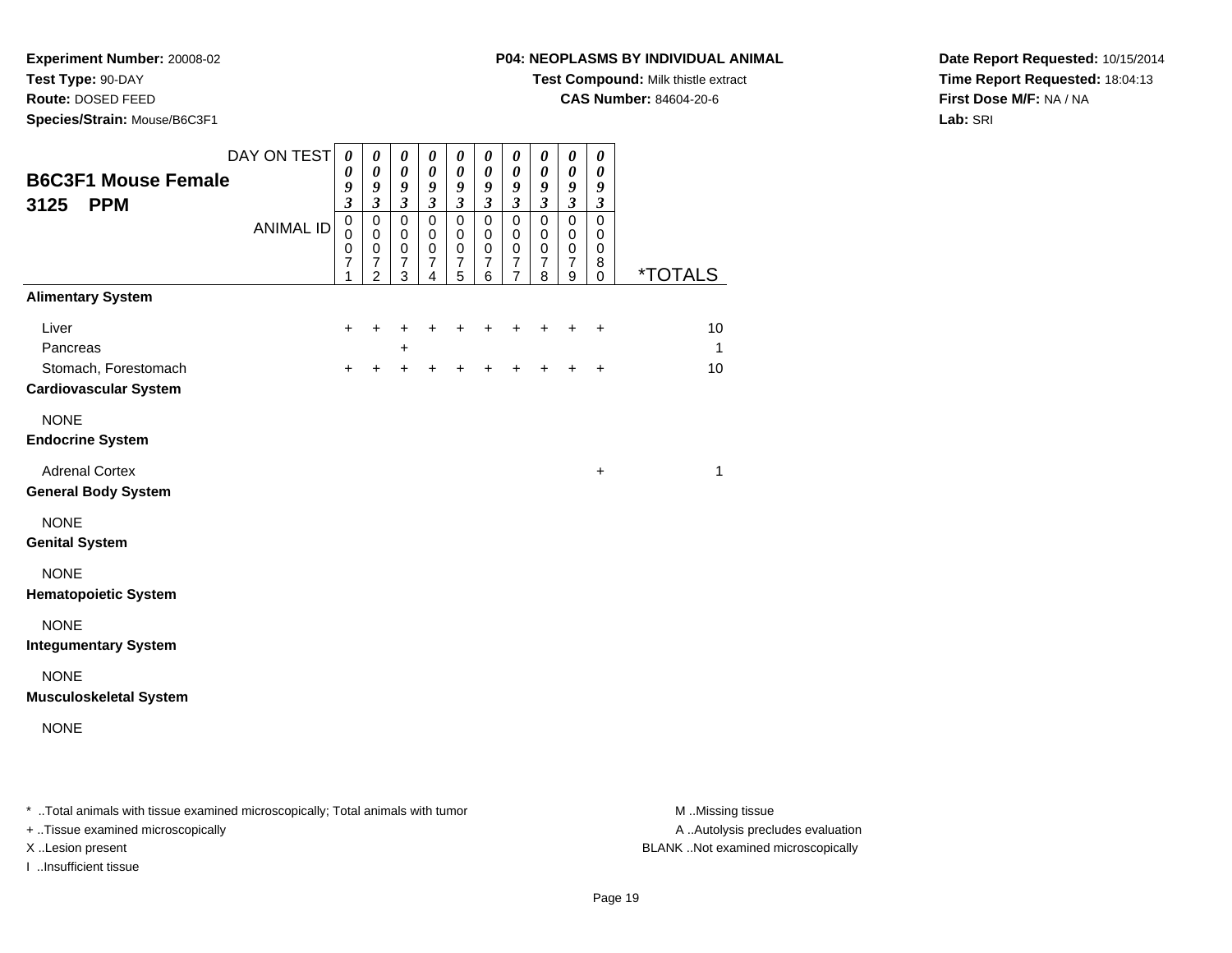**Test Type:** 90-DAY

**Route:** DOSED FEED

**Species/Strain:** Mouse/B6C3F1

**Test Compound:** Milk thistle extract

**CAS Number:** 84604-20-6

**Date Report Requested:** 10/15/2014**Time Report Requested:** 18:04:14**First Dose M/F:** NA / NA**Lab:** SRI

|                              | DAY ON TEST | 0                | 0                          | 0                          | 0                          | 0                          | 0                        | 0                          | 0                | $\boldsymbol{\theta}$ | 0             |                       |
|------------------------------|-------------|------------------|----------------------------|----------------------------|----------------------------|----------------------------|--------------------------|----------------------------|------------------|-----------------------|---------------|-----------------------|
| <b>B6C3F1 Mouse Female</b>   |             | 0<br>9           | 0<br>9                     | 0<br>9                     | 0<br>9                     | $\boldsymbol{\theta}$<br>9 | 0<br>9                   | $\boldsymbol{\theta}$<br>9 | 0<br>9           | 0<br>9                | 0<br>9        |                       |
| <b>PPM</b><br>3125           |             | 3                | 3                          | 3                          | 3                          | $\mathfrak{z}$             | 3                        | $\mathfrak{z}$             | 3                | $\mathfrak{z}$        | 3             |                       |
|                              | ANIMAL ID   | $\mathbf 0$<br>0 | $\mathbf 0$<br>$\mathbf 0$ | $\mathbf 0$<br>$\mathbf 0$ | $\mathbf 0$<br>$\mathbf 0$ | 0<br>$\mathbf 0$           | $\pmb{0}$<br>$\mathbf 0$ | $\mathbf 0$<br>$\mathbf 0$ | $\mathbf 0$<br>0 | $\mathbf 0$<br>0      | $\Omega$<br>0 |                       |
|                              |             | 0                | $\mathbf 0$                | $\mathbf 0$                | $\mathbf 0$                | $\mathbf 0$                | $\mathbf 0$              | $\pmb{0}$                  | $\mathbf 0$      | $\pmb{0}$             | 0             |                       |
|                              |             | $\overline{7}$   | 7<br>2                     | 7<br>3                     | $\overline{7}$<br>4        | $\overline{7}$<br>5        | 7<br>6                   | 7<br>$\overline{7}$        | 7<br>8           | 7<br>$\mathsf g$      | 8<br>$\Omega$ | <i><b>*TOTALS</b></i> |
| <b>Nervous System</b>        |             |                  |                            |                            |                            |                            |                          |                            |                  |                       |               |                       |
| <b>NONE</b>                  |             |                  |                            |                            |                            |                            |                          |                            |                  |                       |               |                       |
| <b>Respiratory System</b>    |             |                  |                            |                            |                            |                            |                          |                            |                  |                       |               |                       |
| <b>NONE</b>                  |             |                  |                            |                            |                            |                            |                          |                            |                  |                       |               |                       |
| <b>Special Senses System</b> |             |                  |                            |                            |                            |                            |                          |                            |                  |                       |               |                       |
| <b>NONE</b>                  |             |                  |                            |                            |                            |                            |                          |                            |                  |                       |               |                       |
| <b>Urinary System</b>        |             |                  |                            |                            |                            |                            |                          |                            |                  |                       |               |                       |
| <b>NONE</b>                  |             |                  |                            |                            |                            |                            |                          |                            |                  |                       |               |                       |
| <b>SYSTEMIC LESIONS</b>      |             |                  |                            |                            |                            |                            |                          |                            |                  |                       |               |                       |
| Multiple Organ               |             | ÷                |                            |                            | ÷                          | ÷                          | ٠                        | ٠                          |                  |                       | ÷             | 10                    |

\* ..Total animals with tissue examined microscopically; Total animals with tumor **M** . Missing tissue M ..Missing tissue

+ ..Tissue examined microscopically

I ..Insufficient tissue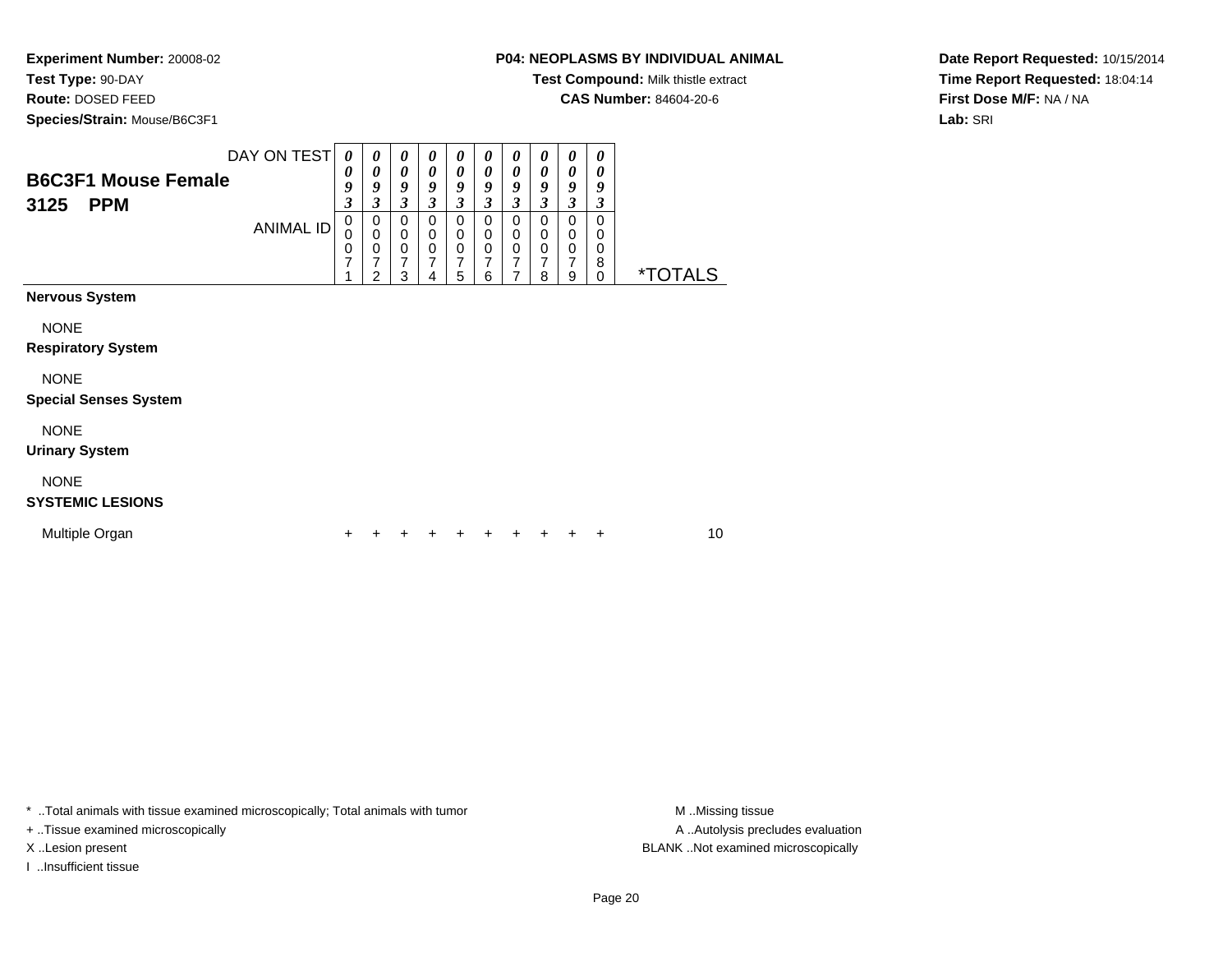**Test Type:** 90-DAY

**Route:** DOSED FEED

**Species/Strain:** Mouse/B6C3F1

# **P04: NEOPLASMS BY INDIVIDUAL ANIMAL**

**Test Compound:** Milk thistle extract

**CAS Number:** 84604-20-6

**Date Report Requested:** 10/15/2014**Time Report Requested:** 18:04:14**First Dose M/F:** NA / NA**Lab:** SRI

| <b>B6C3F1 Mouse Female</b><br><b>PPM</b><br>6250                                 | DAY ON TEST      | $\boldsymbol{\theta}$<br>0<br>9<br>$\boldsymbol{\beta}$ | 0<br>$\boldsymbol{\theta}$<br>9<br>$\mathfrak{z}$                | $\boldsymbol{\theta}$<br>$\boldsymbol{\theta}$<br>9<br>$\mathfrak{z}$ | $\boldsymbol{\theta}$<br>$\boldsymbol{\theta}$<br>9<br>$\mathfrak{z}$ | $\pmb{\theta}$<br>$\pmb{\theta}$<br>9<br>$\mathfrak{z}$          | $\boldsymbol{\theta}$<br>$\boldsymbol{\theta}$<br>9<br>$\mathfrak{z}$ | $\pmb{\theta}$<br>$\pmb{\theta}$<br>9<br>$\boldsymbol{\mathfrak{z}}$             | 0<br>$\pmb{\theta}$<br>9<br>$\boldsymbol{\mathfrak{z}}$ | $\pmb{\theta}$<br>$\pmb{\theta}$<br>9<br>$\mathfrak{z}$ | $\boldsymbol{\theta}$<br>$\boldsymbol{\theta}$<br>9<br>$\boldsymbol{\beta}$ |                       |
|----------------------------------------------------------------------------------|------------------|---------------------------------------------------------|------------------------------------------------------------------|-----------------------------------------------------------------------|-----------------------------------------------------------------------|------------------------------------------------------------------|-----------------------------------------------------------------------|----------------------------------------------------------------------------------|---------------------------------------------------------|---------------------------------------------------------|-----------------------------------------------------------------------------|-----------------------|
|                                                                                  | <b>ANIMAL ID</b> | $\mathbf 0$<br>$\mathbf 0$<br>$\mathbf 0$<br>8<br>1     | $\mathbf 0$<br>$\mathbf 0$<br>$\mathbf 0$<br>8<br>$\overline{c}$ | $\mathbf 0$<br>$\mathbf 0$<br>$\mathbf 0$<br>8<br>3                   | $\Omega$<br>0<br>$\mathbf 0$<br>8<br>$\overline{4}$                   | $\mathbf 0$<br>$\mathbf 0$<br>$\mathbf 0$<br>8<br>$\overline{5}$ | $\mathbf 0$<br>$\mathbf 0$<br>$\mathbf 0$<br>8<br>6                   | $\mathbf 0$<br>$\mathbf 0$<br>$\pmb{0}$<br>$\begin{array}{c} 8 \\ 7 \end{array}$ | $\mathbf 0$<br>0<br>$\mathbf 0$<br>8<br>8               | $\mathbf 0$<br>$\mathbf 0$<br>$\pmb{0}$<br>8<br>9       | $\mathbf 0$<br>0<br>0<br>9<br>0                                             | <i><b>*TOTALS</b></i> |
| <b>Alimentary System</b>                                                         |                  |                                                         |                                                                  |                                                                       |                                                                       |                                                                  |                                                                       |                                                                                  |                                                         |                                                         |                                                                             |                       |
| Liver<br>Stomach, Forestomach<br><b>Cardiovascular System</b>                    |                  | +<br>$\ddot{}$                                          | $\ddot{}$<br>$\ddot{}$                                           | $\ddot{}$<br>$+$                                                      | $\ddot{}$<br>$+$                                                      | +<br>$+$                                                         | +<br>$\ddot{}$                                                        | $\ddot{}$<br>$+$                                                                 | +<br>$\ddot{}$                                          | $\pm$<br>$+$                                            | $\ddot{}$<br>$\ddot{}$                                                      | 10<br>10              |
| <b>NONE</b><br><b>Endocrine System</b>                                           |                  |                                                         |                                                                  |                                                                       |                                                                       |                                                                  |                                                                       |                                                                                  |                                                         |                                                         |                                                                             |                       |
| <b>NONE</b><br><b>General Body System</b>                                        |                  |                                                         |                                                                  |                                                                       |                                                                       |                                                                  |                                                                       |                                                                                  |                                                         |                                                         |                                                                             |                       |
| <b>NONE</b><br><b>Genital System</b>                                             |                  |                                                         |                                                                  |                                                                       |                                                                       |                                                                  |                                                                       |                                                                                  |                                                         |                                                         |                                                                             |                       |
| <b>NONE</b><br><b>Hematopoietic System</b>                                       |                  |                                                         |                                                                  |                                                                       |                                                                       |                                                                  |                                                                       |                                                                                  |                                                         |                                                         |                                                                             |                       |
| <b>NONE</b><br><b>Integumentary System</b>                                       |                  |                                                         |                                                                  |                                                                       |                                                                       |                                                                  |                                                                       |                                                                                  |                                                         |                                                         |                                                                             |                       |
| <b>NONE</b><br><b>Musculoskeletal System</b>                                     |                  |                                                         |                                                                  |                                                                       |                                                                       |                                                                  |                                                                       |                                                                                  |                                                         |                                                         |                                                                             |                       |
| <b>NONE</b><br><b>Nervous System</b>                                             |                  |                                                         |                                                                  |                                                                       |                                                                       |                                                                  |                                                                       |                                                                                  |                                                         |                                                         |                                                                             |                       |
| * Total opimals with tionus overningd misrosoppisally: Total opimals with typess |                  |                                                         |                                                                  |                                                                       |                                                                       |                                                                  |                                                                       |                                                                                  |                                                         |                                                         |                                                                             | $M$ $Mication$        |

..Total animals with tissue examined microscopically; Total animals with tumor M ..Missing tissue M ..Missing tissue

+ ..Tissue examined microscopically

I ..Insufficient tissue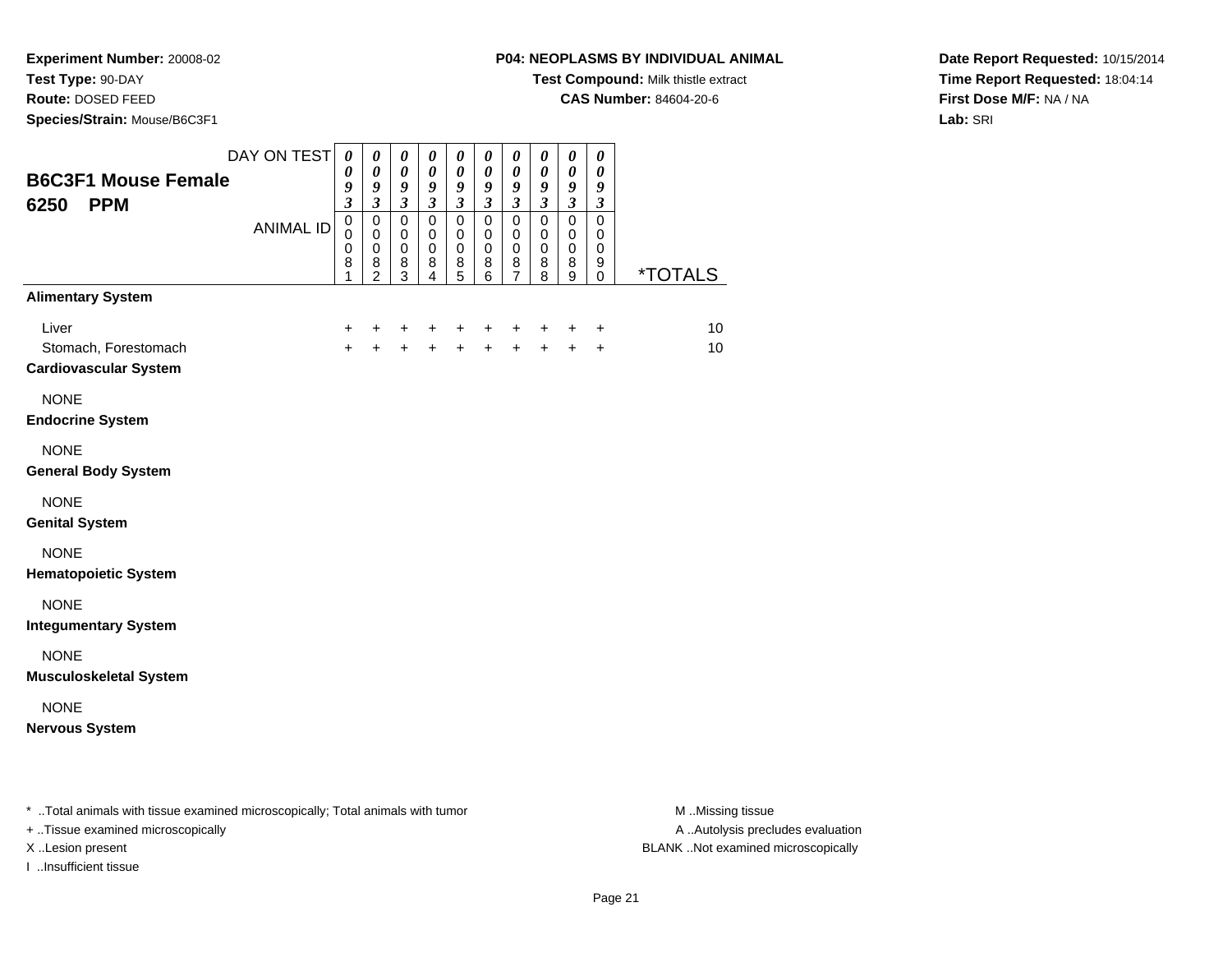**Test Type:** 90-DAY

**Route:** DOSED FEED

**Species/Strain:** Mouse/B6C3F1

**Test Compound:** Milk thistle extract

**CAS Number:** 84604-20-6

**Date Report Requested:** 10/15/2014**Time Report Requested:** 18:04:14**First Dose M/F:** NA / NA**Lab:** SRI

| <b>B6C3F1 Mouse Female</b><br>6250<br><b>PPM</b>                                        | DAY ON TEST<br><b>ANIMAL ID</b> | 0<br>0<br>9<br>$\mathfrak{z}$<br>0<br>0<br>0<br>8 | 0<br>0<br>9<br>3<br>0<br>$\mathbf 0$<br>$\boldsymbol{0}$<br>8<br>$\mathfrak{p}$ | 0<br>$\boldsymbol{\theta}$<br>9<br>3<br>$\mathbf 0$<br>0<br>$\Omega$<br>8<br>3 | 0<br>$\boldsymbol{\theta}$<br>9<br>$\mathfrak{z}$<br>0<br>0<br>$\mathbf 0$<br>8<br>4 | 0<br>0<br>9<br>3<br>0<br>$\mathbf 0$<br>$\mathbf 0$<br>8<br>5 | 0<br>$\boldsymbol{\theta}$<br>9<br>3<br>0<br>$\mathbf 0$<br>$\mathbf 0$<br>8<br>6 | 0<br>$\boldsymbol{\theta}$<br>9<br>3<br>0<br>0<br>$\mathbf 0$<br>8<br>$\overline{7}$ | 0<br>0<br>9<br>3<br>0<br>0<br>$\mathbf 0$<br>8<br>8 | 0<br>0<br>9<br>3<br>0<br>$\mathbf 0$<br>$\mathbf 0$<br>8<br>9 | 0<br>0<br>9<br>3<br>0<br>0<br>$\Omega$<br>9<br>0 | <i><b>*TOTALS</b></i> |
|-----------------------------------------------------------------------------------------|---------------------------------|---------------------------------------------------|---------------------------------------------------------------------------------|--------------------------------------------------------------------------------|--------------------------------------------------------------------------------------|---------------------------------------------------------------|-----------------------------------------------------------------------------------|--------------------------------------------------------------------------------------|-----------------------------------------------------|---------------------------------------------------------------|--------------------------------------------------|-----------------------|
| <b>NONE</b><br><b>Respiratory System</b><br><b>NONE</b><br><b>Special Senses System</b> |                                 |                                                   |                                                                                 |                                                                                |                                                                                      |                                                               |                                                                                   |                                                                                      |                                                     |                                                               |                                                  |                       |
| <b>NONE</b><br><b>Urinary System</b><br><b>NONE</b><br><b>SYSTEMIC LESIONS</b>          |                                 |                                                   |                                                                                 |                                                                                |                                                                                      |                                                               |                                                                                   |                                                                                      |                                                     |                                                               |                                                  |                       |
| Multiple Organ                                                                          |                                 |                                                   |                                                                                 |                                                                                |                                                                                      |                                                               |                                                                                   | +                                                                                    |                                                     | +                                                             | +                                                | 10                    |

\* ..Total animals with tissue examined microscopically; Total animals with tumor **M** . Missing tissue M ..Missing tissue

+ ..Tissue examined microscopically

I ..Insufficient tissue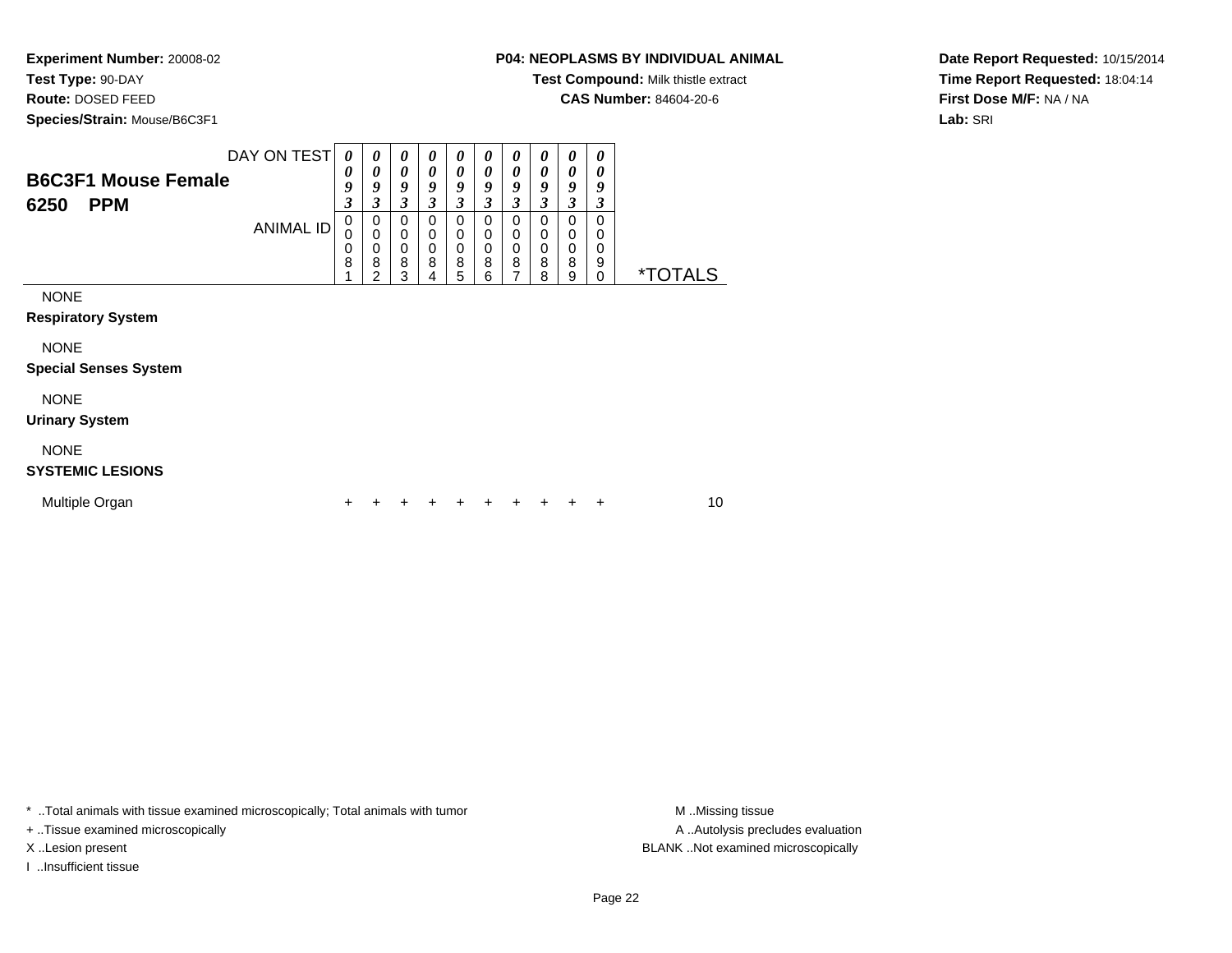**Test Type:** 90-DAY

**Route:** DOSED FEED

**Species/Strain:** Mouse/B6C3F1

**Test Compound:** Milk thistle extract

**CAS Number:** 84604-20-6

**Date Report Requested:** 10/15/2014**Time Report Requested:** 18:04:14**First Dose M/F:** NA / NA**Lab:** SRI

| <b>B6C3F1 Mouse Female</b>                                    | DAY ON TEST      | $\boldsymbol{\theta}$<br>0<br>9                                  | $\boldsymbol{\theta}$<br>$\boldsymbol{\theta}$<br>9                                               | 0<br>$\pmb{\theta}$<br>9                                                               | $\boldsymbol{\theta}$<br>$\boldsymbol{\theta}$<br>$\boldsymbol{g}$             | 0<br>0<br>9                                                                                 | $\boldsymbol{\theta}$<br>$\boldsymbol{\theta}$<br>$\boldsymbol{g}$ | 0<br>$\boldsymbol{\theta}$<br>$\boldsymbol{g}$                                      | $\boldsymbol{\theta}$<br>$\pmb{\theta}$<br>$\pmb{9}$                                          | $\boldsymbol{\theta}$<br>$\boldsymbol{\theta}$<br>9                                           | 0<br>$\pmb{\theta}$<br>9                                                        |                       |
|---------------------------------------------------------------|------------------|------------------------------------------------------------------|---------------------------------------------------------------------------------------------------|----------------------------------------------------------------------------------------|--------------------------------------------------------------------------------|---------------------------------------------------------------------------------------------|--------------------------------------------------------------------|-------------------------------------------------------------------------------------|-----------------------------------------------------------------------------------------------|-----------------------------------------------------------------------------------------------|---------------------------------------------------------------------------------|-----------------------|
| 12500 PPM                                                     | <b>ANIMAL ID</b> | $\overline{\mathbf{3}}$<br>$\,0\,$<br>$\mathbf 0$<br>0<br>9<br>1 | $\mathfrak{z}$<br>$\mathbf 0$<br>$\mathbf 0$<br>$\mathbf 0$<br>$\boldsymbol{9}$<br>$\overline{2}$ | $\overline{\mathbf{3}}$<br>$\mathbf 0$<br>$\mathbf 0$<br>$\pmb{0}$<br>$\mathsf g$<br>3 | $\overline{\mathbf{3}}$<br>$\mathbf 0$<br>$\mathbf 0$<br>$\mathbf 0$<br>9<br>4 | $\overline{\mathbf{3}}$<br>$\pmb{0}$<br>$\mathbf 0$<br>$\mathbf 0$<br>$\boldsymbol{9}$<br>5 | $\mathfrak{z}$<br>$\mathbf 0$<br>0<br>$\mathbf 0$<br>9<br>6        | $\mathfrak{z}$<br>$\pmb{0}$<br>0<br>$\pmb{0}$<br>$\boldsymbol{9}$<br>$\overline{7}$ | $\overline{\mathbf{3}}$<br>$\mathbf 0$<br>$\mathbf 0$<br>$\mathbf 0$<br>$\boldsymbol{9}$<br>8 | $\overline{\mathbf{3}}$<br>$\mathbf 0$<br>$\mathbf 0$<br>$\mathbf 0$<br>$\boldsymbol{9}$<br>9 | $\overline{\mathbf{3}}$<br>$\mathbf 0$<br>$\mathbf 0$<br>$\mathbf{1}$<br>0<br>0 | <i><b>*TOTALS</b></i> |
| <b>Alimentary System</b>                                      |                  |                                                                  |                                                                                                   |                                                                                        |                                                                                |                                                                                             |                                                                    |                                                                                     |                                                                                               |                                                                                               |                                                                                 |                       |
| Liver<br>Stomach, Forestomach<br><b>Cardiovascular System</b> |                  | +<br>$\ddot{+}$                                                  | +<br>$\ddot{}$                                                                                    | +<br>$+$                                                                               | +<br>$+$                                                                       | +<br>$\ddot{+}$                                                                             | +<br>$+$                                                           | +<br>$+$                                                                            | +<br>$+$                                                                                      | +<br>$+$                                                                                      | +<br>$\ddot{}$                                                                  | 10<br>10              |
| <b>NONE</b><br><b>Endocrine System</b>                        |                  |                                                                  |                                                                                                   |                                                                                        |                                                                                |                                                                                             |                                                                    |                                                                                     |                                                                                               |                                                                                               |                                                                                 |                       |
| <b>NONE</b><br><b>General Body System</b>                     |                  |                                                                  |                                                                                                   |                                                                                        |                                                                                |                                                                                             |                                                                    |                                                                                     |                                                                                               |                                                                                               |                                                                                 |                       |
| <b>NONE</b><br><b>Genital System</b>                          |                  |                                                                  |                                                                                                   |                                                                                        |                                                                                |                                                                                             |                                                                    |                                                                                     |                                                                                               |                                                                                               |                                                                                 |                       |
| <b>Clitoral Gland</b><br><b>Hematopoietic System</b>          |                  | +                                                                |                                                                                                   |                                                                                        |                                                                                |                                                                                             |                                                                    |                                                                                     |                                                                                               |                                                                                               |                                                                                 | 1                     |
| <b>NONE</b><br><b>Integumentary System</b>                    |                  |                                                                  |                                                                                                   |                                                                                        |                                                                                |                                                                                             |                                                                    |                                                                                     |                                                                                               |                                                                                               |                                                                                 |                       |
| <b>NONE</b><br><b>Musculoskeletal System</b>                  |                  |                                                                  |                                                                                                   |                                                                                        |                                                                                |                                                                                             |                                                                    |                                                                                     |                                                                                               |                                                                                               |                                                                                 |                       |
| <b>NONE</b><br><b>Nervous System</b>                          |                  |                                                                  |                                                                                                   |                                                                                        |                                                                                |                                                                                             |                                                                    |                                                                                     |                                                                                               |                                                                                               |                                                                                 |                       |
|                                                               |                  |                                                                  |                                                                                                   |                                                                                        |                                                                                |                                                                                             |                                                                    |                                                                                     |                                                                                               |                                                                                               |                                                                                 |                       |

\* ..Total animals with tissue examined microscopically; Total animals with tumor **M** . Missing tissue M ..Missing tissue

+ ..Tissue examined microscopically

I ..Insufficient tissue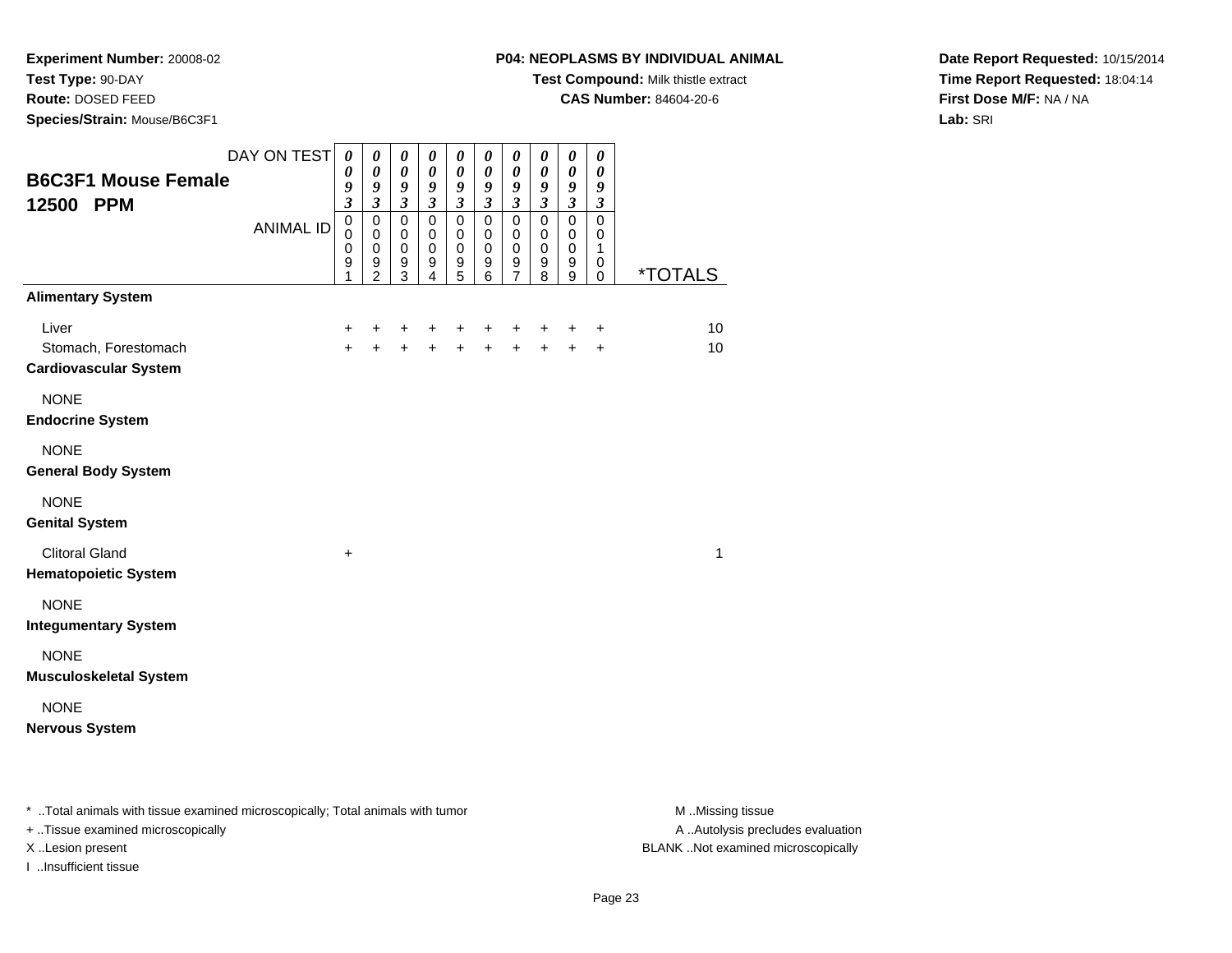**Test Type:** 90-DAY

**Route:** DOSED FEED

**Species/Strain:** Mouse/B6C3F1

# **P04: NEOPLASMS BY INDIVIDUAL ANIMAL**

**Test Compound:** Milk thistle extract

**CAS Number:** 84604-20-6

**Date Report Requested:** 10/15/2014**Time Report Requested:** 18:04:14**First Dose M/F:** NA / NA**Lab:** SRI

| <b>B6C3F1 Mouse Female</b><br>12500<br><b>PPM</b>                                       | DAY ON TEST<br><b>ANIMAL ID</b> | $\theta$<br>0<br>9<br>3<br>0<br>$\Omega$<br>0<br>9 | 0<br>0<br>9<br>3<br>$\mathbf 0$<br>$\mathbf 0$<br>0<br>9 | 0<br>$\boldsymbol{\theta}$<br>9<br>3<br>$\Omega$<br>$\mathbf 0$<br>$\mathbf 0$<br>9 | 0<br>0<br>9<br>3<br>$\mathbf 0$<br>0<br>0<br>$\boldsymbol{9}$ | 0<br>0<br>9<br>$\mathfrak{z}$<br>$\mathbf 0$<br>0<br>0<br>$\boldsymbol{9}$ | 0<br>0<br>9<br>3<br>$\mathbf 0$<br>$\mathbf 0$<br>0<br>9 | 0<br>$\boldsymbol{\theta}$<br>9<br>$\mathfrak{z}$<br>$\mathbf 0$<br>$\mathbf 0$<br>0<br>9 | 0<br>0<br>9<br>$\boldsymbol{\beta}$<br>0<br>0<br>0<br>$\mathsf g$ | 0<br>0<br>9<br>$\mathfrak{z}$<br>$\mathbf 0$<br>0<br>0<br>$\mathsf g$ | 0<br>0<br>9<br>3<br>0<br>0<br>0 | <i><b>*TOTALS</b></i> |
|-----------------------------------------------------------------------------------------|---------------------------------|----------------------------------------------------|----------------------------------------------------------|-------------------------------------------------------------------------------------|---------------------------------------------------------------|----------------------------------------------------------------------------|----------------------------------------------------------|-------------------------------------------------------------------------------------------|-------------------------------------------------------------------|-----------------------------------------------------------------------|---------------------------------|-----------------------|
| <b>NONE</b><br><b>Respiratory System</b><br><b>NONE</b><br><b>Special Senses System</b> |                                 |                                                    | $\overline{2}$                                           | 3                                                                                   | 4                                                             | 5                                                                          | 6                                                        | 7                                                                                         | 8                                                                 | 9                                                                     | 0                               |                       |
| <b>NONE</b><br><b>Urinary System</b>                                                    |                                 |                                                    |                                                          |                                                                                     |                                                               |                                                                            |                                                          |                                                                                           |                                                                   |                                                                       |                                 |                       |
| <b>NONE</b><br><b>SYSTEMIC LESIONS</b><br>Multiple Organ                                |                                 |                                                    |                                                          |                                                                                     |                                                               |                                                                            |                                                          |                                                                                           |                                                                   |                                                                       | ٠                               | 10                    |

\* ..Total animals with tissue examined microscopically; Total animals with tumor **M** . Missing tissue M ..Missing tissue

+ ..Tissue examined microscopically

I ..Insufficient tissue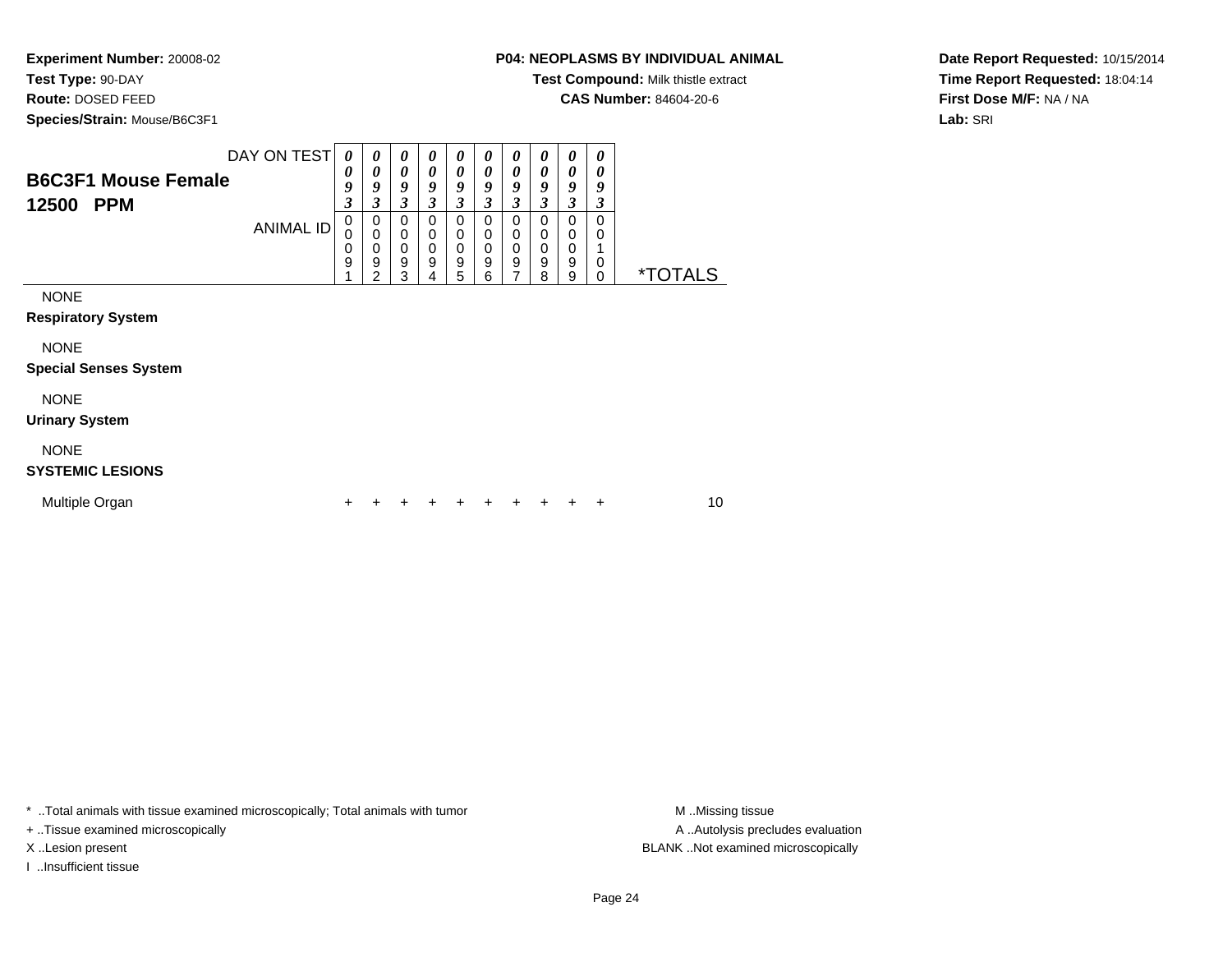**Test Type:** 90-DAY

**Route:** DOSED FEED

**Species/Strain:** Mouse/B6C3F1

**Test Compound:** Milk thistle extract

**CAS Number:** 84604-20-6

**Date Report Requested:** 10/15/2014**Time Report Requested:** 18:04:14**First Dose M/F:** NA / NA**Lab:** SRI

| <b>B6C3F1 Mouse Female</b><br>25000 PPM<br><b>Alimentary System</b> | DAY ON TEST<br><b>ANIMAL ID</b> | 0<br>$\boldsymbol{\theta}$<br>9<br>$\boldsymbol{\mathfrak{z}}$<br>$\pmb{0}$<br>$\mathbf 0$<br>1<br>$\mathbf 0$<br>1 | 0<br>0<br>9<br>$\mathfrak{z}$<br>$\mathbf 0$<br>$\pmb{0}$<br>$\mathbf{1}$<br>$\,0\,$<br>$\overline{2}$ | 0<br>$\boldsymbol{\theta}$<br>$\boldsymbol{g}$<br>$\mathfrak{z}$<br>$\mathsf 0$<br>0<br>$\mathbf{1}$<br>$\mathbf 0$<br>3 | 0<br>$\boldsymbol{\theta}$<br>$\boldsymbol{9}$<br>$\mathfrak{z}$<br>$\overline{0}$<br>$\mathbf 0$<br>$\mathbf{1}$<br>0<br>4 | 0<br>$\boldsymbol{\theta}$<br>$\boldsymbol{g}$<br>$\mathfrak{z}$<br>$\mathsf 0$<br>$\pmb{0}$<br>$\mathbf{1}$<br>$\pmb{0}$<br>5 | 0<br>$\boldsymbol{\theta}$<br>$\boldsymbol{g}$<br>$\mathfrak{z}$<br>$\pmb{0}$<br>$\pmb{0}$<br>$\mathbf{1}$<br>$\,0\,$<br>6 | 0<br>$\boldsymbol{\theta}$<br>$\boldsymbol{g}$<br>$\mathfrak{z}$<br>$\mathbf 0$<br>0<br>$\mathbf{1}$<br>$\pmb{0}$<br>$\overline{7}$ | 0<br>0<br>$\boldsymbol{g}$<br>$\mathfrak{z}$<br>$\pmb{0}$<br>0<br>$\mathbf{1}$<br>$\,0\,$<br>8 | 0<br>$\pmb{\theta}$<br>$\pmb{9}$<br>$\mathfrak{z}$<br>$\mathbf 0$<br>$\pmb{0}$<br>$\mathbf{1}$<br>$\,0\,$<br>9 | 0<br>0<br>9<br>$\mathfrak{z}$<br>$\mathbf 0$<br>0<br>$\mathbf{1}$<br>1<br>0 | <i><b>*TOTALS</b></i> |
|---------------------------------------------------------------------|---------------------------------|---------------------------------------------------------------------------------------------------------------------|--------------------------------------------------------------------------------------------------------|--------------------------------------------------------------------------------------------------------------------------|-----------------------------------------------------------------------------------------------------------------------------|--------------------------------------------------------------------------------------------------------------------------------|----------------------------------------------------------------------------------------------------------------------------|-------------------------------------------------------------------------------------------------------------------------------------|------------------------------------------------------------------------------------------------|----------------------------------------------------------------------------------------------------------------|-----------------------------------------------------------------------------|-----------------------|
|                                                                     |                                 |                                                                                                                     |                                                                                                        |                                                                                                                          |                                                                                                                             |                                                                                                                                |                                                                                                                            |                                                                                                                                     |                                                                                                |                                                                                                                |                                                                             |                       |
| Liver<br>Stomach, Forestomach                                       |                                 | +<br>$+$                                                                                                            | $\ddot{}$<br>$+$                                                                                       | $\ddot{}$<br>$+$                                                                                                         | $\ddot{}$<br>$+$                                                                                                            | $\ddot{}$<br>$+$                                                                                                               | +<br>$+$                                                                                                                   | +<br>$+$                                                                                                                            | +<br>$+$                                                                                       | +<br>$+$                                                                                                       | $\ddot{}$<br>$\ddot{}$                                                      | 10<br>10              |
| Stomach, Glandular                                                  |                                 | $\ddot{+}$                                                                                                          | $+$                                                                                                    | $+$                                                                                                                      | $+$                                                                                                                         | $+$                                                                                                                            | $+$                                                                                                                        | $+$                                                                                                                                 | $+$                                                                                            | $+$                                                                                                            | $+$                                                                         | 10                    |
| <b>Cardiovascular System</b>                                        |                                 |                                                                                                                     |                                                                                                        |                                                                                                                          |                                                                                                                             |                                                                                                                                |                                                                                                                            |                                                                                                                                     |                                                                                                |                                                                                                                |                                                                             |                       |
| <b>NONE</b>                                                         |                                 |                                                                                                                     |                                                                                                        |                                                                                                                          |                                                                                                                             |                                                                                                                                |                                                                                                                            |                                                                                                                                     |                                                                                                |                                                                                                                |                                                                             |                       |
| <b>Endocrine System</b>                                             |                                 |                                                                                                                     |                                                                                                        |                                                                                                                          |                                                                                                                             |                                                                                                                                |                                                                                                                            |                                                                                                                                     |                                                                                                |                                                                                                                |                                                                             |                       |
| <b>NONE</b><br><b>General Body System</b>                           |                                 |                                                                                                                     |                                                                                                        |                                                                                                                          |                                                                                                                             |                                                                                                                                |                                                                                                                            |                                                                                                                                     |                                                                                                |                                                                                                                |                                                                             |                       |
| <b>NONE</b><br><b>Genital System</b>                                |                                 |                                                                                                                     |                                                                                                        |                                                                                                                          |                                                                                                                             |                                                                                                                                |                                                                                                                            |                                                                                                                                     |                                                                                                |                                                                                                                |                                                                             |                       |
| <b>NONE</b><br><b>Hematopoietic System</b>                          |                                 |                                                                                                                     |                                                                                                        |                                                                                                                          |                                                                                                                             |                                                                                                                                |                                                                                                                            |                                                                                                                                     |                                                                                                |                                                                                                                |                                                                             |                       |
| <b>NONE</b><br><b>Integumentary System</b>                          |                                 |                                                                                                                     |                                                                                                        |                                                                                                                          |                                                                                                                             |                                                                                                                                |                                                                                                                            |                                                                                                                                     |                                                                                                |                                                                                                                |                                                                             |                       |
| <b>NONE</b><br><b>Musculoskeletal System</b>                        |                                 |                                                                                                                     |                                                                                                        |                                                                                                                          |                                                                                                                             |                                                                                                                                |                                                                                                                            |                                                                                                                                     |                                                                                                |                                                                                                                |                                                                             |                       |
| <b>NONE</b>                                                         |                                 |                                                                                                                     |                                                                                                        |                                                                                                                          |                                                                                                                             |                                                                                                                                |                                                                                                                            |                                                                                                                                     |                                                                                                |                                                                                                                |                                                                             |                       |
|                                                                     |                                 |                                                                                                                     |                                                                                                        |                                                                                                                          |                                                                                                                             |                                                                                                                                |                                                                                                                            |                                                                                                                                     |                                                                                                |                                                                                                                |                                                                             |                       |

\* ..Total animals with tissue examined microscopically; Total animals with tumor **M** . Missing tissue M ..Missing tissue

+ ..Tissue examined microscopically

I ..Insufficient tissue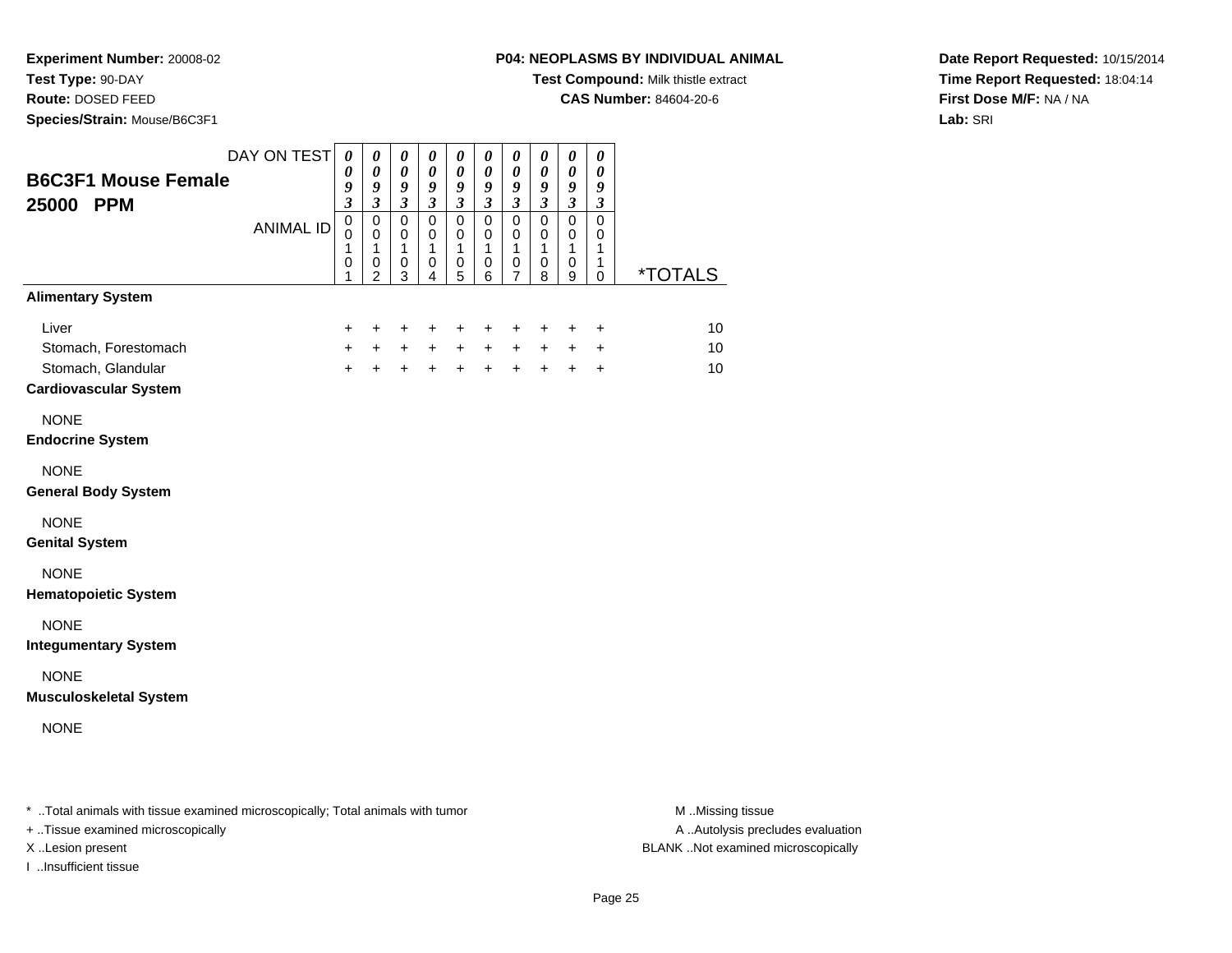**Test Type:** 90-DAY**Route:** DOSED FEED

**Species/Strain:** Mouse/B6C3F1

**P04: NEOPLASMS BY INDIVIDUAL ANIMAL**

**Test Compound:** Milk thistle extract

**CAS Number:** 84604-20-6

**Date Report Requested:** 10/15/2014**Time Report Requested:** 18:04:14**First Dose M/F:** NA / NA**Lab:** SRI

| <b>B6C3F1 Mouse Female</b><br>25000 PPM     | DAY ON TEST<br><b>ANIMAL ID</b> | 0<br>0<br>9<br>3<br>$\mathbf 0$<br>0<br>1<br>0<br>1 | 0<br>0<br>9<br>3<br>0<br>$\mathbf 0$<br>0<br>$\mathcal{P}$ | 0<br>$\boldsymbol{\theta}$<br>9<br>3<br>0<br>$\mathbf 0$<br>1<br>0<br>3 | 0<br>0<br>9<br>3<br>0<br>0<br>0<br>4 | 0<br>0<br>9<br>3<br>$\Omega$<br>0<br>$\pmb{0}$<br>5 | 0<br>$\boldsymbol{\theta}$<br>9<br>3<br>$\Omega$<br>$\mathbf 0$<br>$\mathbf 0$<br>6 | 0<br>0<br>9<br>3<br>$\Omega$<br>0<br>1<br>0<br>7 | 0<br>$\boldsymbol{\theta}$<br>9<br>3<br>$\Omega$<br>0<br>1<br>$\mathbf 0$<br>8 | $\boldsymbol{\theta}$<br>0<br>9<br>3<br>$\Omega$<br>$\mathbf 0$<br>1<br>0<br>9 | 0<br>$\boldsymbol{\theta}$<br>9<br>3<br>$\Omega$<br>0<br>1<br>1<br>$\mathbf 0$ | <i><b>*TOTALS</b></i> |    |
|---------------------------------------------|---------------------------------|-----------------------------------------------------|------------------------------------------------------------|-------------------------------------------------------------------------|--------------------------------------|-----------------------------------------------------|-------------------------------------------------------------------------------------|--------------------------------------------------|--------------------------------------------------------------------------------|--------------------------------------------------------------------------------|--------------------------------------------------------------------------------|-----------------------|----|
| <b>Nervous System</b>                       |                                 |                                                     |                                                            |                                                                         |                                      |                                                     |                                                                                     |                                                  |                                                                                |                                                                                |                                                                                |                       |    |
| <b>NONE</b><br><b>Respiratory System</b>    |                                 |                                                     |                                                            |                                                                         |                                      |                                                     |                                                                                     |                                                  |                                                                                |                                                                                |                                                                                |                       |    |
| <b>NONE</b><br><b>Special Senses System</b> |                                 |                                                     |                                                            |                                                                         |                                      |                                                     |                                                                                     |                                                  |                                                                                |                                                                                |                                                                                |                       |    |
| <b>NONE</b><br><b>Urinary System</b>        |                                 |                                                     |                                                            |                                                                         |                                      |                                                     |                                                                                     |                                                  |                                                                                |                                                                                |                                                                                |                       |    |
| <b>NONE</b><br><b>SYSTEMIC LESIONS</b>      |                                 |                                                     |                                                            |                                                                         |                                      |                                                     |                                                                                     |                                                  |                                                                                |                                                                                |                                                                                |                       |    |
| Multiple Organ                              |                                 |                                                     |                                                            |                                                                         |                                      |                                                     |                                                                                     |                                                  | ÷                                                                              | ÷                                                                              | ÷                                                                              |                       | 10 |

\* ..Total animals with tissue examined microscopically; Total animals with tumor **M** . Missing tissue M ..Missing tissue

+ ..Tissue examined microscopically

I ..Insufficient tissue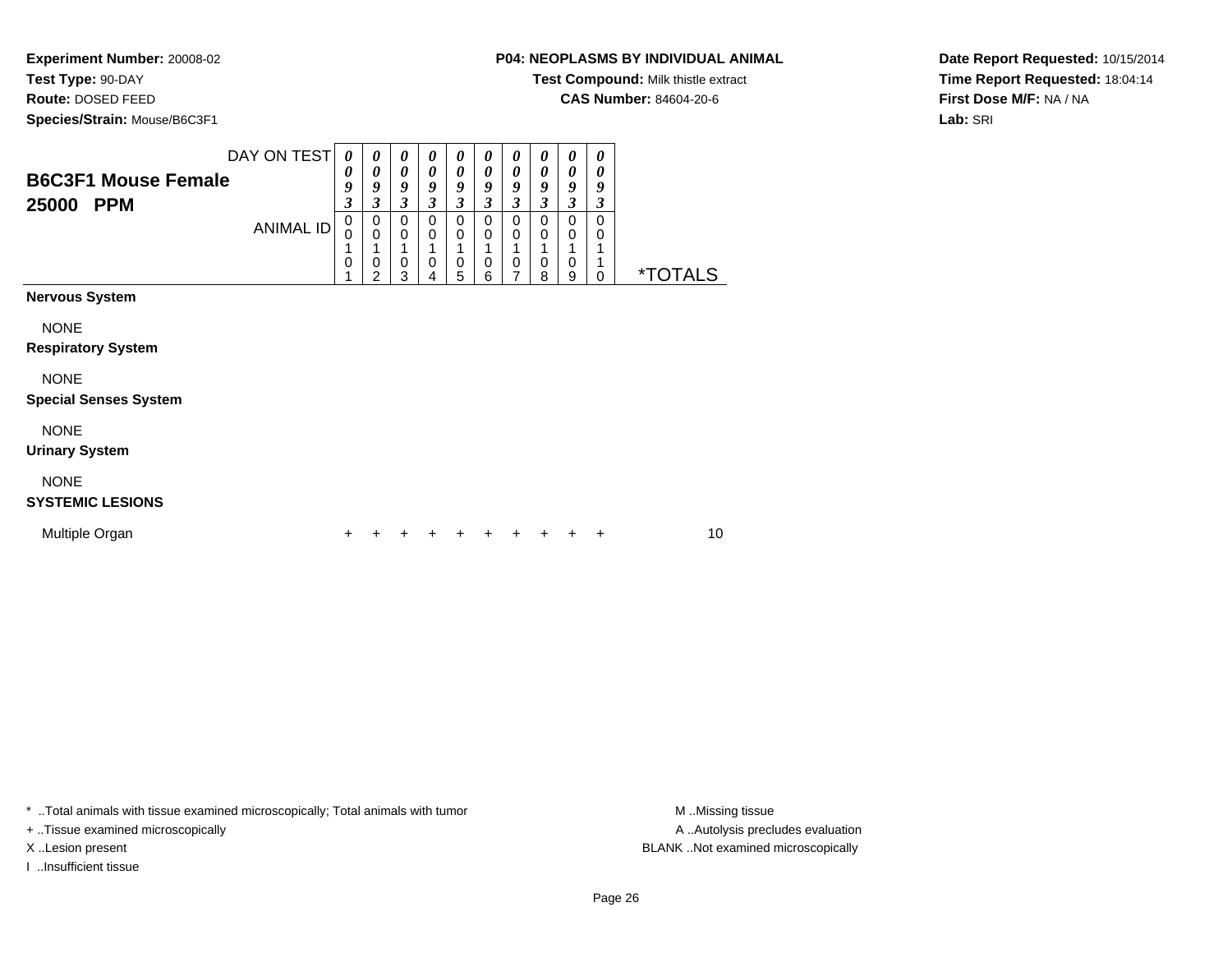**Test Type:** 90-DAY

**Route:** DOSED FEED

**Species/Strain:** Mouse/B6C3F1

**Test Compound:** Milk thistle extract

**CAS Number:** 84604-20-6

**Date Report Requested:** 10/15/2014**Time Report Requested:** 18:04:14**First Dose M/F:** NA / NA**Lab:** SRI

| <b>B6C3F1 Mouse Female</b><br>50000<br><b>PPM</b><br><b>Alimentary System</b> | DAY ON TEST<br><b>ANIMAL ID</b> | 0<br>0<br>9<br>$\mathfrak{z}$<br>$\pmb{0}$<br>$\mathbf 0$<br>1<br>1<br>1 | 0<br>$\boldsymbol{\theta}$<br>9<br>$\overline{\mathbf{3}}$<br>$\mathbf 0$<br>$\mathbf 0$<br>1<br>1<br>2 | 0<br>$\boldsymbol{\theta}$<br>9<br>$\mathfrak{z}$<br>$\mathbf 0$<br>$\mathbf 0$<br>1<br>1<br>3 | $\boldsymbol{\theta}$<br>$\boldsymbol{\theta}$<br>9<br>$\mathfrak{z}$<br>$\mathbf 0$<br>$\mathbf 0$<br>1<br>1<br>4 | 0<br>$\boldsymbol{\theta}$<br>9<br>$\overline{\mathbf{3}}$<br>$\mathbf 0$<br>$\mathbf 0$<br>1<br>1<br>5 | 0<br>$\boldsymbol{\theta}$<br>9<br>$\overline{\mathbf{3}}$<br>$\mathbf 0$<br>$\mathbf 0$<br>1<br>1<br>6 | 0<br>$\boldsymbol{\theta}$<br>$\boldsymbol{9}$<br>$\overline{\mathbf{3}}$<br>$\mathbf 0$<br>$\mathbf 0$<br>1<br>1<br>$\overline{7}$ | 0<br>$\boldsymbol{\theta}$<br>9<br>$\overline{\mathbf{3}}$<br>$\mathbf 0$<br>$\mathbf 0$<br>1<br>1<br>8 | 0<br>$\boldsymbol{\theta}$<br>9<br>$\overline{\mathbf{3}}$<br>$\overline{0}$<br>$\mathbf 0$<br>1<br>1<br>9 | 0<br>$\boldsymbol{\theta}$<br>9<br>$\mathfrak{z}$<br>$\mathbf 0$<br>$\mathbf 0$<br>1<br>2<br>$\Omega$ | <i><b>*TOTALS</b></i> |
|-------------------------------------------------------------------------------|---------------------------------|--------------------------------------------------------------------------|---------------------------------------------------------------------------------------------------------|------------------------------------------------------------------------------------------------|--------------------------------------------------------------------------------------------------------------------|---------------------------------------------------------------------------------------------------------|---------------------------------------------------------------------------------------------------------|-------------------------------------------------------------------------------------------------------------------------------------|---------------------------------------------------------------------------------------------------------|------------------------------------------------------------------------------------------------------------|-------------------------------------------------------------------------------------------------------|-----------------------|
|                                                                               |                                 |                                                                          |                                                                                                         |                                                                                                |                                                                                                                    |                                                                                                         |                                                                                                         |                                                                                                                                     |                                                                                                         |                                                                                                            |                                                                                                       |                       |
| Esophagus                                                                     |                                 | $\pm$                                                                    | +                                                                                                       | +                                                                                              | ٠                                                                                                                  | ٠                                                                                                       | ٠                                                                                                       | ٠                                                                                                                                   |                                                                                                         | +                                                                                                          | $\ddot{}$                                                                                             | 10                    |
| Gallbladder                                                                   |                                 | +                                                                        | $\ddot{}$                                                                                               | +                                                                                              | $\ddot{}$                                                                                                          | $\ddot{}$                                                                                               | +                                                                                                       | $\ddot{}$                                                                                                                           | $\ddot{}$                                                                                               | $\ddot{}$                                                                                                  | $\ddot{}$                                                                                             | 10                    |
| Intestine Large, Cecum                                                        |                                 | $\ddot{}$                                                                | $\ddot{}$                                                                                               | $\ddot{}$                                                                                      | $\ddot{}$                                                                                                          | $+$                                                                                                     | $\ddot{}$                                                                                               | $\ddot{}$                                                                                                                           | $\ddot{}$                                                                                               | $+$                                                                                                        | $\ddot{}$                                                                                             | 10<br>10              |
| Intestine Large, Colon<br>Intestine Large, Rectum                             |                                 | $\ddot{}$<br>$\ddot{}$                                                   | $\ddot{}$<br>+                                                                                          | $\ddot{}$<br>+                                                                                 | $\ddot{}$<br>+                                                                                                     | $\ddot{}$<br>$\ddot{}$                                                                                  | $\ddot{}$<br>$\ddot{}$                                                                                  | $\ddot{}$<br>+                                                                                                                      | $\ddot{}$<br>$\ddot{}$                                                                                  | $\ddot{}$<br>$\ddot{}$                                                                                     | $\ddot{}$<br>$\ddot{}$                                                                                | 10                    |
| Intestine Small, Duodenum                                                     |                                 | $\ddot{}$                                                                | $\ddot{}$                                                                                               | $\ddot{}$                                                                                      | $\ddot{}$                                                                                                          | $+$                                                                                                     | $\ddot{}$                                                                                               | $\ddot{}$                                                                                                                           | $+$                                                                                                     | $+$                                                                                                        | $\ddot{}$                                                                                             | 10                    |
| Intestine Small, Ileum                                                        |                                 | $\ddot{}$                                                                | +                                                                                                       | +                                                                                              | $\ddot{}$                                                                                                          | $+$                                                                                                     | $\ddot{}$                                                                                               | $\ddot{}$                                                                                                                           | $\ddot{}$                                                                                               | $+$                                                                                                        | $\ddot{}$                                                                                             | 10                    |
| Intestine Small, Jejunum                                                      |                                 | $\ddot{}$                                                                | $\ddot{}$                                                                                               | $\ddot{}$                                                                                      | $\ddot{}$                                                                                                          | $\ddot{}$                                                                                               | $\ddot{}$                                                                                               | $\ddot{}$                                                                                                                           | $\ddot{}$                                                                                               | $\ddot{}$                                                                                                  | $\ddot{}$                                                                                             | 10                    |
| Liver                                                                         |                                 | $\ddot{}$                                                                | +                                                                                                       | +                                                                                              | $\ddot{}$                                                                                                          | $\ddot{}$                                                                                               | +                                                                                                       | +                                                                                                                                   | $\ddot{}$                                                                                               | $\ddot{}$                                                                                                  | $\ddot{}$                                                                                             | 10                    |
| Pancreas                                                                      |                                 | $\ddot{}$                                                                | $\ddot{}$                                                                                               | $\ddot{}$                                                                                      | $\ddot{}$                                                                                                          | $\ddot{}$                                                                                               | $\ddot{}$                                                                                               | $\ddot{}$                                                                                                                           | $\ddot{}$                                                                                               | $\ddot{}$                                                                                                  | $\ddot{}$                                                                                             | 10                    |
| Salivary Glands                                                               |                                 | $\ddot{}$                                                                | $\ddot{}$                                                                                               | $\ddot{}$                                                                                      | $+$                                                                                                                | $+$                                                                                                     | $+$                                                                                                     | $\ddot{}$                                                                                                                           | $+$                                                                                                     | $+$                                                                                                        | $\ddot{}$                                                                                             | 10                    |
| Stomach, Forestomach                                                          |                                 | $\ddot{}$                                                                | $\ddot{}$                                                                                               | $\ddot{}$                                                                                      | $\ddot{}$                                                                                                          | $+$                                                                                                     | $+$                                                                                                     | $\ddot{}$                                                                                                                           | $+$                                                                                                     | $+$                                                                                                        | $\ddot{}$                                                                                             | 10                    |
| Stomach, Glandular                                                            |                                 | $\ddot{}$                                                                | $\ddot{}$                                                                                               | $\ddot{}$                                                                                      | $\ddot{}$                                                                                                          | $\ddot{}$                                                                                               | $\ddot{}$                                                                                               | $\ddot{}$                                                                                                                           |                                                                                                         | $\ddot{}$                                                                                                  | $\ddot{}$                                                                                             | 10                    |
| <b>Cardiovascular System</b>                                                  |                                 |                                                                          |                                                                                                         |                                                                                                |                                                                                                                    |                                                                                                         |                                                                                                         |                                                                                                                                     |                                                                                                         |                                                                                                            |                                                                                                       |                       |
| Heart                                                                         |                                 | $\pm$                                                                    |                                                                                                         | +                                                                                              |                                                                                                                    |                                                                                                         |                                                                                                         |                                                                                                                                     |                                                                                                         |                                                                                                            | +                                                                                                     | 10                    |
| <b>Endocrine System</b>                                                       |                                 |                                                                          |                                                                                                         |                                                                                                |                                                                                                                    |                                                                                                         |                                                                                                         |                                                                                                                                     |                                                                                                         |                                                                                                            |                                                                                                       |                       |
| <b>Adrenal Cortex</b>                                                         |                                 | +                                                                        | ٠                                                                                                       | ٠                                                                                              | ٠                                                                                                                  | ٠                                                                                                       | +                                                                                                       | +                                                                                                                                   | ٠                                                                                                       | +                                                                                                          | ٠                                                                                                     | 10                    |
| Adrenal Medulla                                                               |                                 | +                                                                        | $\ddot{}$                                                                                               | +                                                                                              | $\ddot{}$                                                                                                          | $\ddot{}$                                                                                               | +                                                                                                       | +                                                                                                                                   | $\ddot{}$                                                                                               | $\ddot{}$                                                                                                  | $\ddot{}$                                                                                             | 10                    |
| Parathyroid Gland                                                             |                                 | $\pm$                                                                    | +                                                                                                       | $\ddot{}$                                                                                      | $+$                                                                                                                | $+$                                                                                                     | $+$                                                                                                     | $\ddot{}$                                                                                                                           | $+$                                                                                                     | $+$                                                                                                        | $\ddot{}$                                                                                             | 10                    |
| <b>Pituitary Gland</b>                                                        |                                 | $\div$                                                                   | +                                                                                                       | $\ddot{}$                                                                                      | M                                                                                                                  | $\ddot{}$                                                                                               | +                                                                                                       | $\ddot{}$                                                                                                                           | ÷.                                                                                                      | ÷                                                                                                          | +                                                                                                     | 9                     |

\* ..Total animals with tissue examined microscopically; Total animals with tumor **M** . Missing tissue M ..Missing tissue

+ ..Tissue examined microscopically

I ..Insufficient tissue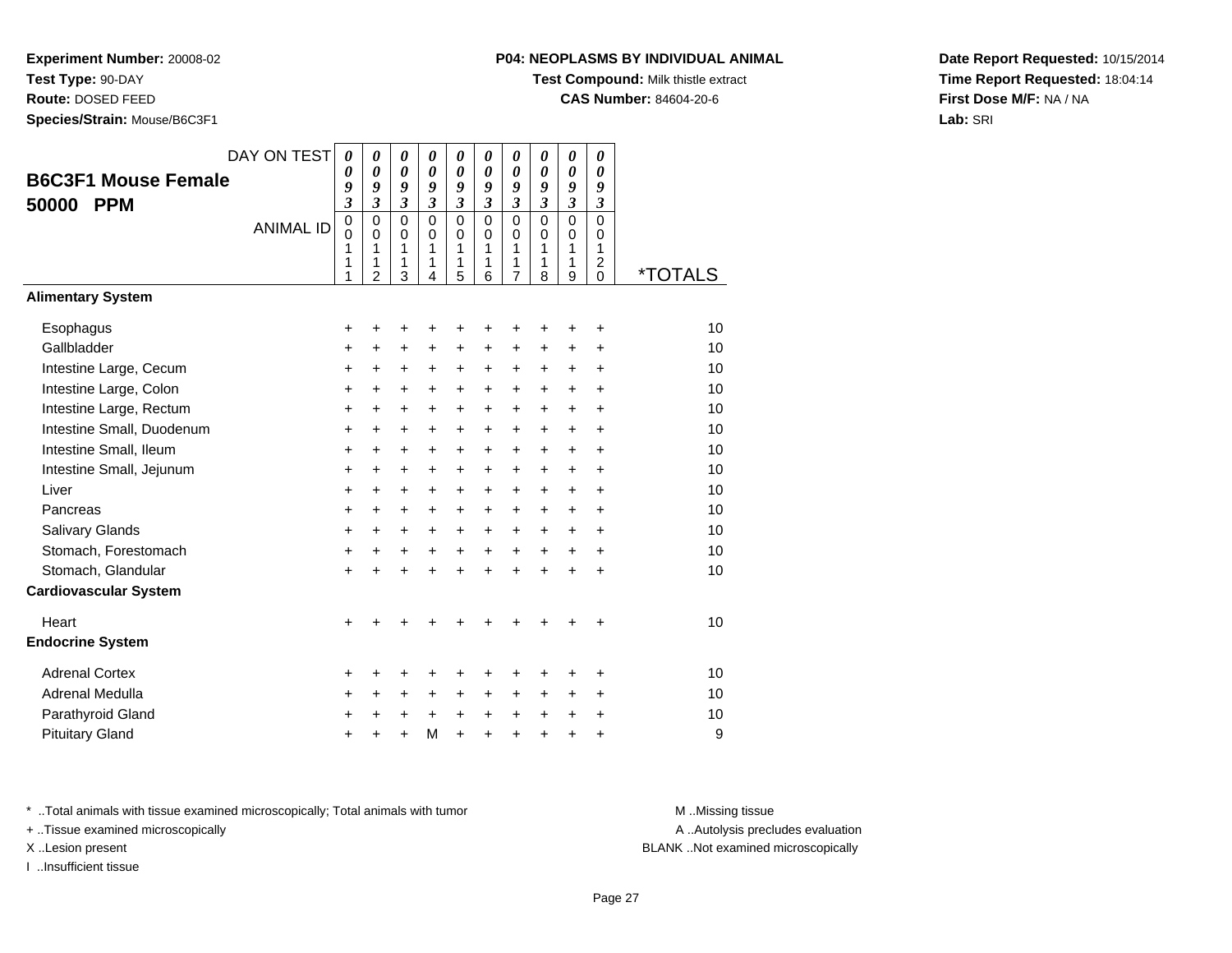**Test Type:** 90-DAY

**Route:** DOSED FEED

**Species/Strain:** Mouse/B6C3F1

## **P04: NEOPLASMS BY INDIVIDUAL ANIMAL**

**Test Compound:** Milk thistle extract

**CAS Number:** 84604-20-6

**Date Report Requested:** 10/15/2014**Time Report Requested:** 18:04:14**First Dose M/F:** NA / NA**Lab:** SRI

| <b>B6C3F1 Mouse Female</b><br><b>PPM</b><br>50000 | DAY ON TEST<br><b>ANIMAL ID</b> | $\boldsymbol{\theta}$<br>$\boldsymbol{\theta}$<br>9<br>$\mathfrak{z}$<br>$\mathbf 0$<br>$\mathbf 0$<br>1<br>1<br>1 | 0<br>$\boldsymbol{\theta}$<br>9<br>$\mathfrak{z}$<br>$\mathbf 0$<br>$\mathbf 0$<br>1<br>1<br>$\overline{2}$ | 0<br>$\boldsymbol{\theta}$<br>9<br>$\mathfrak{z}$<br>$\Omega$<br>$\pmb{0}$<br>1<br>1<br>3 | 0<br>$\boldsymbol{\theta}$<br>9<br>$\overline{3}$<br>$\Omega$<br>$\pmb{0}$<br>1<br>1<br>4 | 0<br>$\boldsymbol{\theta}$<br>9<br>$\mathfrak{z}$<br>$\mathbf 0$<br>$\mathbf 0$<br>1<br>1<br>5 | 0<br>$\boldsymbol{\theta}$<br>9<br>$\mathfrak{z}$<br>$\Omega$<br>$\mathbf 0$<br>1<br>1<br>6 | $\boldsymbol{\theta}$<br>$\boldsymbol{\theta}$<br>9<br>$\mathfrak{z}$<br>$\mathbf 0$<br>$\pmb{0}$<br>1<br>1<br>$\overline{7}$ | 0<br>0<br>9<br>$\mathfrak{z}$<br>$\mathbf 0$<br>$\mathbf 0$<br>1<br>1<br>8 | 0<br>$\pmb{\theta}$<br>9<br>$\overline{\mathbf{3}}$<br>$\mathbf 0$<br>$\mathbf 0$<br>1<br>1<br>9 | 0<br>0<br>9<br>$\mathfrak{z}$<br>$\mathbf 0$<br>0<br>1<br>$\overline{c}$<br>$\mathbf 0$ | <i><b>*TOTALS</b></i> |
|---------------------------------------------------|---------------------------------|--------------------------------------------------------------------------------------------------------------------|-------------------------------------------------------------------------------------------------------------|-------------------------------------------------------------------------------------------|-------------------------------------------------------------------------------------------|------------------------------------------------------------------------------------------------|---------------------------------------------------------------------------------------------|-------------------------------------------------------------------------------------------------------------------------------|----------------------------------------------------------------------------|--------------------------------------------------------------------------------------------------|-----------------------------------------------------------------------------------------|-----------------------|
| <b>Thyroid Gland</b>                              |                                 | +                                                                                                                  | $\ddot{}$                                                                                                   | $\ddot{}$                                                                                 | $\ddot{}$                                                                                 | $\ddot{}$                                                                                      | $\ddot{}$                                                                                   | $\ddot{}$                                                                                                                     | $\ddot{}$                                                                  | $\ddot{}$                                                                                        | $\ddot{}$                                                                               | 10                    |
| <b>General Body System</b>                        |                                 |                                                                                                                    |                                                                                                             |                                                                                           |                                                                                           |                                                                                                |                                                                                             |                                                                                                                               |                                                                            |                                                                                                  |                                                                                         |                       |
| <b>NONE</b>                                       |                                 |                                                                                                                    |                                                                                                             |                                                                                           |                                                                                           |                                                                                                |                                                                                             |                                                                                                                               |                                                                            |                                                                                                  |                                                                                         |                       |
| <b>Genital System</b>                             |                                 |                                                                                                                    |                                                                                                             |                                                                                           |                                                                                           |                                                                                                |                                                                                             |                                                                                                                               |                                                                            |                                                                                                  |                                                                                         |                       |
| <b>Clitoral Gland</b>                             |                                 | +                                                                                                                  |                                                                                                             | +                                                                                         | +                                                                                         | +                                                                                              | +                                                                                           | +                                                                                                                             |                                                                            | +                                                                                                | ÷                                                                                       | 10                    |
| Ovary                                             |                                 | $\ddot{}$                                                                                                          | +                                                                                                           | $\ddot{}$                                                                                 | $\ddot{}$                                                                                 | $\ddot{}$                                                                                      | $+$                                                                                         | $\ddot{}$                                                                                                                     | $\ddot{}$                                                                  | +                                                                                                | $\ddot{}$                                                                               | 10                    |
| <b>Uterus</b>                                     |                                 | $\ddot{}$                                                                                                          | ÷                                                                                                           | $\ddot{}$                                                                                 | $\ddot{}$                                                                                 | $+$                                                                                            | $\ddot{}$                                                                                   | $\ddot{}$                                                                                                                     | $+$                                                                        | $\ddot{}$                                                                                        | $\ddot{}$                                                                               | 10                    |
| <b>Hematopoietic System</b>                       |                                 |                                                                                                                    |                                                                                                             |                                                                                           |                                                                                           |                                                                                                |                                                                                             |                                                                                                                               |                                                                            |                                                                                                  |                                                                                         |                       |
| <b>Bone Marrow</b>                                |                                 | +                                                                                                                  | +                                                                                                           | +                                                                                         | +                                                                                         | +                                                                                              | +                                                                                           | +                                                                                                                             |                                                                            | +                                                                                                | +                                                                                       | 10                    |
| Lymph Node, Mandibular                            |                                 | +                                                                                                                  | $\ddot{}$                                                                                                   | $\ddot{}$                                                                                 | +                                                                                         | $\ddot{}$                                                                                      | $\ddot{}$                                                                                   | $\ddot{}$                                                                                                                     | +                                                                          | +                                                                                                | +                                                                                       | 10                    |
| Lymph Node, Mesenteric                            |                                 | +                                                                                                                  | +                                                                                                           | $\ddot{}$                                                                                 | $+$                                                                                       | $\ddot{}$                                                                                      | $+$                                                                                         | $\ddot{}$                                                                                                                     | $\ddot{}$                                                                  | $\ddot{}$                                                                                        | $\ddot{}$                                                                               | 10                    |
| Spleen                                            |                                 | $\ddot{}$                                                                                                          | $\ddot{}$                                                                                                   | $\ddot{}$                                                                                 | $\ddot{}$                                                                                 | $\ddot{}$                                                                                      | $\ddot{}$                                                                                   | $\ddot{}$                                                                                                                     | $\ddot{}$                                                                  | $\ddot{}$                                                                                        | $\ddot{}$                                                                               | 10                    |
| Thymus                                            |                                 | $\ddot{}$                                                                                                          | $\ddot{}$                                                                                                   | $\ddot{}$                                                                                 | $\ddot{}$                                                                                 | $\ddot{}$                                                                                      | $\ddot{}$                                                                                   | $\ddot{}$                                                                                                                     | $\ddot{}$                                                                  | $\ddot{}$                                                                                        | $\ddot{}$                                                                               | 10                    |
| <b>Integumentary System</b>                       |                                 |                                                                                                                    |                                                                                                             |                                                                                           |                                                                                           |                                                                                                |                                                                                             |                                                                                                                               |                                                                            |                                                                                                  |                                                                                         |                       |
| <b>Mammary Gland</b>                              |                                 | +                                                                                                                  | +                                                                                                           | +                                                                                         | +                                                                                         | +                                                                                              | +                                                                                           | +                                                                                                                             |                                                                            | +                                                                                                | +                                                                                       | 10                    |
| Skin                                              |                                 | $\ddot{}$                                                                                                          | $\ddot{}$                                                                                                   | $\ddot{}$                                                                                 | $\ddot{}$                                                                                 | $\ddot{}$                                                                                      | $\ddot{}$                                                                                   | $\ddot{}$                                                                                                                     | $+$                                                                        | $\ddot{}$                                                                                        | $\ddot{}$                                                                               | 10                    |
| <b>Musculoskeletal System</b>                     |                                 |                                                                                                                    |                                                                                                             |                                                                                           |                                                                                           |                                                                                                |                                                                                             |                                                                                                                               |                                                                            |                                                                                                  |                                                                                         |                       |
| <b>Bone</b>                                       |                                 | +                                                                                                                  |                                                                                                             |                                                                                           |                                                                                           |                                                                                                |                                                                                             |                                                                                                                               |                                                                            |                                                                                                  | +                                                                                       | 10                    |
| <b>Nervous System</b>                             |                                 |                                                                                                                    |                                                                                                             |                                                                                           |                                                                                           |                                                                                                |                                                                                             |                                                                                                                               |                                                                            |                                                                                                  |                                                                                         |                       |

\* ..Total animals with tissue examined microscopically; Total animals with tumor **M** . Missing tissue M ..Missing tissue

+ ..Tissue examined microscopically

I ..Insufficient tissue

A ..Autolysis precludes evaluation